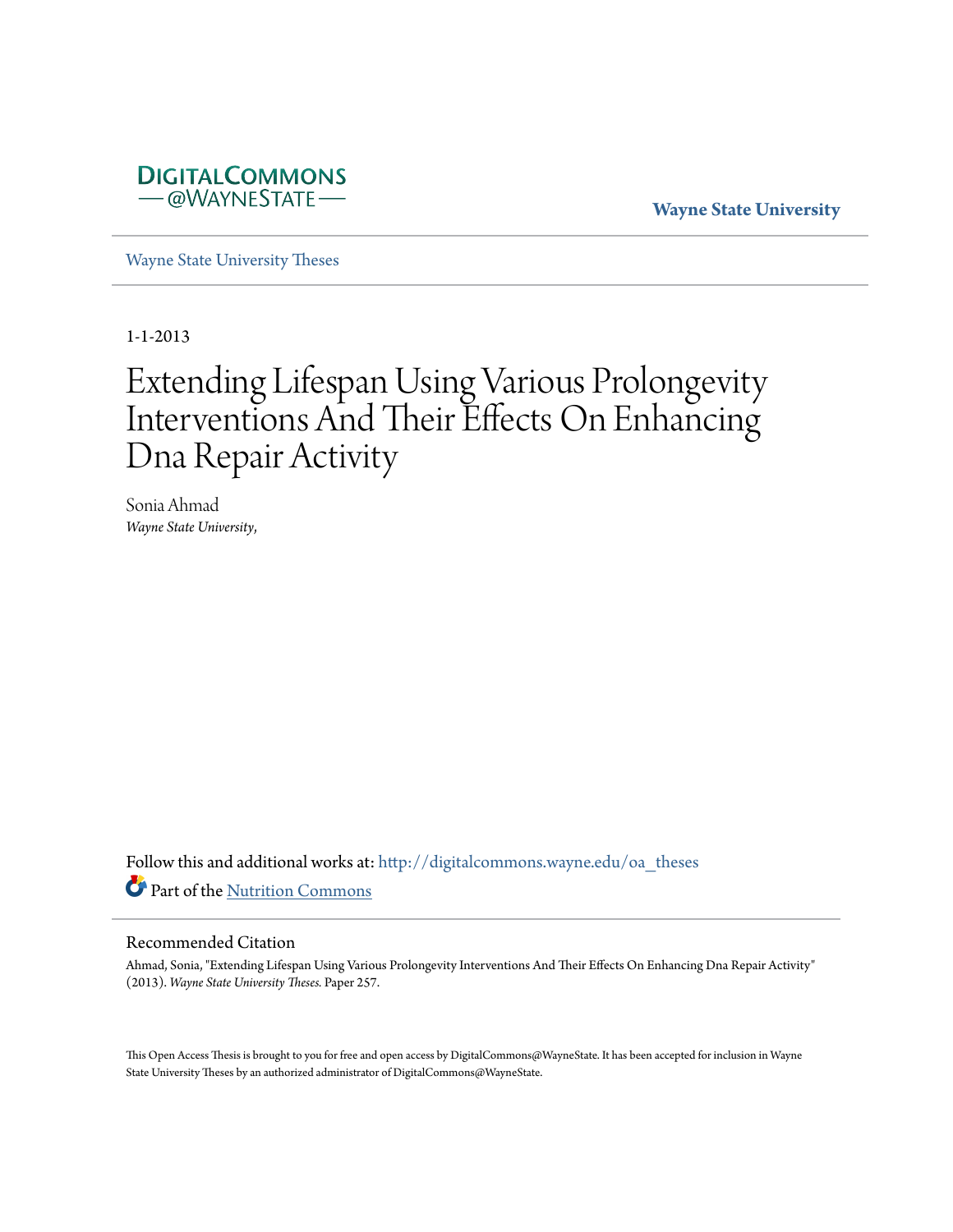# **EXTENDING LIFESPAN USING VARIOUS PROLONGEVITY INTERVENTIONS AND THEIR EFFECTS ON ENHANCING DNA REPAIR ACTIVITY**

by

# **SONIA SAJJAD AHMAD**

### **THESIS**

Submitted to the Graduate School

of Wayne State University,

Detroit, Michigan

in partial fulfillment of the requirements

for the degree of

## **MASTER OF SCIENCE**

2013

MAJOR: NUTRITION AND FOOD SCIENCE

 $\mathcal{L}_\text{max}$  and  $\mathcal{L}_\text{max}$  and  $\mathcal{L}_\text{max}$  and  $\mathcal{L}_\text{max}$ 

Approved by:

Advisor **Date**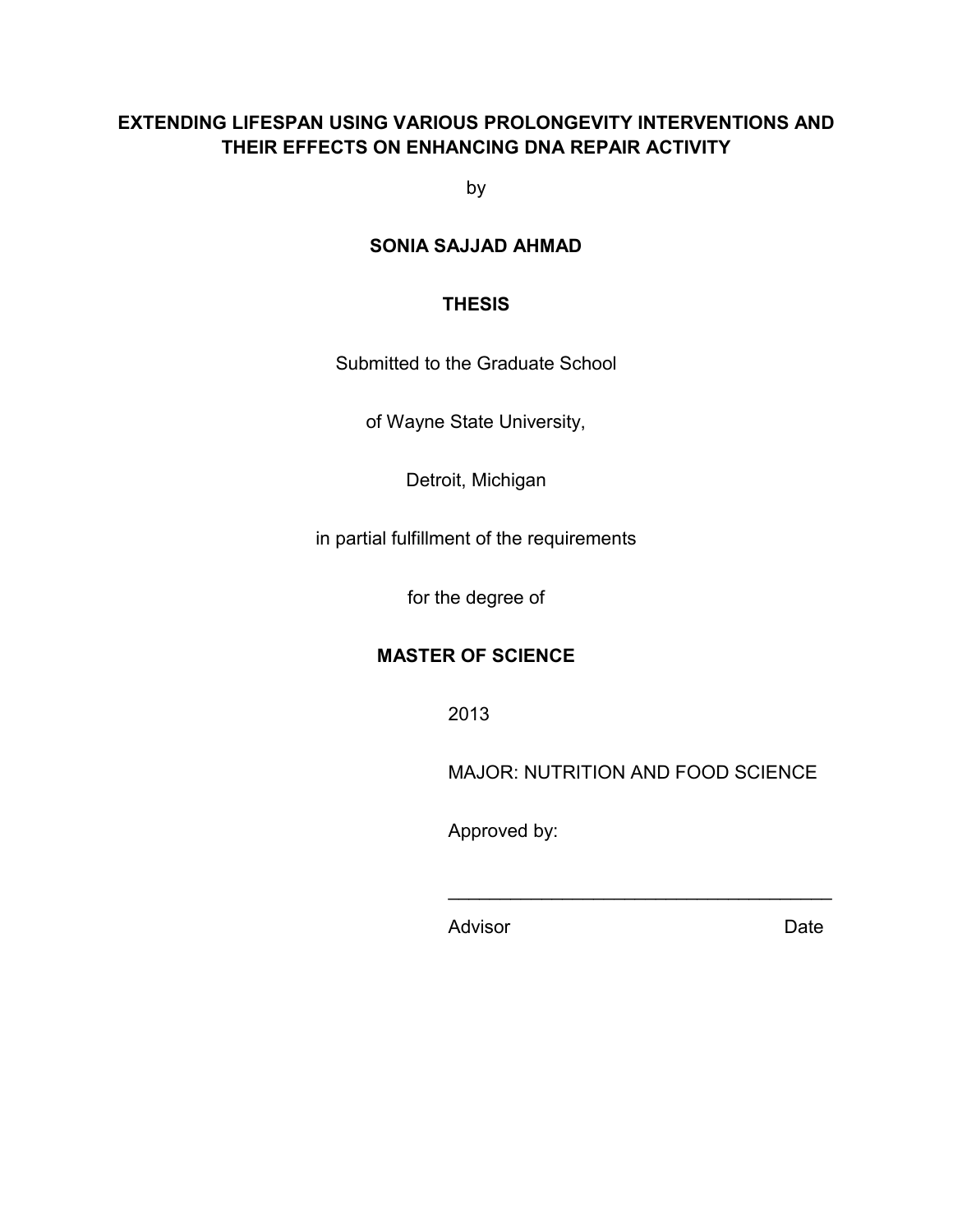**COPYRIGHT BY**

# **SONIA AHMAD**

**2013**

**ALL RIGHTS RESERVED**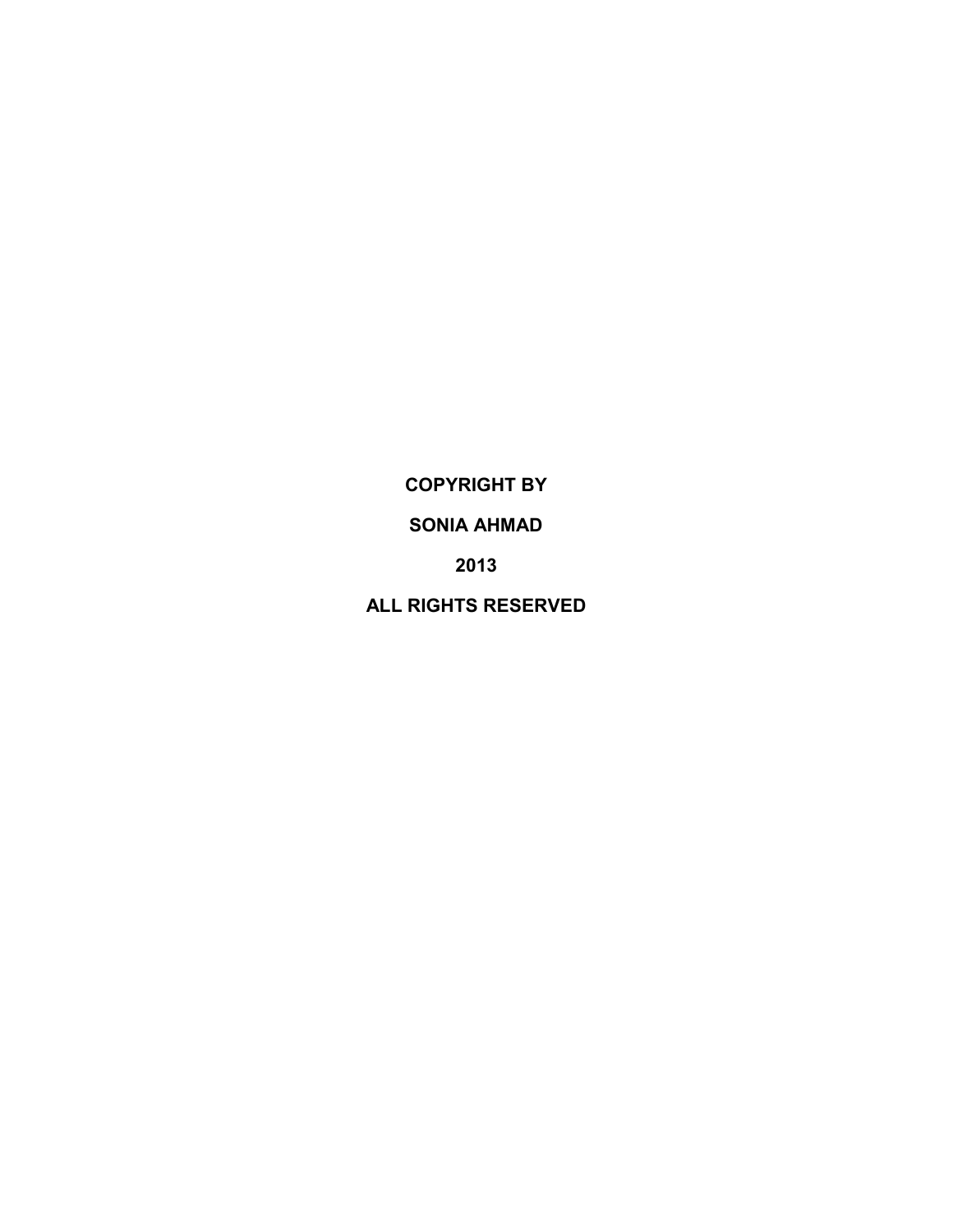# **DEDICATION**

I would like to dedicate this thesis to my loving and supportive husband and son.

I am very thankful for their encouragement and support for the past 5 years.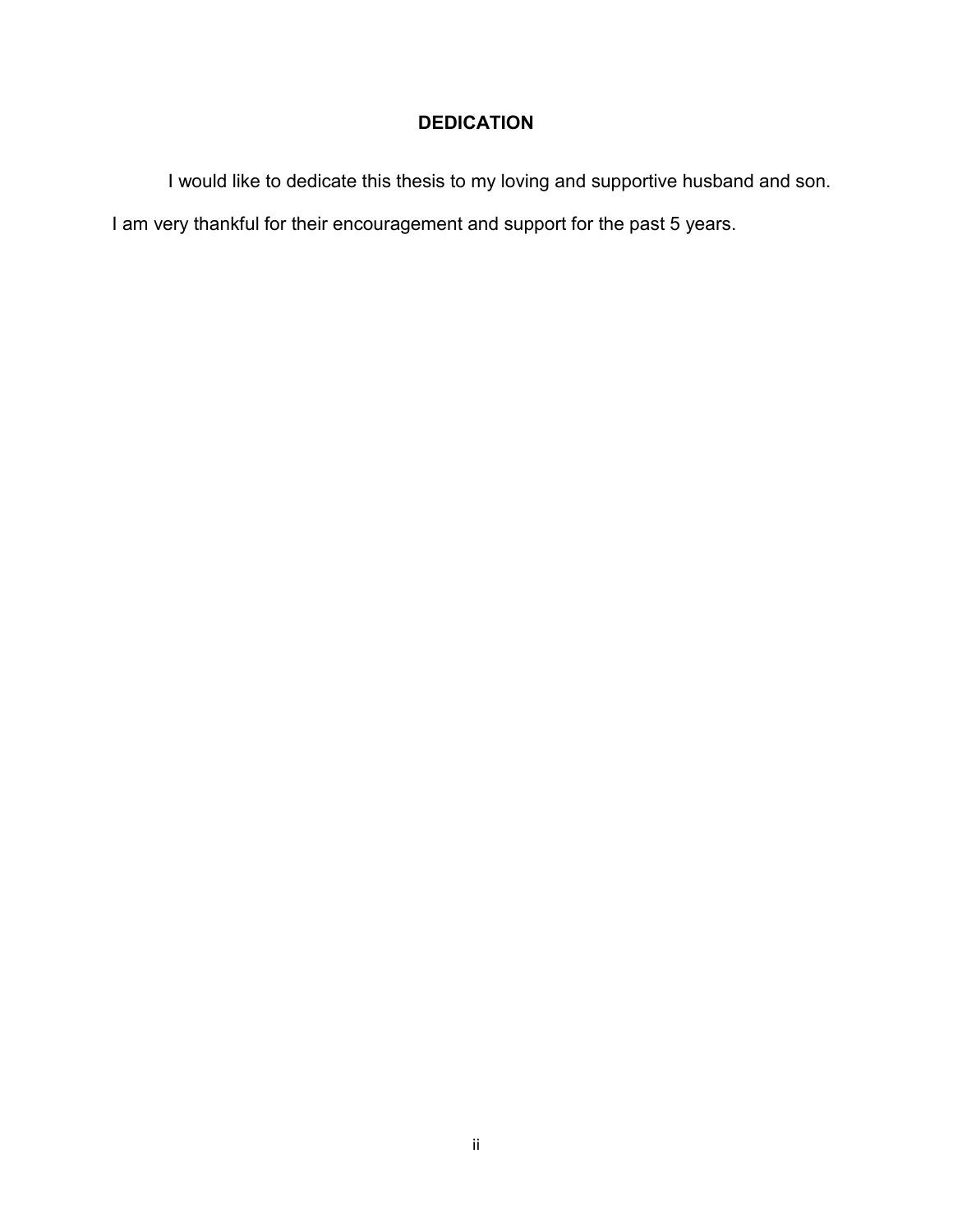#### **ACKNOWLEDGEMENTS**

I would like to express my greatest gratitude and appreciation to my advisor and mentor Dr. Ahmad Heydari. I would like to sincerely thank him for the guidance and support he has provided me during my graduate career and in preparing for my thesis. And I am also thankful for the assistance and support provided by Dr. Archana Unnikrishnan during my time in Dr. Heydari's lab. I am extremely grateful for her time, energy, and effort provided throughout the process. I would also like to thank my committee members, Dr. Kequan Zhou and Mary Width. Finally, I would like to extend this thank you to the entire Nutrition and Food Science faculty and staff, especially my fellow lab members: Safa, Lisa, Ali, Rawia, and Tom.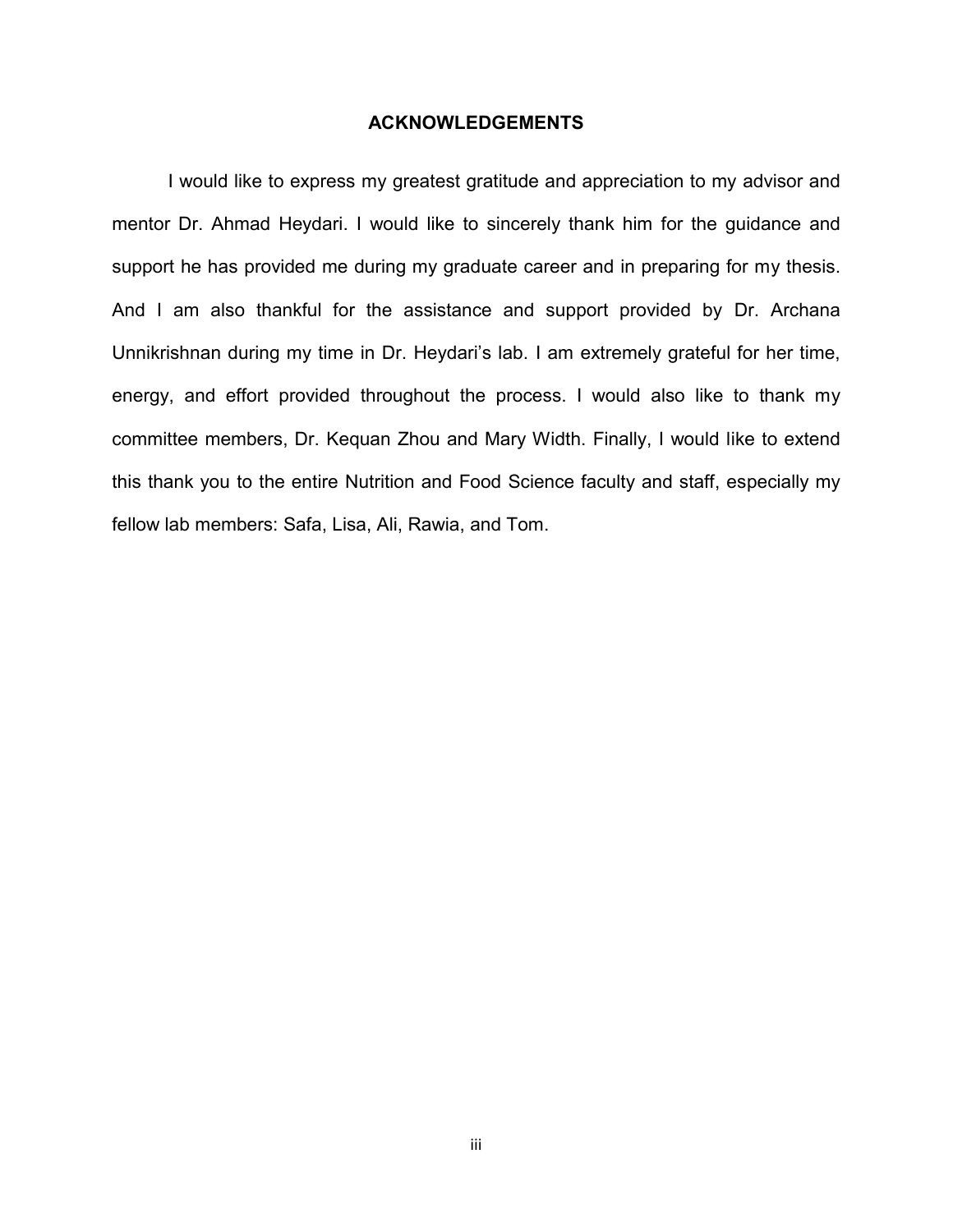# **TABLE OF CONTENTS**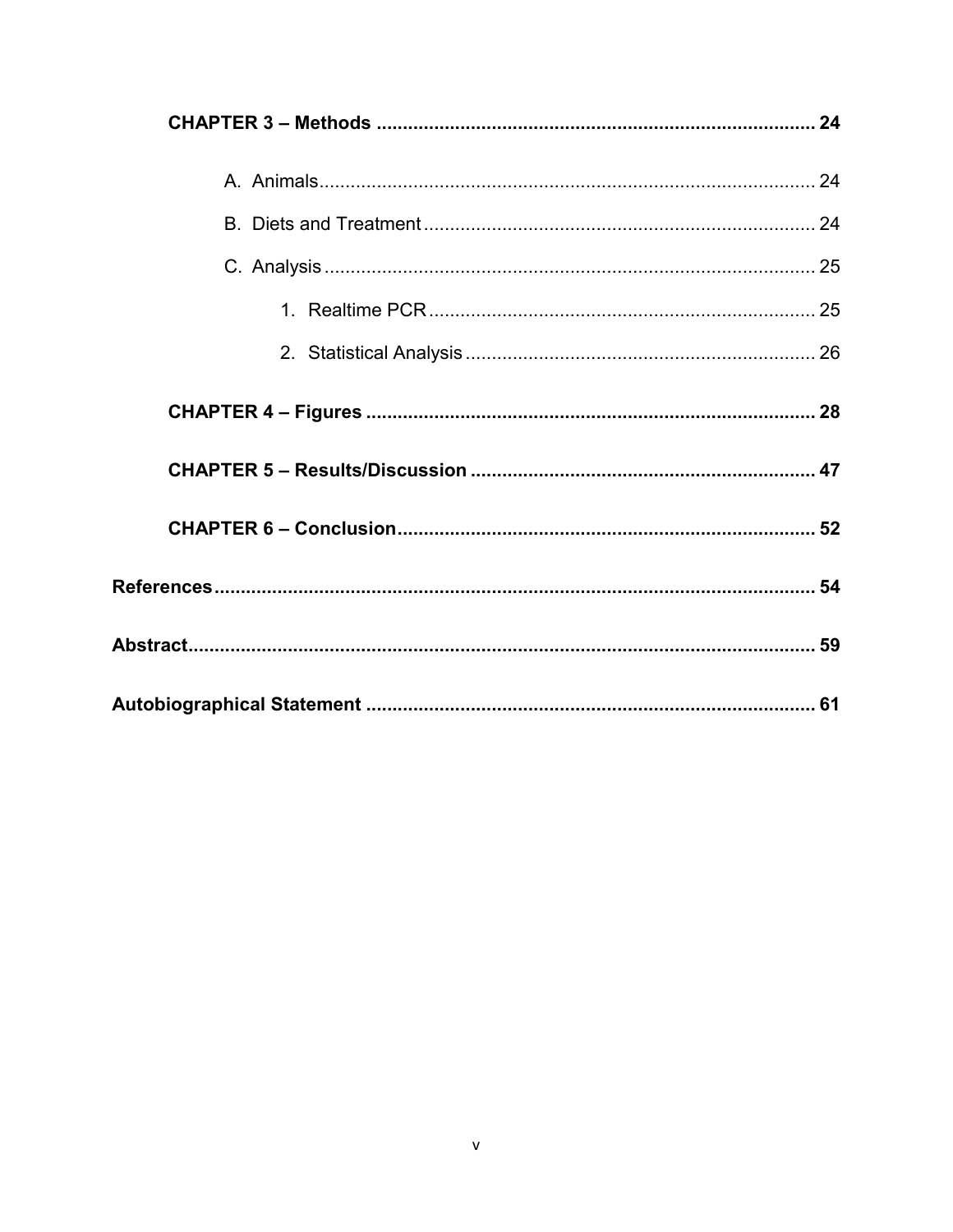# **LIST OF FIGURES**

| Figure 1-1: The Mammalian Target of Rapamycin (mTOR) Signaling Network 4              |    |
|---------------------------------------------------------------------------------------|----|
|                                                                                       |    |
| Figure 1-3: Rapamycin down-regulates proteins that drive cell proliferation  14       |    |
|                                                                                       |    |
| Figure 1-5: Base Excision Repair Pathway: The Short Patch and Long Patch  19          |    |
|                                                                                       |    |
| Figure 3-1: Date of birth, date of sacrifice/death, and weight upon sacrifice of each |    |
|                                                                                       |    |
| Figure 4-1: Impact of rapamycin diet, crowded litter, and calorie restriction on      |    |
|                                                                                       |    |
| Figure 4-2: Impact of rapamycin diet, crowded litter, and calorie restriction on      |    |
|                                                                                       |    |
| Figure 4-3: Impact of rapamycin diet, crowded litter, and calorie restriction on      |    |
|                                                                                       |    |
| Figure 4-4: Impact of rapamycin diet, crowded litter, and calorie restriction on      |    |
|                                                                                       | 34 |
| Figure 4-5: Impact of rapamycin diet, crowded litter, and calorie restriction on      |    |
|                                                                                       |    |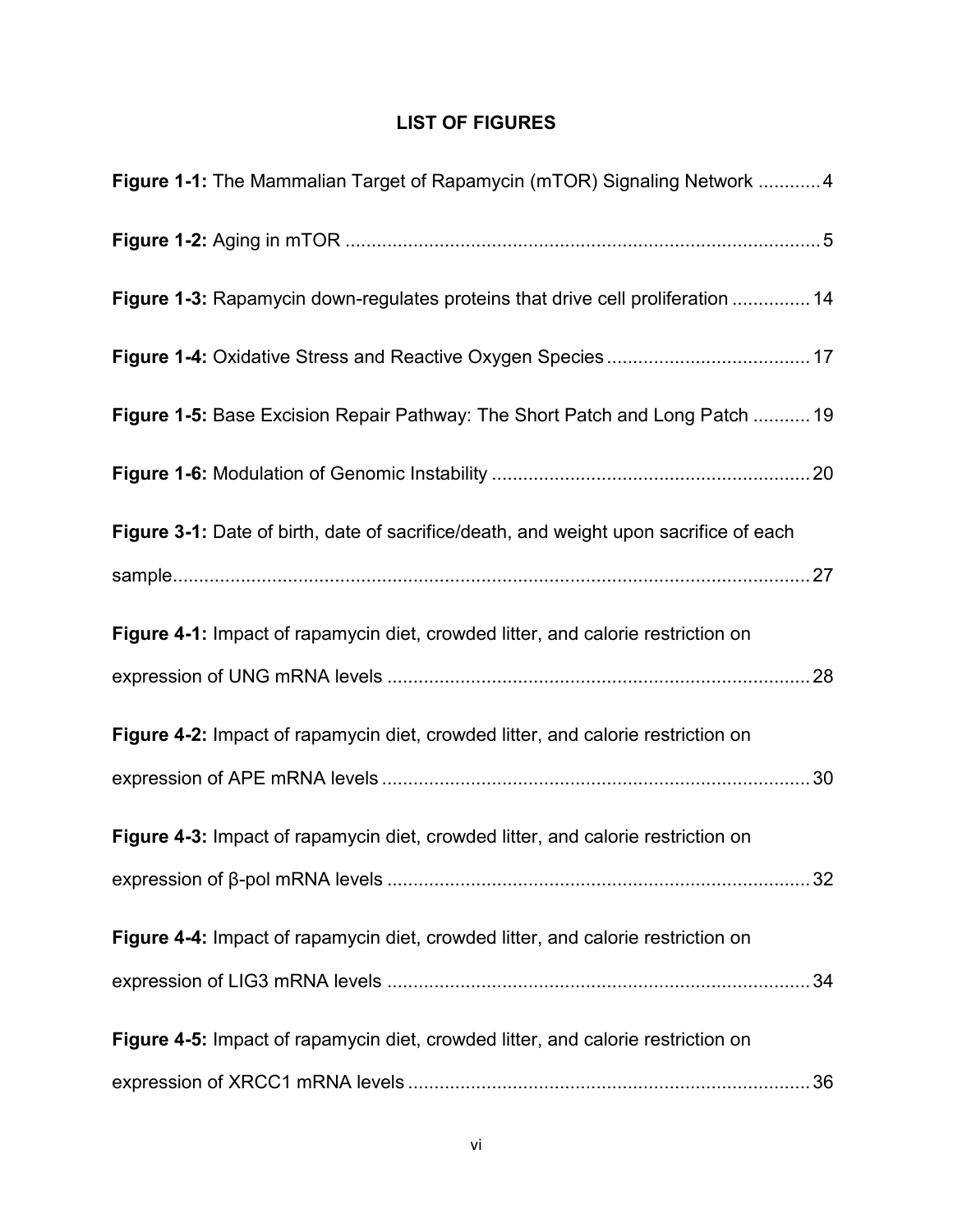| Figure 4-6: Impact of rapamycin diet, crowded litter, and calorie restriction on        |  |
|-----------------------------------------------------------------------------------------|--|
|                                                                                         |  |
| <b>Figure 4-7:</b> Impact of rapamycin diet, crowded litter, and calorie restriction on |  |
|                                                                                         |  |
| Figure 4-8: Impact of rapamycin diet, crowded litter, and calorie restriction on        |  |
|                                                                                         |  |
| Figure 4-9: Impact of rapamycin diet, crowded litter, and calorie restriction on        |  |
|                                                                                         |  |
| Figure 4-10: Impact of folate status on expression of mRNA levels in various BER        |  |
|                                                                                         |  |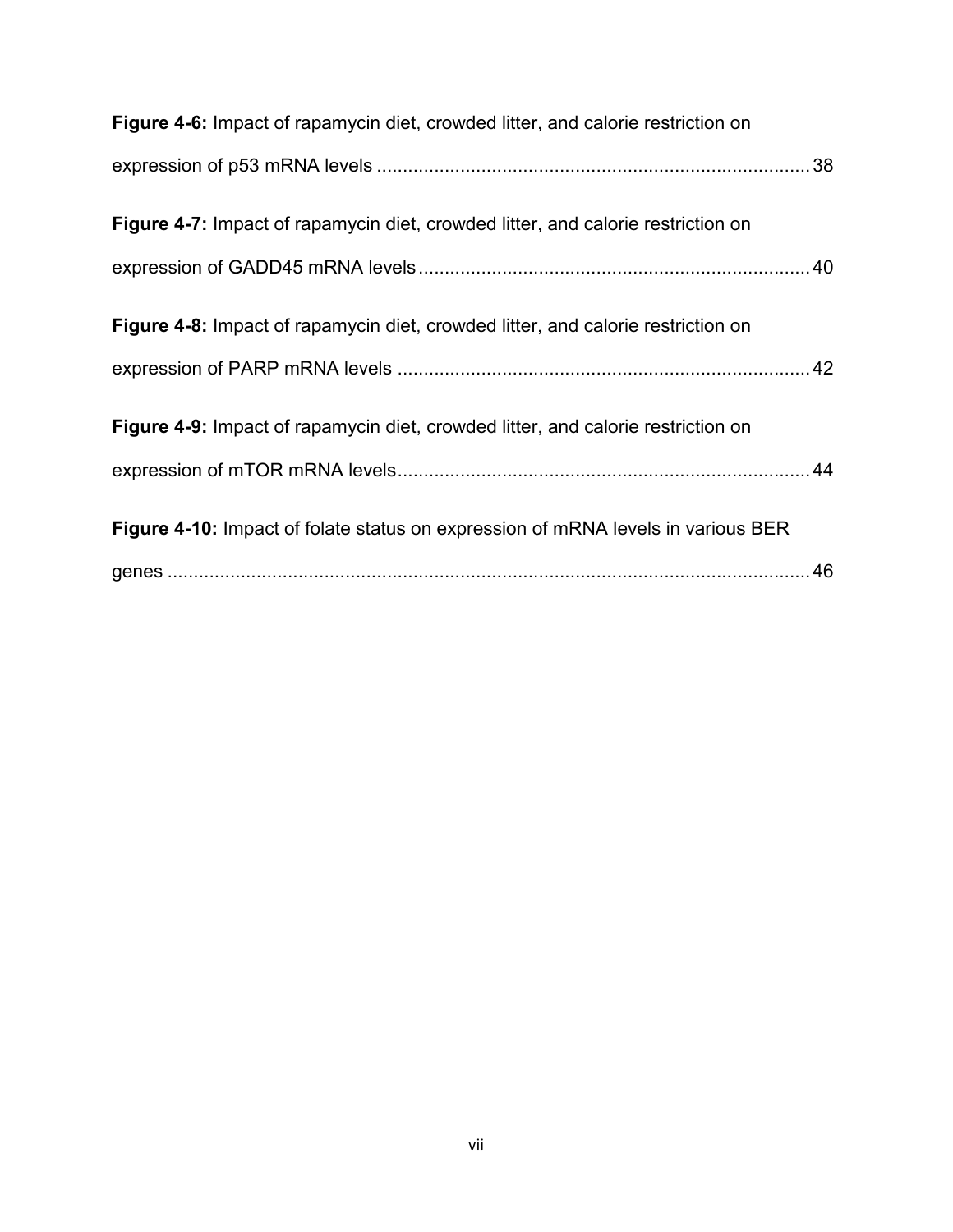#### **CHAPTER 1**

#### **Introduction**

Aging is a time-dependent decrease in the physiological functions of cells, tissues, and organs (1). Aging is associated with a host of biological changes that contribute to a progressive decline in cognitive and physical function, ultimately leading to a loss of independence, and increased risk of mortality (2). Aging may be characterized by rising disability, frailty, and morbidity, heading to eventual death (3). Different theories attempt to explain aging molecularly by describing the impact of inflammation leading to disease, the accumulation of metabolic by-products, or DNA damage (1, 3). With increasing knowledge regarding aging and genomic stability, many studies have been performed in order to successfully find the link between various strategies and their effects on extension of lifespan.

#### **A. Aging**

A decreased ability to cope with stress is one of the hallmarks of aging (4). Aging is not a disease in its self; however it has been accepted that many diseases are associated with age (3). Aging is characterized by an exponential increase of oxidatively damaged proteins (2). It has been shown that lifespan can be extended in mice by genetic, dietary, and pharmacological interventions (5). Currently, it is generally accepted that continuing accumulation of damaged or aggregate macromolecules in somatic organs/ tissues is an underlying mechanism driving the aging process and is also presumed to be an overlapping factor in the etiology of many age-associated diseases (2, 6). By delaying the effects of aging, many years of research indicate that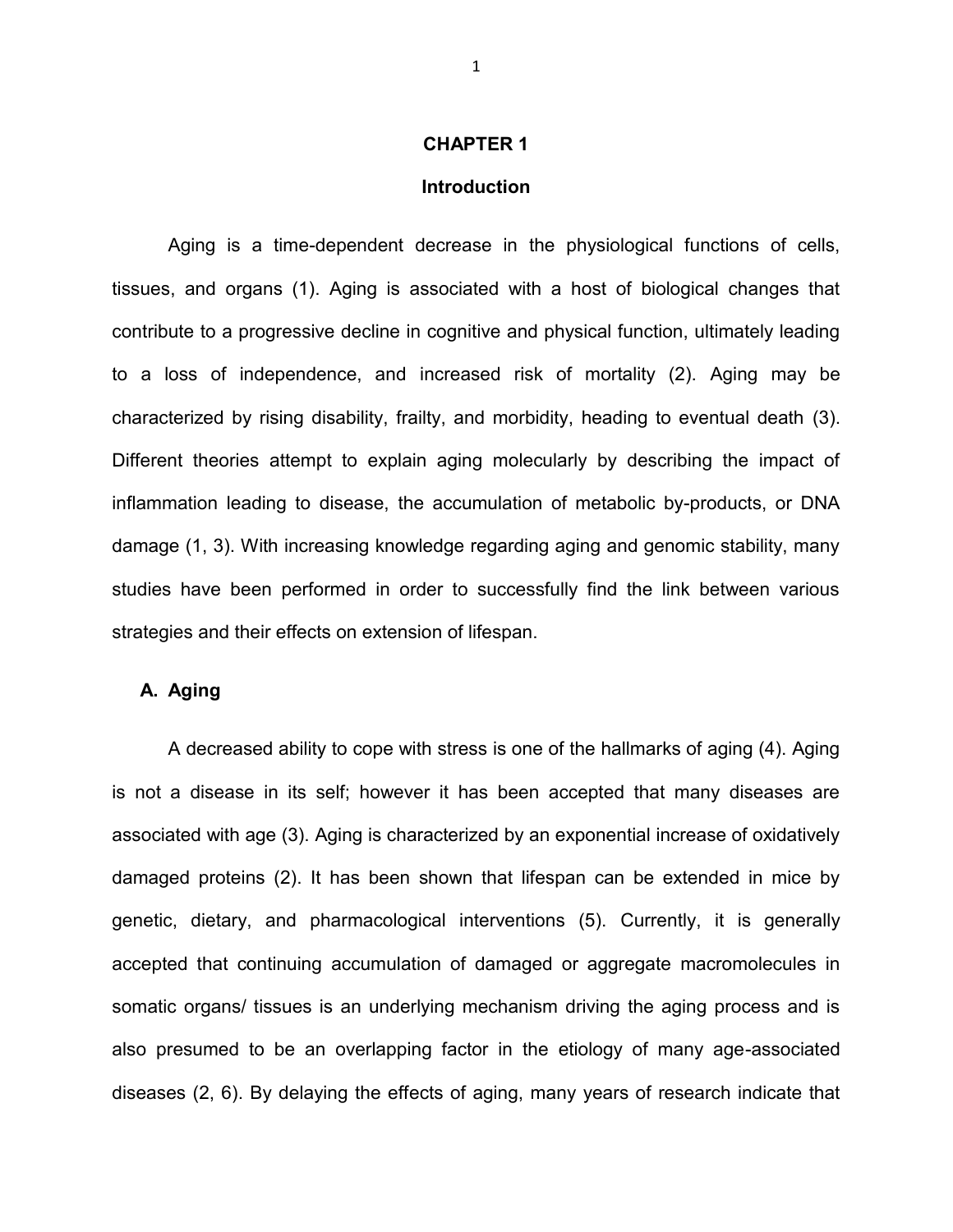diseases associated with aging are reduced by prolongetivity interventions such as reductions in caloric intake and mice genetically deficient for growth factors (6).

#### **B. Mammalian Target of Rapamycin**

The mammalian target of rapamycin (mTOR) is a highly conserved serine/threonine protein kinase and a central controller of cell growth and metabolism in response to nutrients, growth factors cellular energy, and stress (7, 8). It should be noted that mTOR is now also used officially as abbreviation for 'mechanistic TOR' (1). mTOR has been found to play an important role in public health. mTOR was first discovered during the 1970s, when it was first isolated from a bacterial strain *Streptomyces hygroscopicus,* from the Rapa Nui Easter Island soil (9, 10). The activity of mTOR is controlled by amino acids, like leucine, one of the branched chain amino acids, in addition to growth factors and the overall energy supply through the AMP (adenosine monophosphate)-activated protein kinase (8). mTOR is the catalytic subunit of two distinct complexes called mTOR complex 1 (mTORC1) and mTORC2 in mammals (1, 7, 11). mTORC1 is composed of regulatory-associated protein of mTOR (RAPTOR), mammalian lethal with SEC13 protein 8 (mLST8), and mTOR and is rapamycin sensitive. A main function of the mTORC1 pathway is to regulate the accumulation of cell mass by activating mRNA translation and ribosome biogenesis and by inhibiting autophagy (13, 14). mTORC2, consisting of rictor, mammalian stressactivated protein kinase interacting protein 1 (mSIN1), proline rich 5 (renal) (PRR5), mLST8, and mTOR, is rapamycin insensitive (1, 7, 11, 12, 13). mTORC1 and mTORC2 share mLST8 and the recently identified DEP domain-containing mTOR-interacting protein (DEPTOR), which function as positive and negative regulators, respectively (1).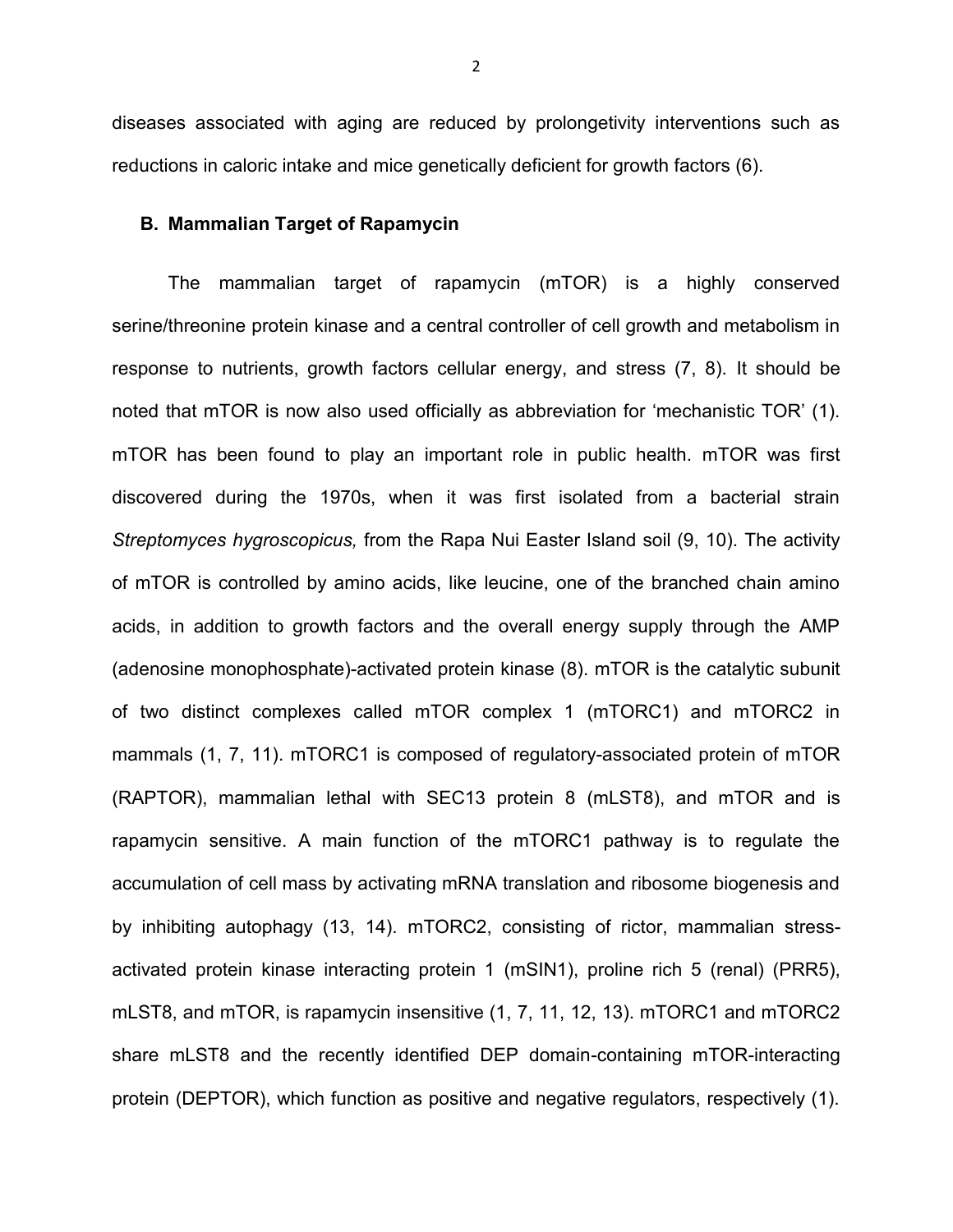Biochemical and structural evidence suggests that both mTORC1 and mTORC2 may exist as dimers (1). mTOR contains a kinase domain near its C-termini, most closely related to the phosphatidylinositol 3-kinase (PI3K)-related kinase family, which includes ATM, ATR, and DNA-PK kinases (8).

In normal conditions, AKT controls the cell proliferation and endurance, as well as controlling nutrient metabolisms by the proliferation of some proteins (8, 10). A major target of TOR regulation in all cells is mRNA translation; in mammalian cells, mTOR stimulates translational initiation through the phosphorylation of eukaryotic initiation factor 4E (eIF4E) binding protein (4E-BP), an inhibitor of the binding of the mRNA-cap binding protein, eIF-4E, to the eIF-4G scaffold (1, 8). The phosphorylation of 4E-BP promotes its dissociation from eIF-4E enabling recruitment of the latter into the eIF-4F complex (1, 8). mTOR also directly phosphorylates and activates p70 S6 kinase (p70S6k); the latter regulates cell size and also phosphorylates the 40S ribosomal protein (1, 8, 13). Figure 1-1 illustrates the mTOR signaling network (7).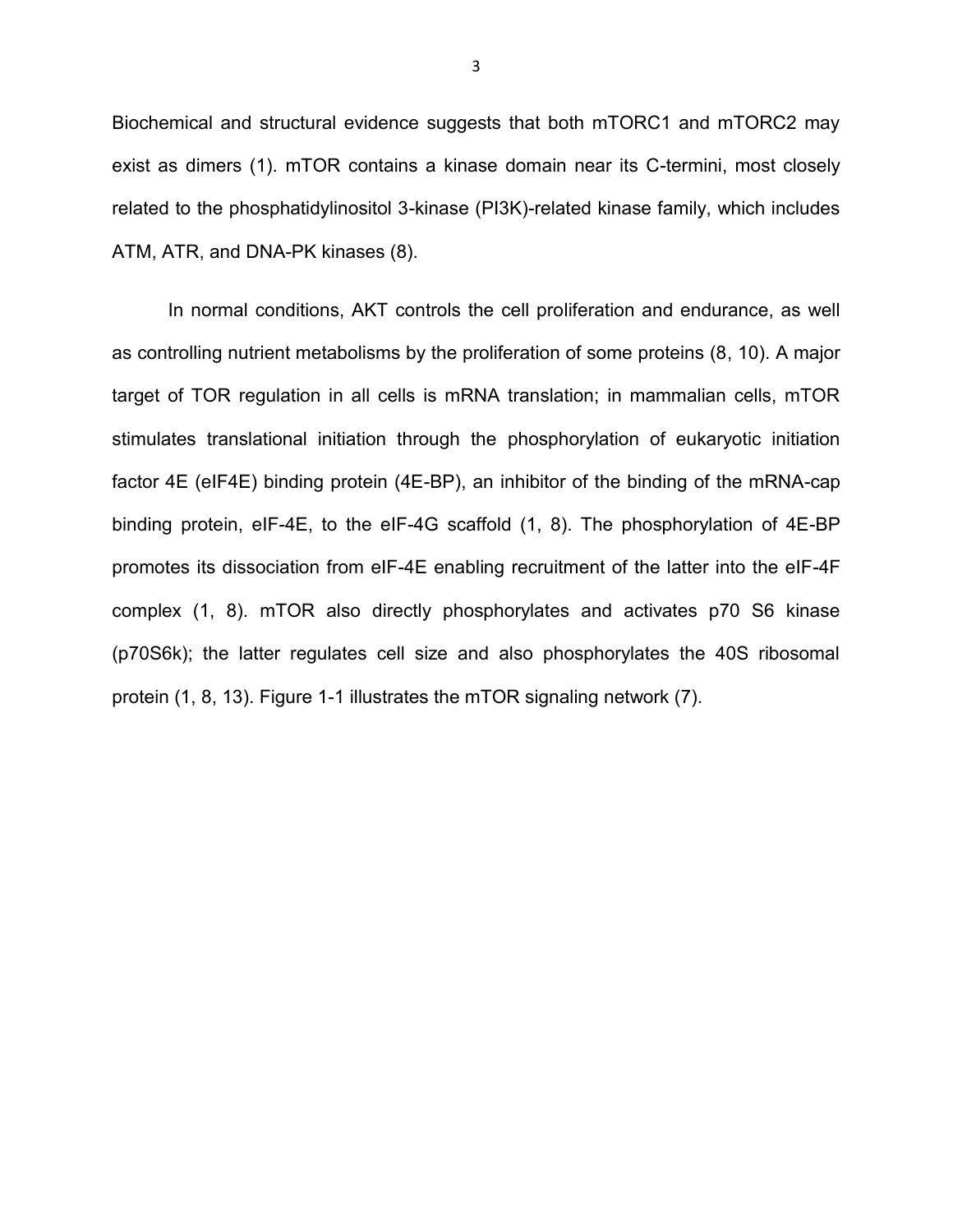

**Figure 1-1. The mTOR Signaling Network**

### **1. Rapamycin and Aging**

mTOR was first discovered in the early 1990s in studies into the mechanism of action of rapamycin (also known as siromilus), which is a macrolide that was originally found as an antifungal agent and was later recognized as having immunosuppressive and anticancer properties (9, 14). Rapamycin and its analogues are already approved for human use as immunosuppressants and for advanced renal carcinoma (13). Rapamycin immunosuppressant actions result from the inhibition of T and B cell proliferation through the same mechanisms that rapamycin blocks cancer cell proliferation (1, 15, 16). Its immunosuppressant properties have been used often alone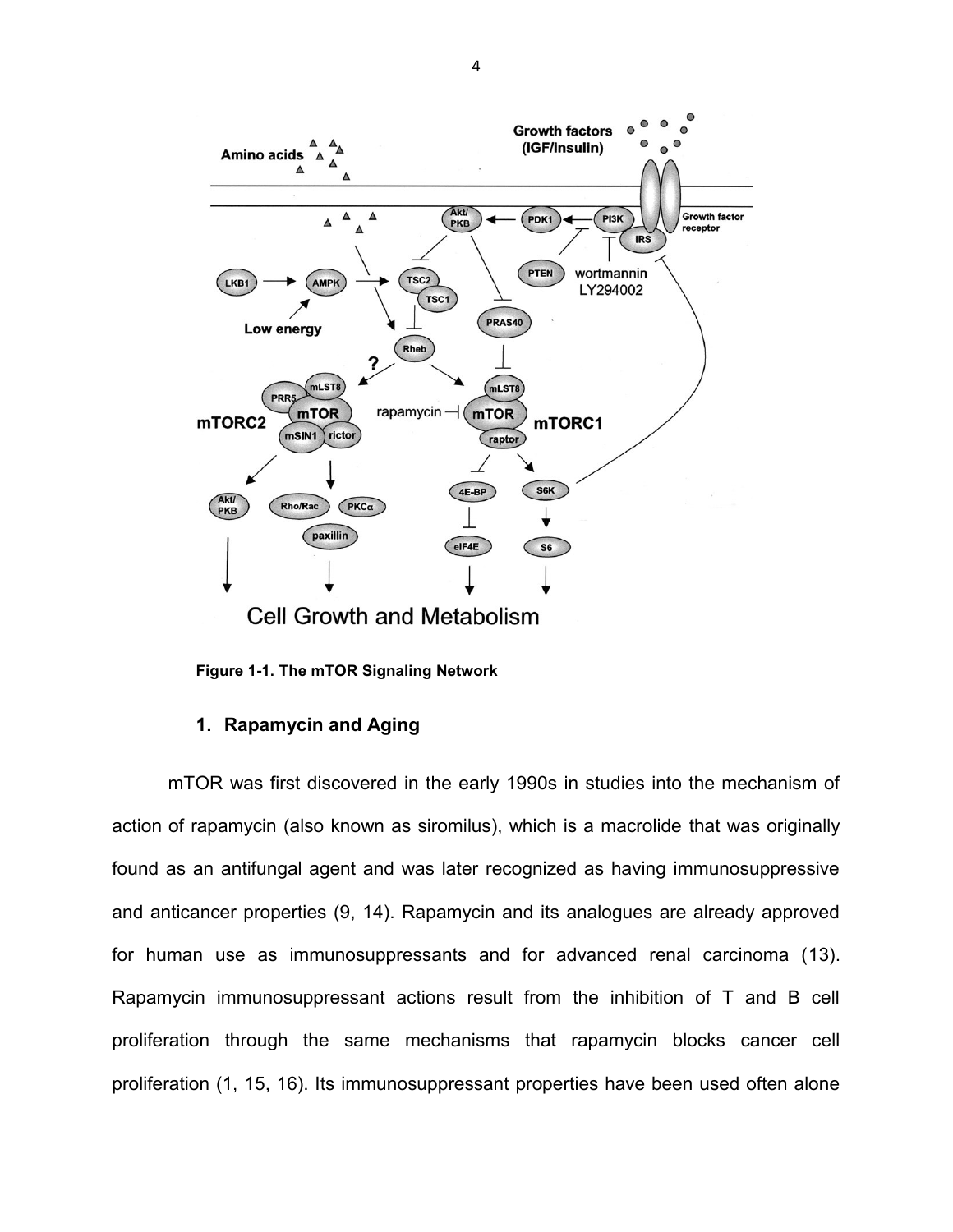or in combination with cyclosporine A after organ transplant (14). In yeast and mammals, rapamycin inhibits the ability of mTORC1, but not mTORC2, to phosphorylate its substrates (1, 7). Rapamycin might inhibit mTORC1 by disassociating RAPTOR from mTOR, thus preventing the access of mTOR to some substrates (1).

Overtime, the cumulative action of metabolic by-products, ionizing radiation, and exogenous chemicals damage and degrade cellular functions (1). Experimental evidence verifies that these types of timely changes include nearly all of the mTORregulated processes in aging (1). mTORC1 controls aging through several of its downstream processes including protein synthesis, transcription/translation, ribosome biogenesis autophagy, and mitochondrial activity (16). As an alternative to genetic interventions in modulating aging, the TORC1 branch of the TOR pathway can be successfully inhibited pharmacologically by rapamycin (13). Inhibition of mTORC1 may counter these sources of damage, enhance repair mechanisms, and may result in maintenance of healthy cells as seen in Figure 1-2 (1, 11, 13, 16, 17).



#### **Figure 1-2. Aging in mTOR**

An accumulation of ER stress, ROS production, and autophagic blocks can lead to the translation of in incorrect proteins, leading to DNA damage and hence promote aging. (1)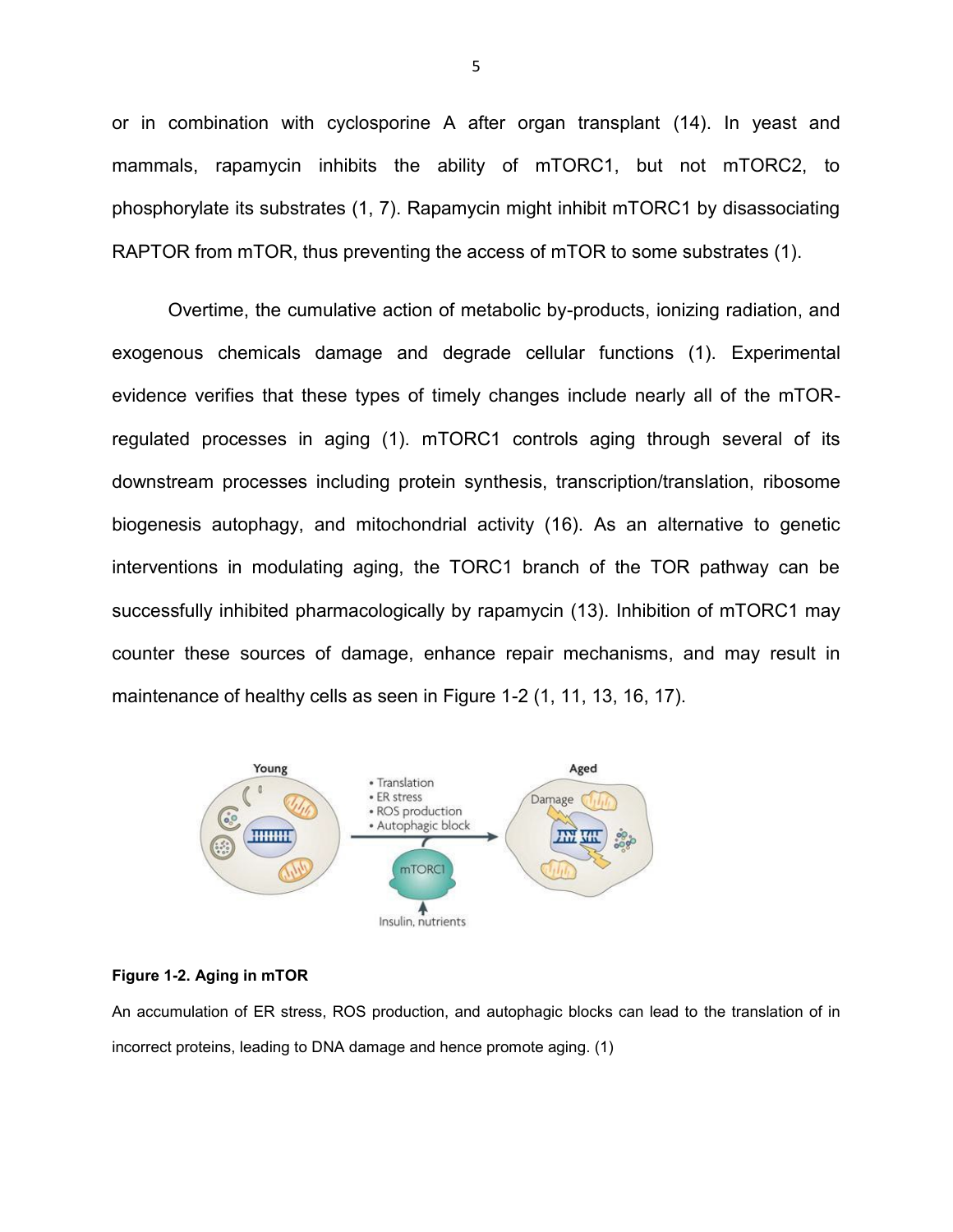In recent years, the manipulation of nutrient sensing and stress response pathways has extended the lifespans of organisms from yeast to mammals (1, 13). Since mTOR is involved in translation, it has been found that reducing mRNA translation by genetic methods extends the lifespan of yeast, worms, flies, and mice (1, 18, 19, 20, 21). The rationale behind these results is that growth-promoting programs may accelerate aging by generating metabolic by-products and by directly inhibiting the clearance of these by-products (1, 18). Reduced translation may place smaller demands on the protein folding systems, thus decreasing the potential of misfolded protein aggregates as by-products (1). The idea that rapamycin extends mouse lifespan principally by blocking tumor development is consistent with studies showing rapamycin-mediated growth inhibition of many forms of cancer (19).

The National Institute on Aging Intervention Testing program (ITP) has previously reported significant increases in lifespan by rapamycin in both male and female heterogenous mice, and include parallel replication of protocols at three sites: the University of Texas (UT), University of Michigan (UM), and The Jackson Laboratory (TJL) (20). The effects were seen at each site evaluated independently (20). Rapamycin led to an increase in the fraction of mice alive at the  $90<sup>th</sup>$  percentile survival age, taken as an index of maximal lifespan (20). It was reported that male and female mice given rapamycin from 20 months of age had longer lifespans than controls, and that rapamycin administered from 9 months of age led to lower mortality when evaluated at the median age for control survival (20). Thus, it was concluded that the life-extending effect of rapamycin is more pronounced when treatment starts earlier in life (21).

6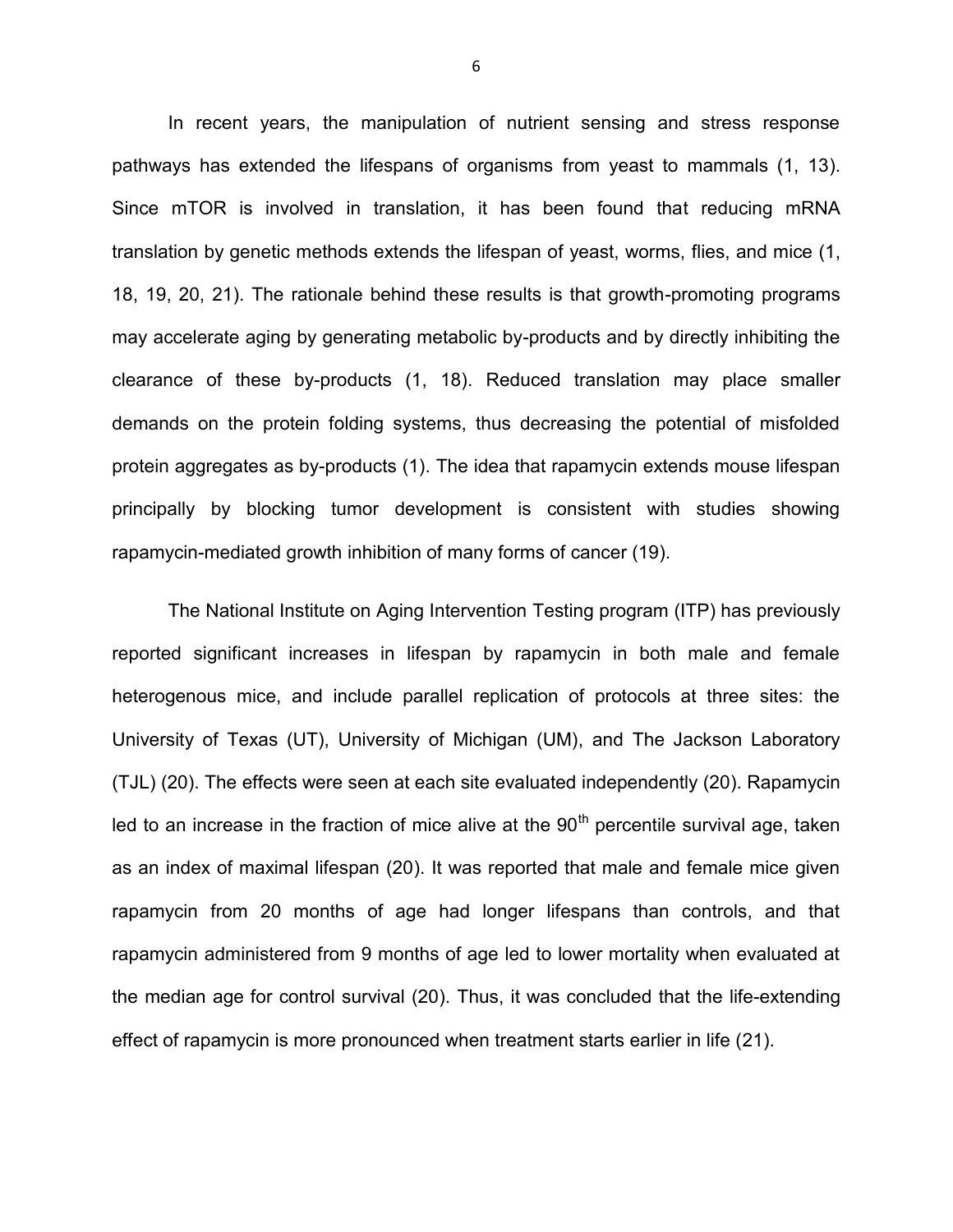#### **C. Calorie Restriction**

Over the past 20 years, calorie restriction (CR), an experimental mode in which test animals receive a lower-calorie diet than *ad libitum*-fed controls, has emerged as the most potent, broadly acting dietary intervention for preventing carcinogenesis (22). CR without malnutrition is the most potent and reproducible physiological intervention for increasing lifespan and protecting against cancer in mammals (23). The finding that restriction of energy intake below the amount required for weight maintenance can slow the aging process and markedly extend lifespan was one of the most important healthrelated scientific discoveries of the  $20<sup>th</sup>$  century (24). CR, which means to limit nutrient intake below normal levels without reaching malnutrition, has been shown to have many advantages; of them include the delay of many age-associated traits and diseases (25). CR also reduces the levels of many anabolic hormones, inflammatory cytokines, growth factors, reduces oxidative stress and cell proliferation, enhance autophagy and several DNA processes (23). CR diet provides the essential nutrients and vitamins but limits total energy intake of the animal, usually by 20-40% to *ad-libitum* fed controls (22, 25). In 1909, Moreschi was the first to publish that caloric restriction inhibits the growth of tumors transplanted in mice (23). While lifespan extension by food restriction appears to be due to alterations in aging processes, the underlying mechanism(s) by which food restriction exerts its anti-aging effects remain elusive (26).

CR, or lack of nutrients, activates 5' AMP-activated protein kinase (AMPK) and nicotinamide adenine dinucleotide (NAD +) dependent deactylases called sirtuins, or SIRT1 (27). Sirtuins, along with its activator resveratrol, can extend lifespan by antagonizing the mTOR/S6K pathway in part by AMPK activation (27). A decrease in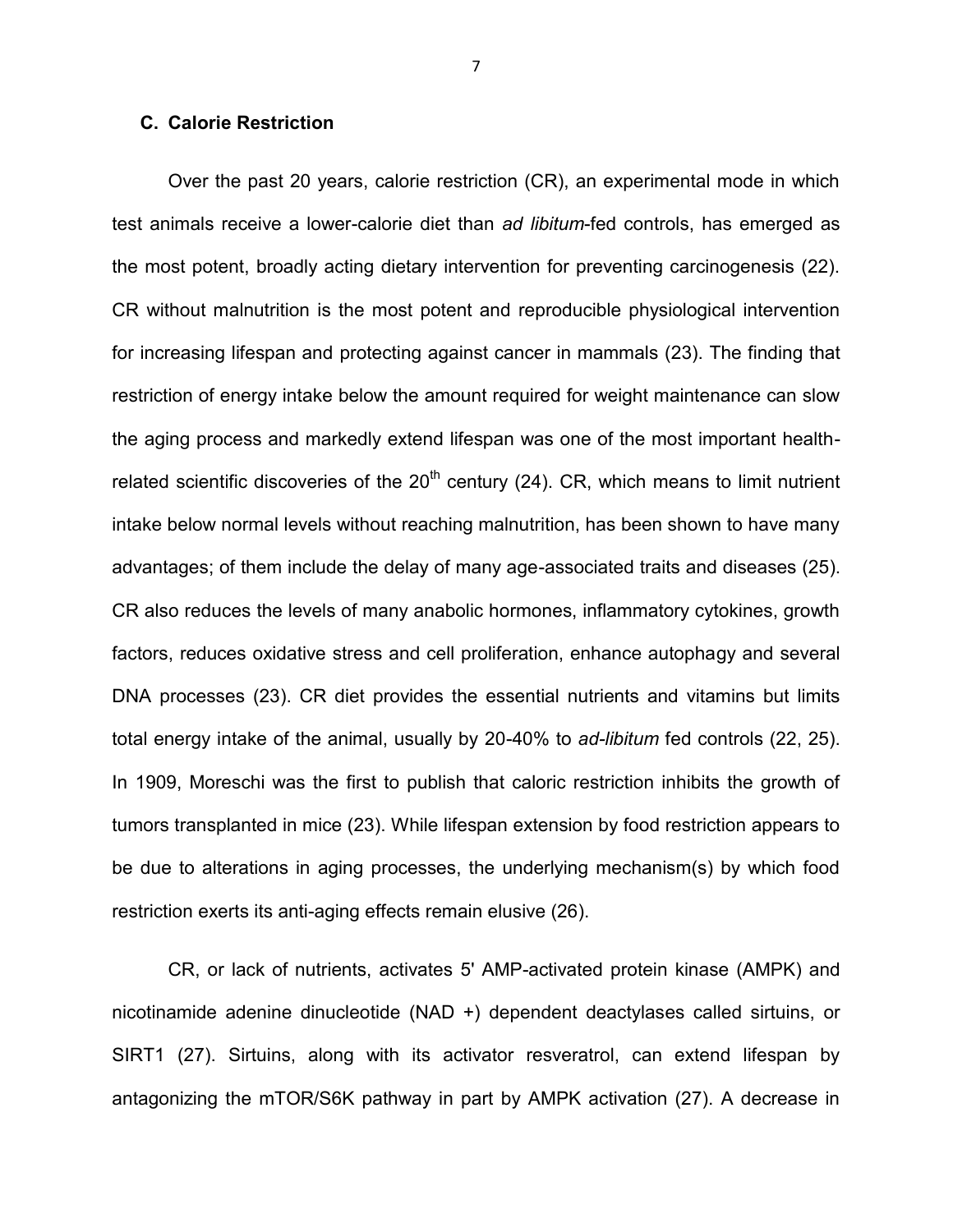nutrients from CR may also deactivate mTOR through disabling the insulin/PI-3K pathway. Since it has been suggested that sirtuins and TOR may be involved in the same longevity pathway, CR may increase longevity through activation of sirtuins or deactivation of TOR (27).

CR is the most renowned dietary intervention in aging research as it has been very successful in the promotion of health and life extension in laboratory animals (26, 28). The majority of studies performed indicate that the age-related increase in oxidative damage to DNA is significantly reduced by CR (2, 26). Cabelof *et al*. (29) provides evidence that CR promotes genomic stability by increasing DNA repair capacity, specifically base excision repair (BER). They demonstrated that DNA polymerase β message, protein and activity are up-regulated by CR, indicating that DNA polymerase β, the rate-limiting enzyme in the BER pathway and a stress response gene, is the specific polymerase altered in response to CR (26, 29). More recently, adult-onset moderate 30% CR has been shown to reduce cancer morbidity and mortality in nonhuman primates, and a 50% reduced incidence of cancer in monkeys compared to controls (23). In rodents, 15-53% reduction in calorie intake below usual *ad libitum* intake caused a proportionate linear 20-62% reduction in tumor incidence (23). In mice, CR causes lifespan extension and changes in gene expression profile that are similar to those resulting from loss of S6K1, further supporting the view that CR acts through inhibition of mTORC1 pathway (1). Thus, findings from animal studies, including recent primate studies, suggest prolonged CR has the potential to extend health-span and thereby increase quality of life (2).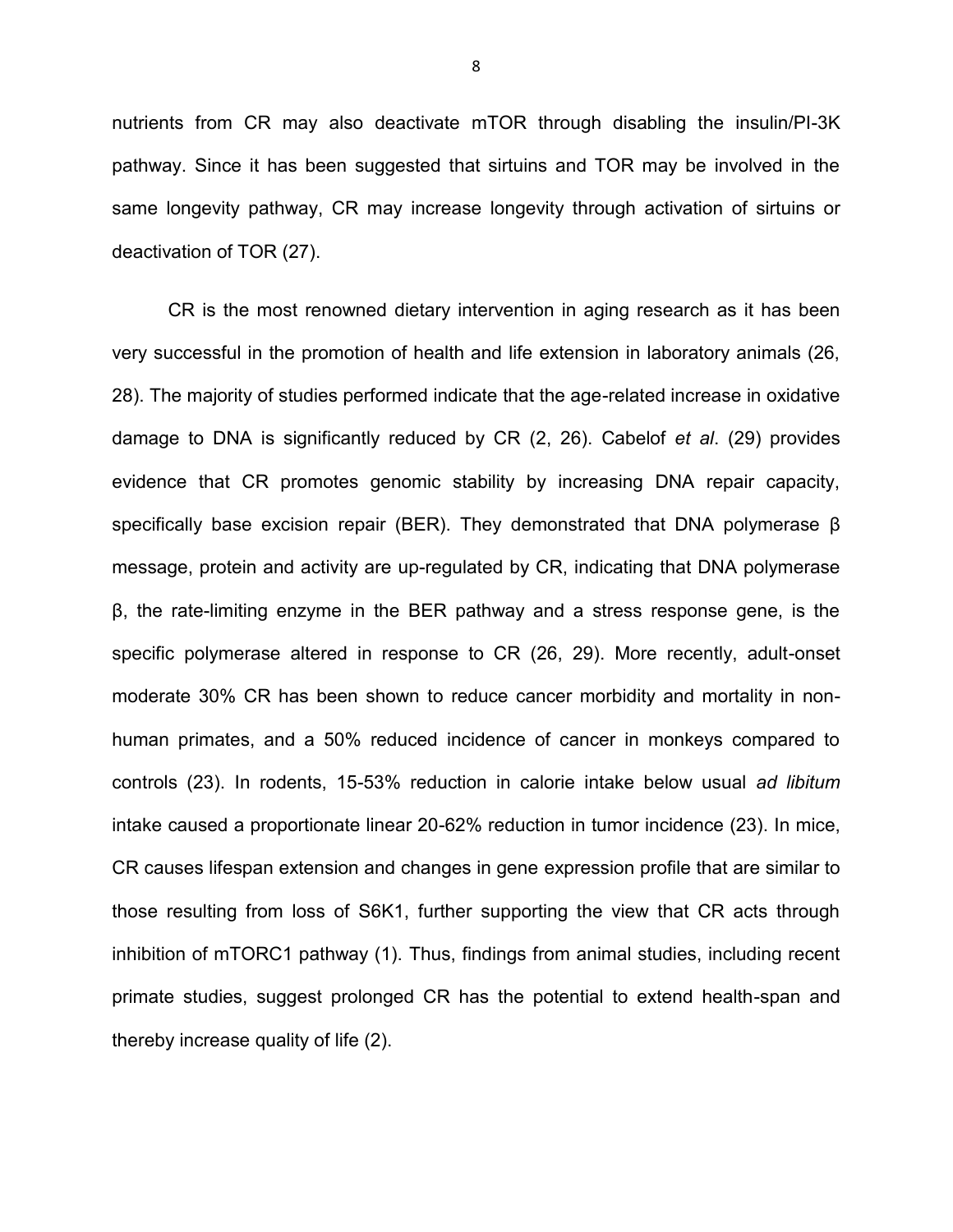#### **D. Crowded Litter**

More recent evidence has shown that very short-term, transient nutrition restriction imposed prior to weaning by litter supplementation, crowded litter (CL), may increase mean and maximal lifespan in mice (5). The CL approach reduces food availability, but only in the first 3 weeks of life. In a recent study done by Steinbaugh M, et al., litter size was increased by 50% from 8 pups per mother to 12 pups per mother during the first 3 weeks of life. Mice in the enlarged litter group were found to have lowered levels of circulating insulin-like growth factor (IFG-I) at weaning and a small but lifelong reduction in body weight (5). Mutations associated with reduced action of growth hormone (GH) and/or IGF-I can increase lifespan by 40% or more, as seen in CL mice, as well as in young CR mice (5).

#### **E. Health Consequences linked to Aging**

Human aging is considered as one of the biggest risk factors for the development of multiple diseases such as cancer, type-2 diabetes, obesity, cardiovascular disease, and neurodegeneration (3, 30). It is also widely accepted that these age-related diseases result from a combination of various genetic, lifestyle, and environmental (23, 30). Functional decline is typically associated with the progressive loss of skeletal muscle mass and strength known as sarcopenia (muscle atrophy) (31). Different theories try to explain aging molecularly by describing the impact of inflammation leading to disease, oxidative stress, or the accumulation of metabolic by-products (1, 3, 27, 30). In addition to muscle atrophy secondary to age-related physiological changes, approximately four out of five older adults have at least one chronic health condition, and one out of two older adults have two or more chronic health conditions (31). Since

9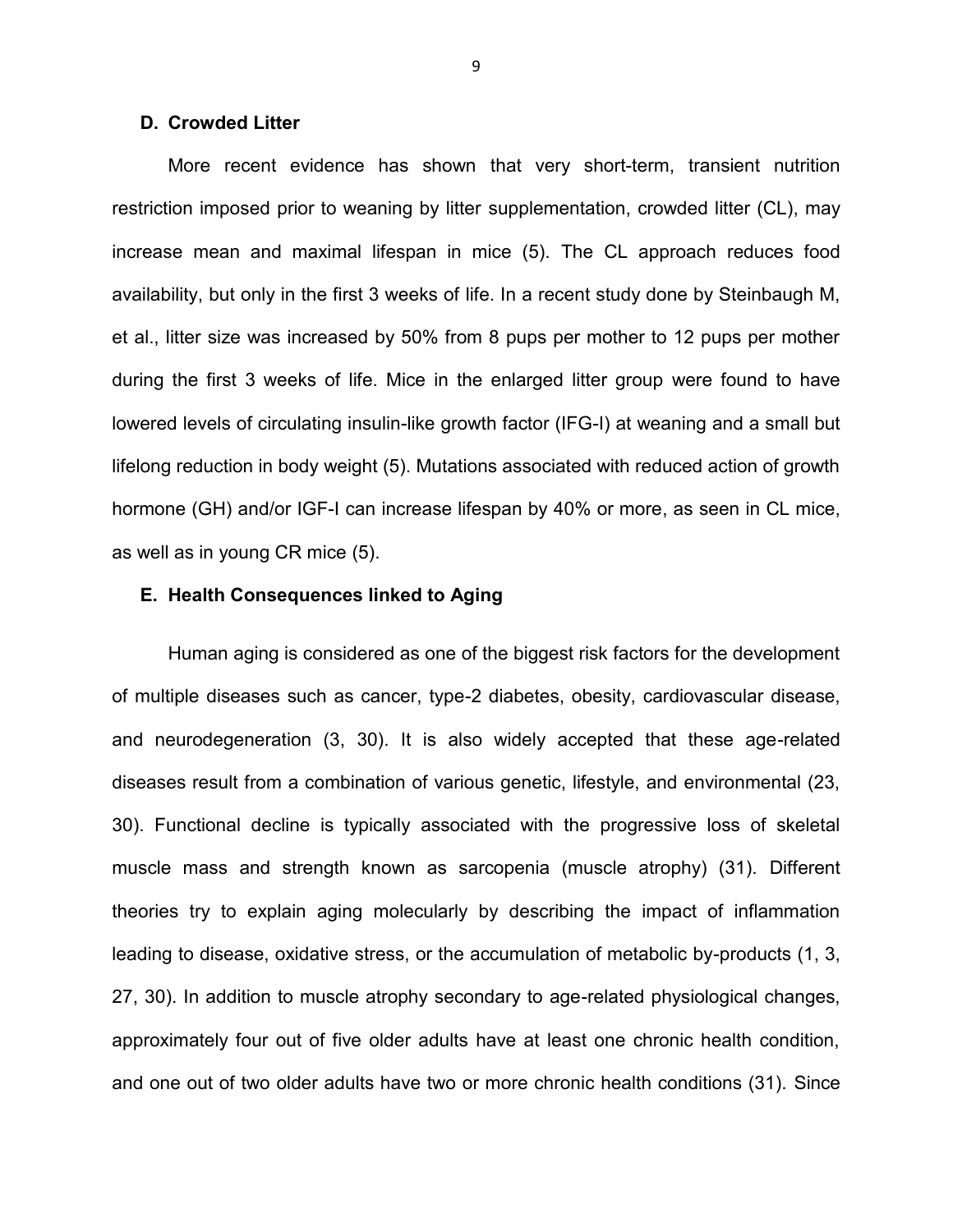these age-related diseases are clearly exemplified to partake in processes involving inflammation and redox stress, it is conceivable that slowing down aging may come from the protection of these and other related diseases through mechanisms involving anti-inflammatories or recovery in redox stress (3, 30).

#### **1. Obesity**

Obesity is a condition is which excess or abnormal fat accumulation may present with adverse effects on health and decreased life expectancy (32). Recent estimates indicate that over two-thirds of persons aged 60 or older are overweight, and that onethird of adults aged 60 or older are obese (31). Compared to peers with a body mass index (BMI; kg/m<sup>2</sup>) in the healthy range (20-24.9 kg/m<sup>2</sup>), obese older adults with a BMI ≥ 30 kg/m<sup>2</sup> experience impairments in basic activities of daily living approximately five years earlier and are twice as likely to develop impairments in function and/or activities of daily living (31). Metabolic, hormonal and growth factor alterations associated with increased food consumption, decreased physical activity, and excessive adiposity, affect the regulation and expression of genes involved in DNA repair, cell proliferation and differentiation or apoptosis, allowing cells to accumulate damage and mutations, survive, proliferate and under permissive conditions, undergo malignant transformation (23). With aging, a decrease in muscle mass is typically observed, which is coupled with an increase in fat mass, most notably central adipose tissue (31). Accumulating evidence indicates that exercise- and/or CR-induced weight loss improves physical function, metabolic and hormonal alterations associated with excessive adiposity, among obese older adults (23, 31).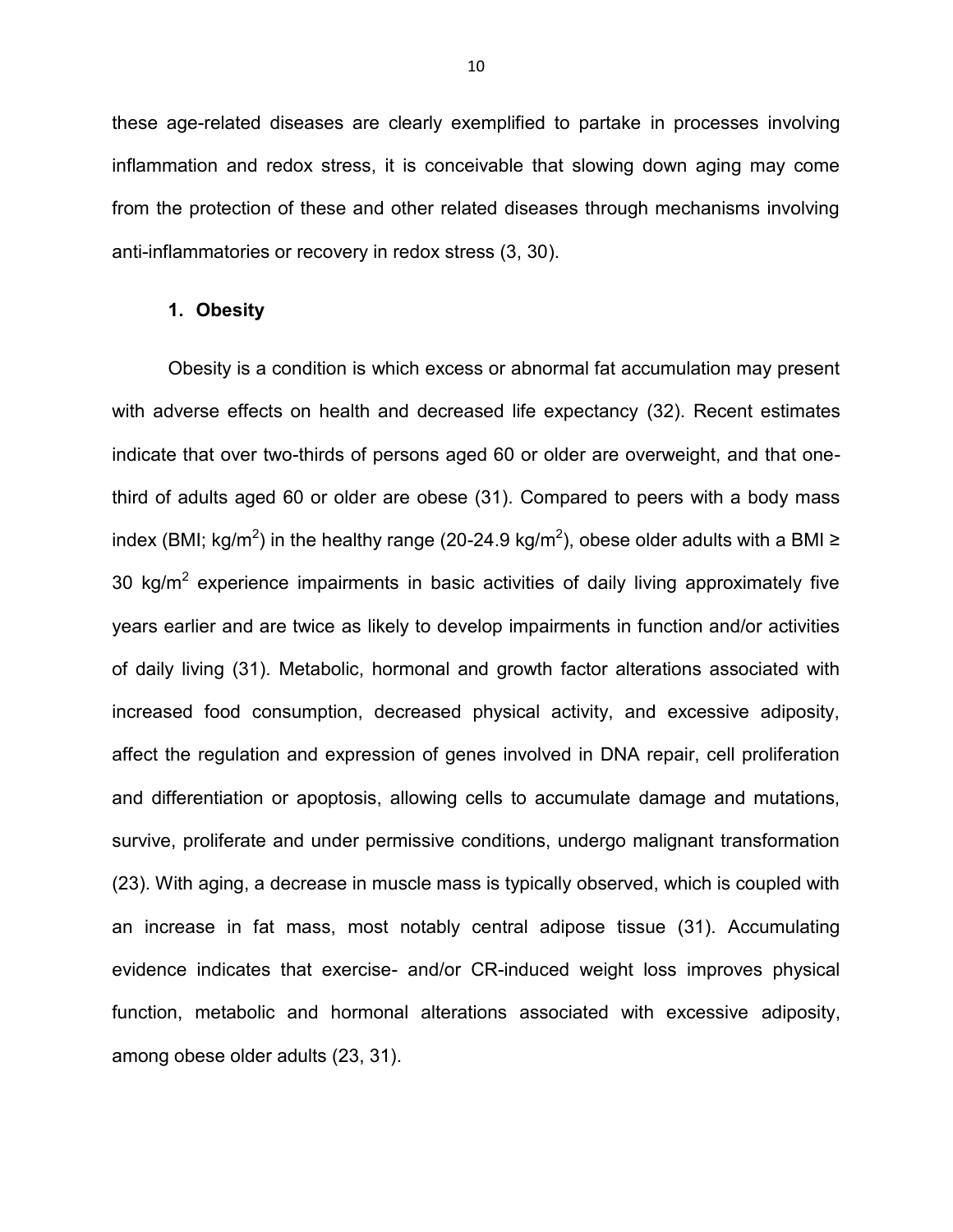#### **2. Diabetes**

Type-2 diabetes results from insulin resistance, or in other words, the cells do not respond to the insulin that is produced by the pancreas. Similar to obesity, diabetes is highly prevalent among older adults, and currently afflicts more than one in five adults aged 65 years or older (31). Additionally, the prevalence of diabetes among older adults is rising and projected to reach 30% in the next three decades (31). Although obesity is a significant contributor to diabetes-related disability, there appears to be a distinct effect of diabetes on risk for disability independent of BMI (31). In contrast to obese older adults without diabetes, non-obese older adults with diabetes often display an accelerate loss of absolute muscle mass (31). As noted earlier, body fat redistribution occurs during aging and places older adults at increased risk for accumulation of abdominal fat, which contribute to unhealthy metabolic conditions and reductions in insulin sensitivity (31). Furthermore, high levels of visceral fat have been associated with simultaneously increases in production of the pro-inflammatory cytokines and decreases in production of anti-inflammatory cytokine, adiponectin (23, 31). Adiposity generally shows a direct linear relationship with serum insulin concentrations (23). The metabolic disturbances associated with obesity can therefore place older adults at increased risk of diabetes, and the subsequent glucose dysregulation and insulin resistance associated with diabetes may adversely affect appetite regulation and lead to excessive food intake (23, 31). An increased understanding of the mechanisms through which both obesity and diabetes interact to affect rates of sarcopenia and functional decline can help facilitate the development of targeted interventions specifically designed to improve the functional status of this high risk population (31).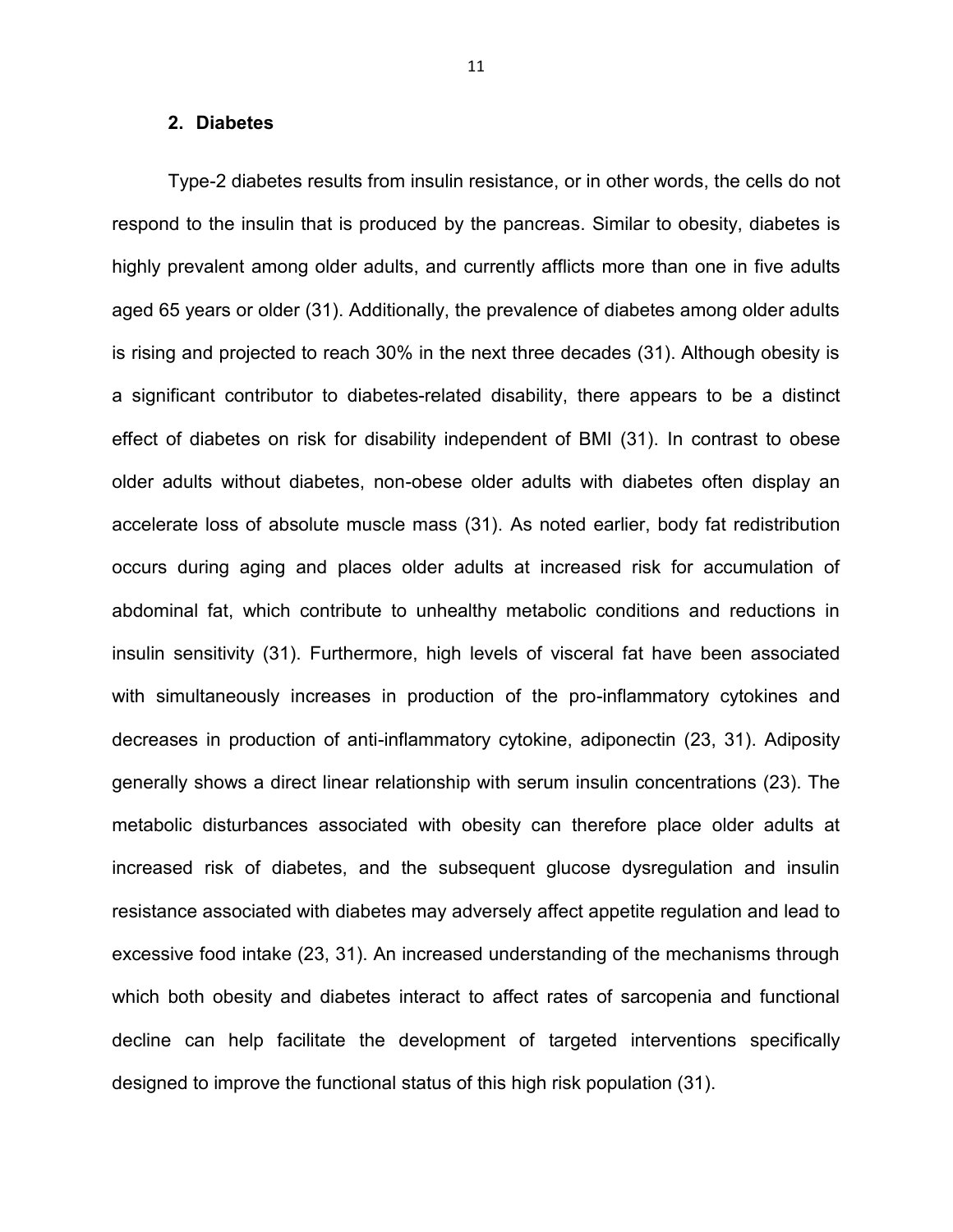#### **3. Cardiovascular disease**

There is growing evidence based on findings from animal studies and a limited number of human trials that CR has the potential to delay aging of the cardiovascular system and help prevent atherosclerotic cardiovascular disease (CVD) (24). The significance of this finding is obvious, since CVD remains the leading cause of mortality and one of the main causes for morbidity in older adults, despite tremendous overall progress in its prevention and treatment (1, 2, 13, 24). The classic risk factors for atherosclerotic diseases (cardiovascular, cerebrovascular, and peripheral vascular) include dyslipidemias (high low-density lipoprotein cholesterol [LDL-C], low high-density lipoprotein [HDL-C], and elevated triglycerides), elevated blood pressure, diabetes mellitus, and smoking (31). Additionally, diabetic patients often have accelerated progression of atherosclerosis, which can decrease peripheral blood flow, resulting in poor muscle perfusion (24). It has been found all of the latter mentioned risk factors, except smoking, are improved in response to CR in animal models, either directly or via weight loss associated with it (31), therefore reducing the risk for atherosclerosis.

#### **4. Cancer**

Cancer is a complex multistage disease associated with an accumulation of multiple DNA mutations that cause deregulation in cell proliferation, differentiation, and a loss of normal tissue organization, and eventually tissue invasion and dislocation to distant sites (metastasis) (23, 33) Developing cancer in the US has an extremely high probability with approximately 44% of men and 37% of women who can develop cancer at some point during their lifetime (34). The accumulation of multiple DNA mutations in critical genes (i.e. oncogenes or tumor suppressor genes) of particular cells, if not

12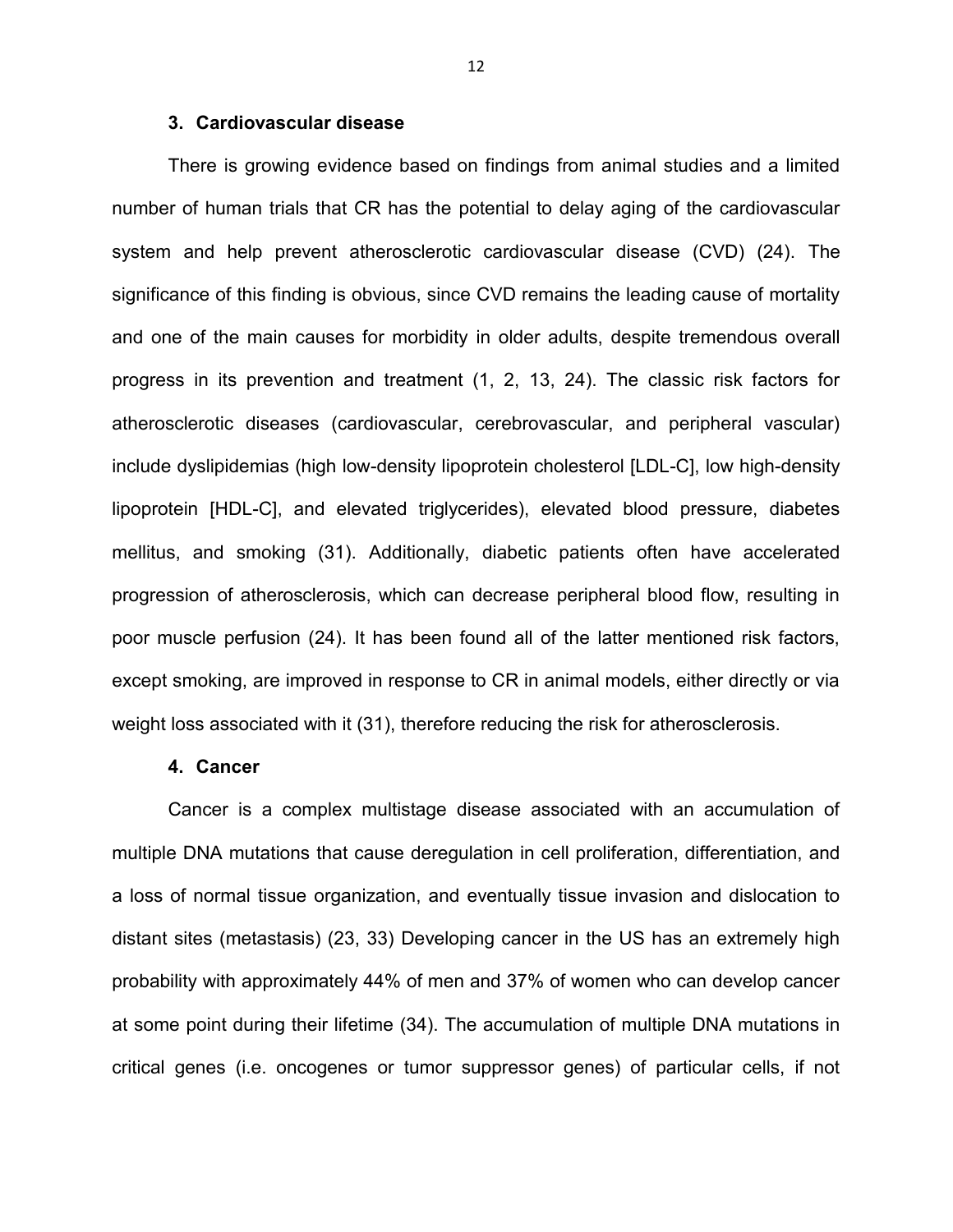properly controlled through induction of senescence or apoptosis, can lead to uncontrolled cell proliferation and progressive transformation of normal human cells into highly malignant tumor cells (22, 23). Epidemiological data on geographical and chronological variations in cancer incidence have shown that environmental factors have profound effects in the initiation, promotion, and progression of some of the most common cancers in Western countries (23). Various studies into the investigation of lifestyle factors and behaviors have led to the conclusion that the majority of cancer deaths in many developed countries can be attributed to factors such as unhealthy diets, tobacco, alcoholism, infections and occupational exposures (23). Aging is the highest risk factor for cancer (35). Significant evidence suggest that DNA damage (oxidative stress) has a role in the organismal aging process (35). DNA damage compounded with defects in DNA repair can lead to genomic instability and consequential tumorigenesis (35).

#### **i. mTOR and Cancer**

The mTOR pathway is believed to largely drive the malignant behavior of many types of tumors, and therefore mTOR inhibition is considered an attractive target for cancer (17, 36). Most dramatically, the TSC1(tuberous sclerosis 1, also known as harmartin) –TSC2 (also known as tuberin) tumor suppressor complex — the inactivation of which causes the tumor-prone syndrome tuberous sclerosis complex (TSC) and the related disease lymphangio leiomyomatosis (LAM) — has emerged as a key negative regulator of mTORC1 (14, 16). The upstream and downstream signaling components of mTORC1 are frequently altered in a number of human tumors (1, 9, 14) along with other regulators such as lipid phosphatase PTEN (phosphatase and tensin homolog), which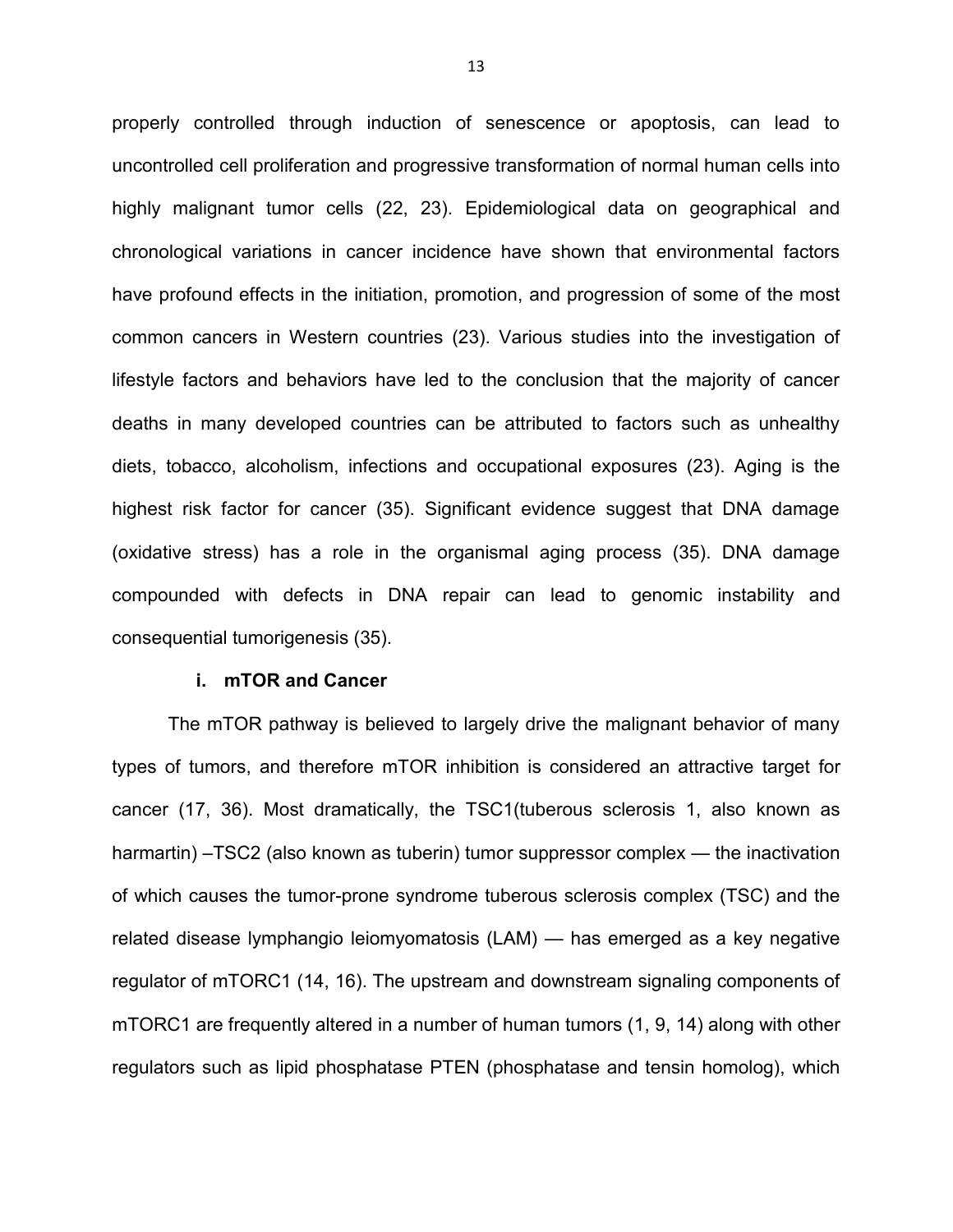acts as a tumor suppressor gene (1,14, 16). A loss of PTEN function caused by a deletion or mutation can be seen in as many as 50% of all solid human tumors (14, 37). Similarly the p53 tumor suppressor gene is the most frequently mutated gene in human tumors (over 50%) and over 80% have poorly functional p53 signaling (38). Given the potent anti-proliferative effects of rapamycin, it is not surprising that the mTOR signaling pathway reg2ulates the levels of several proteins directly involved in controlling cell division as seen in figure 1-3 (16).



**Figure 1-3.** Rapamycin down-regulates proteins that drive cell proliferation (16).

#### **ii. Calorie Restriction and Cancer**

Over the past 30 years, CR has emerged as the most potent, broadly acting dietary intervention for preventing carcinogenesis in rodent models of cancer (22). To date, there is consensus that excessive adiposity due to overconsumption of energydense foods and sedentary lifestyle increases the risk of developing cancer (23). Data have shown that CR without malnutrition inhibits spontaneous, chemically-induced and radiation-induced tumors in several animal models of cancer (23). The age when CR is started, the severity of CR, and the strain/genetic background of the animals determine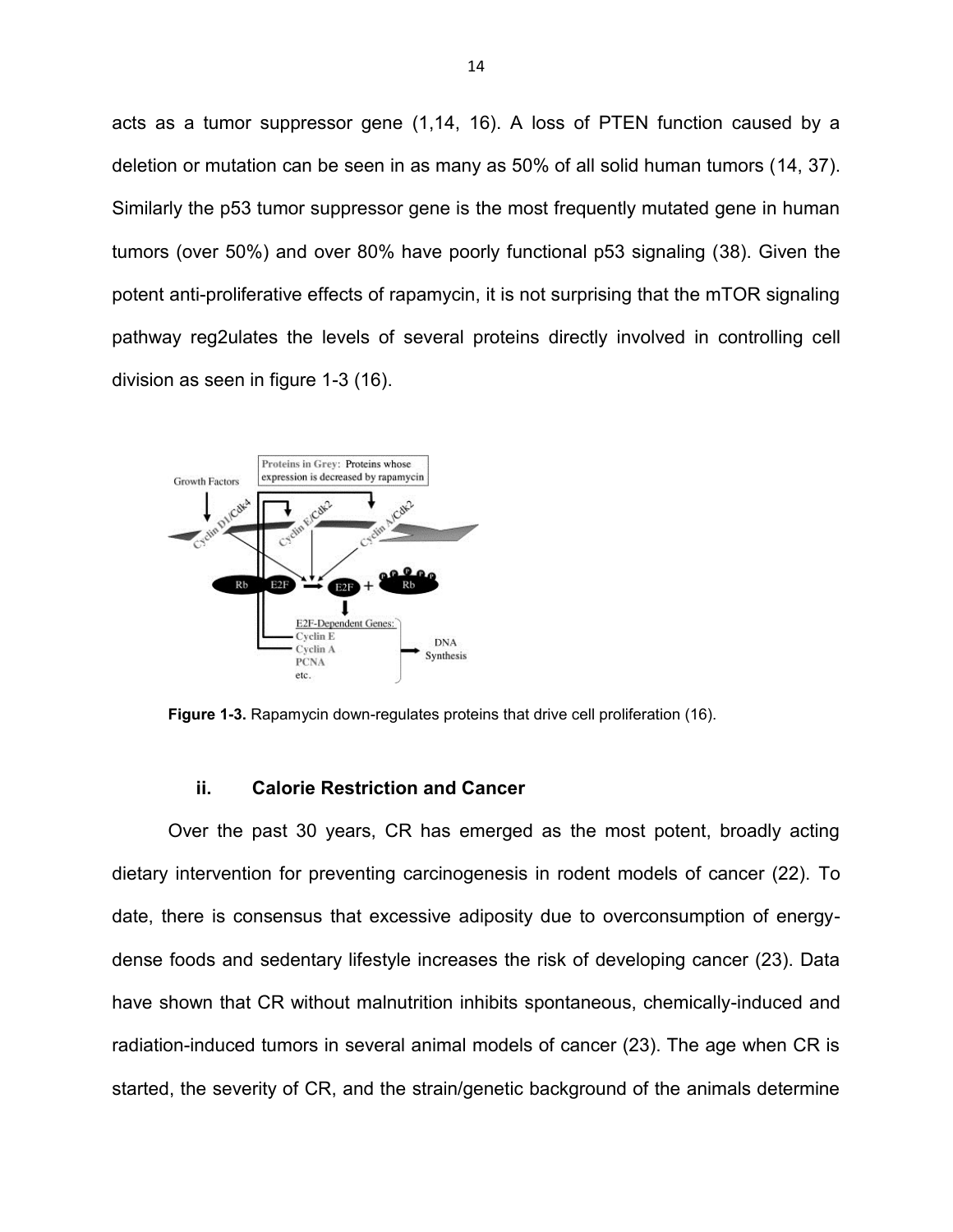the magnitude of cancer prevention or delay (23). Many of the effects of CR are likely mediated by regulating gene expression including the up-regulation of tumor-suppressor genes, of genes promoting DNA and cellular repair, protein turnover, stress resistance, and anti-oxidant genes, and the down-regulation of pro-inflammatory genes and modulation of energy metabolism pathways (22, 23). Whether CR with adequate nutrition will reduce cancer incidence in humans is unknown, but data from studies of long-term CR in humans suggest that the metabolic and physiological responses to CR are similar to those in rodents and monkeys (23).

#### **F. Oxidative Stress**

Among the many factors contributing to aging, one of the highly investigated focuses on the theory that there is gradual decline of mitochondrial function with age leading to progressive tissue damage via oxidative stress (39). Oxidative stress is defined as an imbalance between production of free radicals and reactive metabolites, so-called oxidants or reactive oxygen species (ROS), and their elimination by protective mechanisms, referred to as antioxidants (40, 41). Cellular damage induced by oxidative stress is a common consequence of the respiratory chain in the mitochondria (40, 41). Oxidative stress is caused by increased levels of reactive oxygen species (ROS) and decreased production of antioxidants (defense system) (35, 40, 43). Examples of such damaging agents (ROS) include: superoxide anion, hydroxyl radical, hydrogen peroxide, and organic peroxides (40, 43). ROS are a specific class of free radicals that are formed from molecular oxygen in biological systems (44). Drugs, hormones, and other xenobiotic chemicals can produce ROS by either direct or indirect mechanisms (44, 45). The distinguishing chemical property of radicals is the possession of an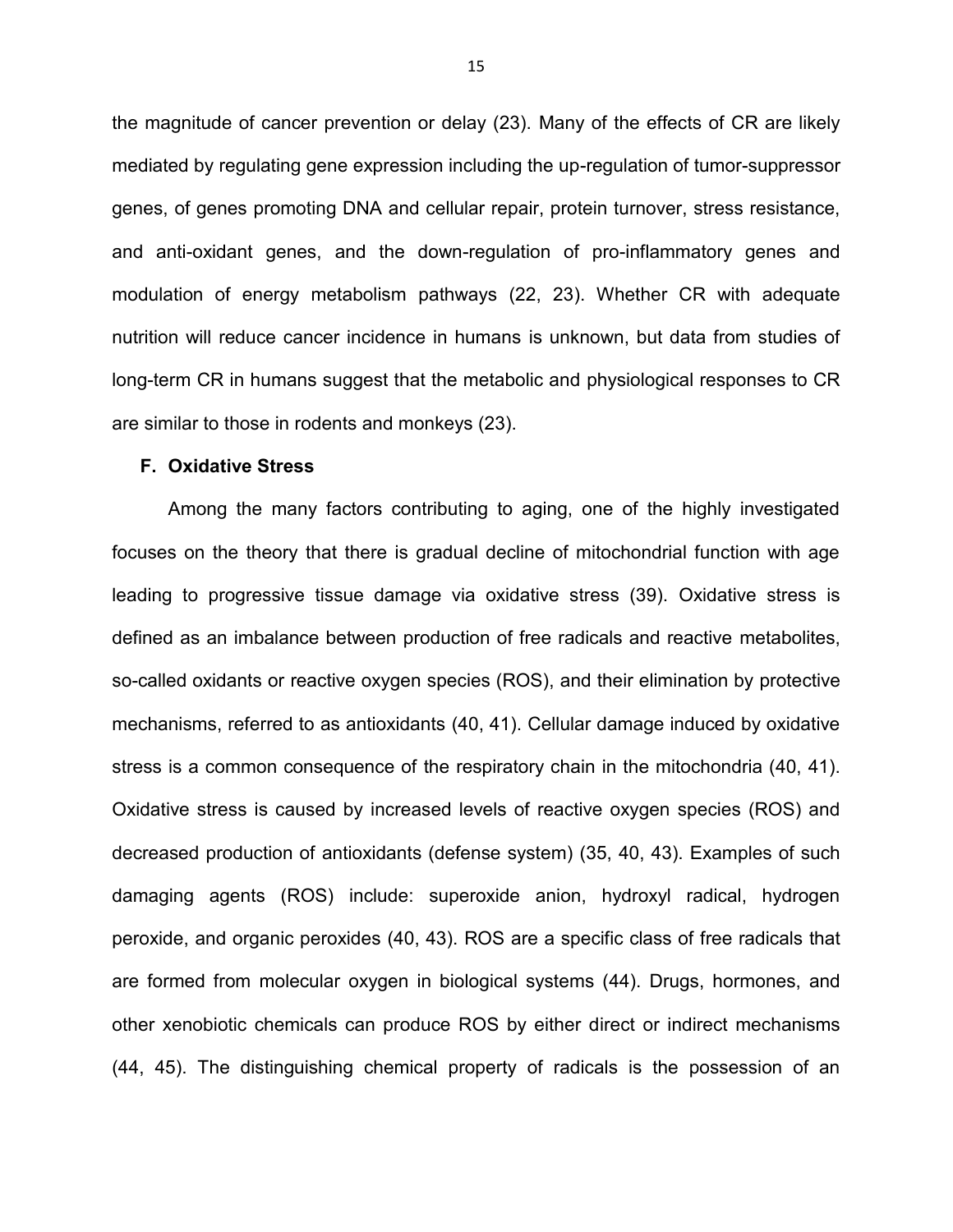unpaired electron (Heydari). This can cause harmful effects in the ability to damage nucleic acids (45). ROS can be generated in numerous ways, but most notably by a process termed mitophagy. This specific classification of autophagy is known as the breakdown of old or damaged mitochondria (40, 46). In addition, ROS can be formed as intermediates in various enzymatic reactions and many cell signaling pathways in the cell (Heydari).

Oxidative stress can result in critical impairment to various cells of an organism. Repeated damage and production of such species alter the structure and performance of the cell, which can lead to premature aging and reduced lifespan (39, 40, 41). Many illnesses, including cancer, have been associated with ROS. Prolonged DNA damage leads to serious problems such as induction of signal transduction pathways, arrest or induction of transcription, replication errors, and genomic instability (45). Hence, ROS may play a role in the survival rate of cancer patients (40, 44, 45). This is exemplified in a group of enzymes known as "nicotinamide adenine dinucleotide phosphate oxidase" (NOX), leading to the production of superoxide, which can positively affect cancerous proliferation and existence (40). It is important to highlight that ROS can harm or progress cancer in any of its stages, however it is most effective in the primary phase (40). Types of damage inflicted by ROS include point mutations, chromosomal breaks, and DNA cross-linking, which result in inactivation of tumor- suppressor genes (40, 44, 46). As a consequence, oxidative stress can cause complications by creating further stress and inducing mutations to existing cancerous lesions (40, 44).

Thus, a mechanism needs to be in place to manage such stress that can cause long term breakdowns. This antioxidant defense system is used to target and protect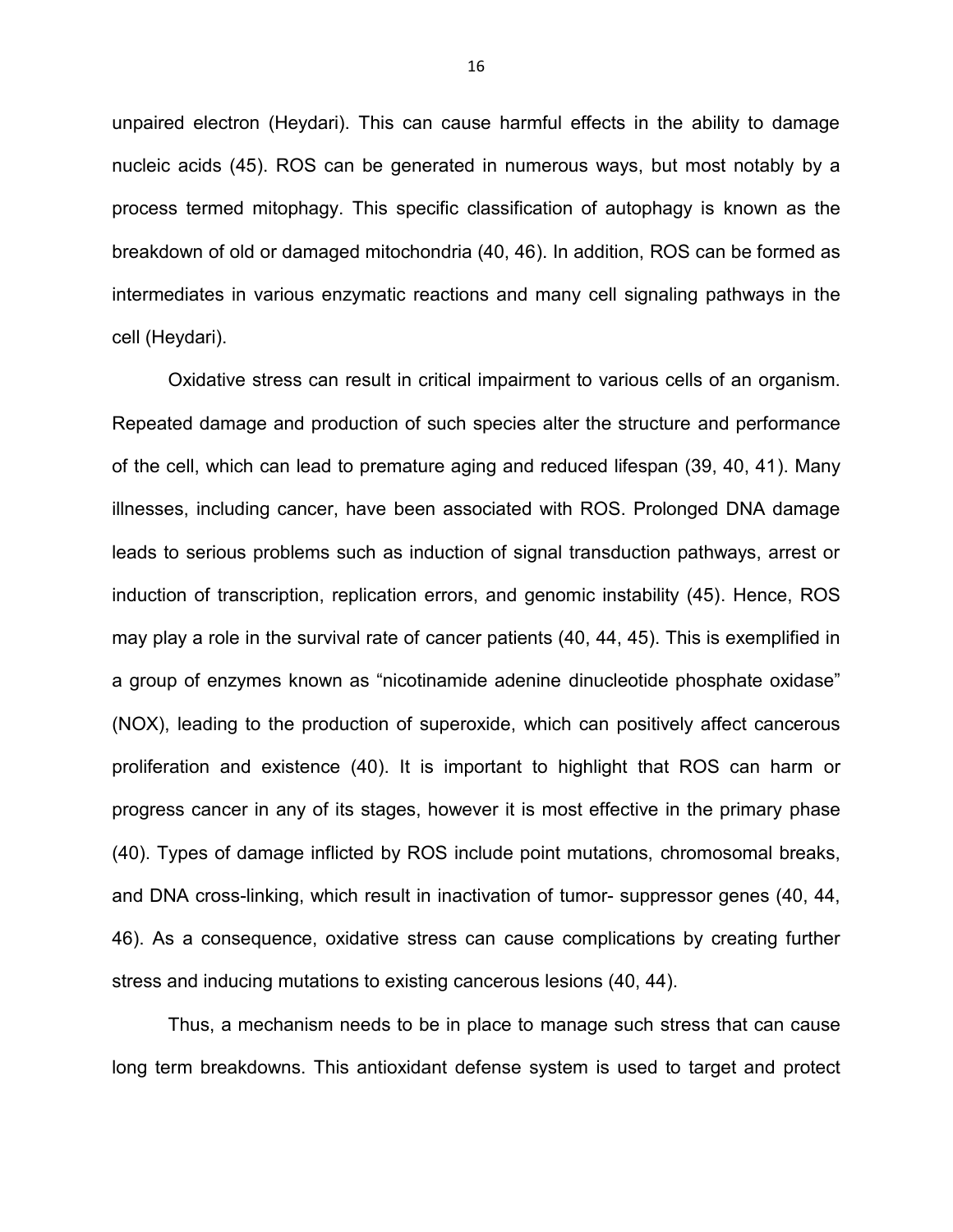the organism (40). It is not a single entity, but rather an elaborate type that includes superoxide dismutase (SOD), glutathione peroxidase (GPx), and glutathione (GSH) (40, 47). Superoxide dismutase is the most important enzyme in regulating protection against ROS in the cell (47). It functions by converting superoxides into oxygen and hydrogen peroxide. While this does not completely eliminate the toxic effects, it helps to reduce the amount experienced in the cell (47). This is then followed by action of the enzyme catalase, finalizing the work started by SOD. It breaks down hydrogen peroxide to water and oxygen. Glutathione peroxidase employs peroxidase activity to decrease the levels of free hydrogen peroxides (47).



**Figure 1-4.** Oxidative Stress and Reactive Oxygen Species (ROS) (40)

### **G. Base Excision Repair Pathway**

The genome of eukaryotic cells is under continuous attack from a variety of DNAdamaging agents (endogenous and exogenous), which lead to many types of DNA lesions (single-strand breaks, double-strand breaks, base mismatches, intra- or interstrand cross-links) (35). To avoid the harmful consequences of damage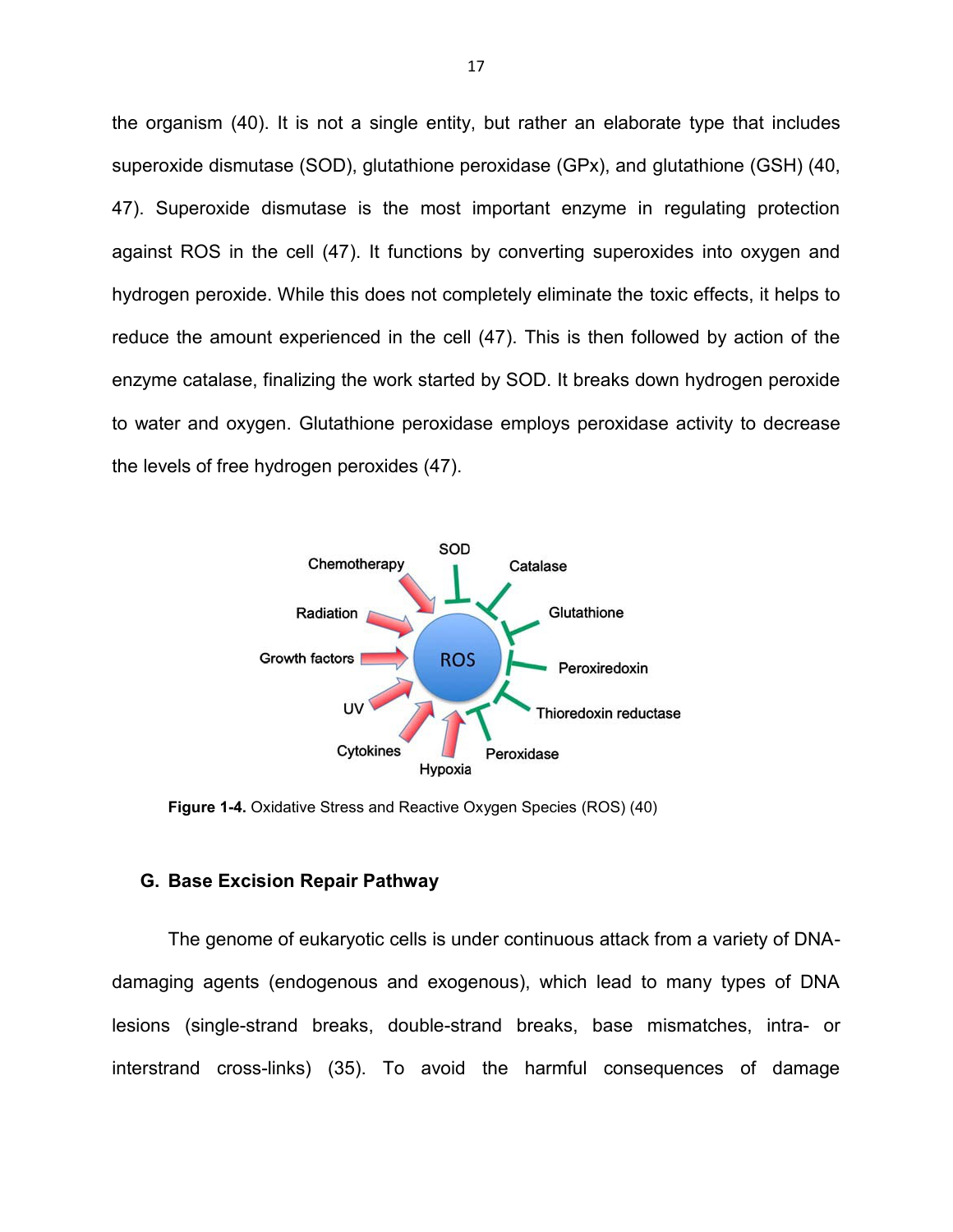accumulation, multiple DNA repair pathways have evolved, each associated with specific class of lesions (35). The major source of endogenous DNA damage is ROS (free radicals) generated from normal cellular metabolism (35, 48). Various mechanisms exist to repair such damages, one of which is the *Base Excision Repair* (BER) pathway that repairs oxidative base lesions (35, 48).

Base excision repair pathway is the most common repair used to fix DNA damages that occur spontaneously or due to reactive oxygen species (35). It has been estimated to be responsible for the repair of as many as one million nucleotides per cell per day (49). ROS are constantly generated in living organisms as by-products of cellular metabolism, but can also be produced as a consequence of ionizing radiation, chemotherapeutic drugs and environmental exposure to transition metals and chemical oxidants (figure 1-4) (35). ROS, produced during oxidative stress, generate a variety of DNA lesions, resulting in genomic instability. Thus, it plays a predominant role in dealing with inappropriate base pairing, oxidation and alkylation of bases, base loss at specific sites, and chromosomal single-strand breaks that may result from attack by mutagens (35).

BER is a critical process for genomic maintenance, as highlighted by the severe phenotypes seen in animals deficient in BER function, including cancer, premature aging and metabolic defects (35). The initial step in BER uses DNA glycosylases, which cleave the *N*-glycosyl bond between the sugar and the base, thus releasing the damaged base to form an abasic site, also termed apurinic/apyrimidinic (AP) site (35, 48). Since the abasic sites are highly mutagenic, efficient DNA repair is critical. The AP sites are then cleaved by AP endonucleases (APE). The resulting single-strand break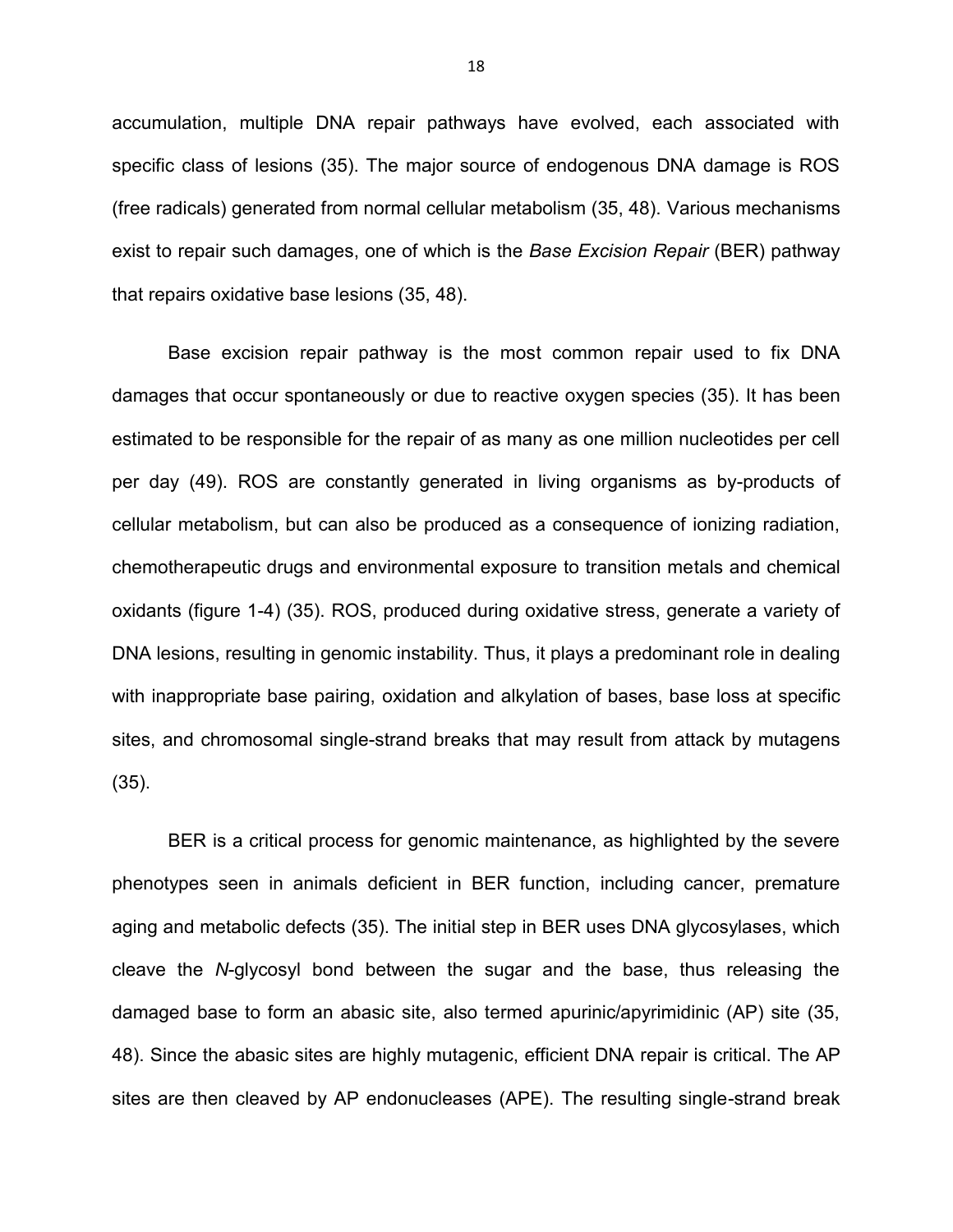can then be processed via two different routes: short-patch BER (single nucleotide replacement) or long-patch BER (more than one nucleotide replacement). Afterwards, the DNA β-polymerase employs its 5-deoxyribosephosphodiesterase activity to remove the 5' abasic site (the *N*-glycosidic bond linking nitrogenous base to the sugar moiety) and subsequent sealing of the gap (35). At this time, DNA polymerase is responsible for replacing the appropriate or complementary base (35). The final step of BER entails ligation of the remaining nick, by either Ligase 3-XRCC1 complex in short patch BER, or by Ligase 1 alone in long-patch BER (35).





In the oxidative damage reduction hypothesis, CR has been demonstrated to reduce the accumulation of oxidative damage to biological molecules including DNA, protein and lipids in rodents (26). This reduction in oxidative damage is proposed to be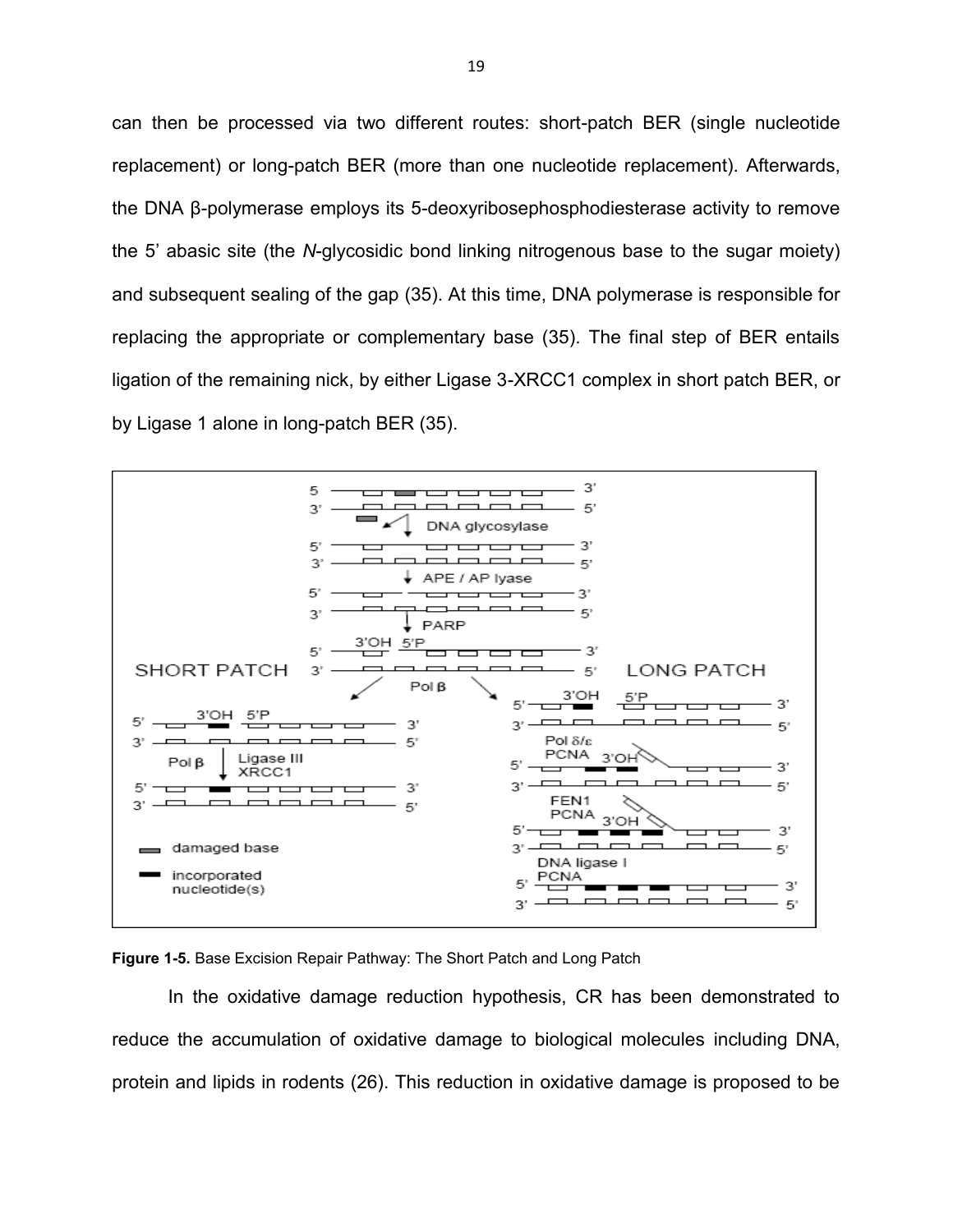due to a decline in ROS, an enhancement of protective mechanisms, an increase in repair capacity, or a combination of all the aforementioned (26). The process in which the dietary intervention of CR diet acts to alter DNA repair capacity can be seen illustrated in figure 1-6.



# **MODULATION OF GENOMIC INSTABILITY**

**Figure 1-6.** Modulation of Genomic Instability (Heydari lecture)

#### **H. Folate and Folate Deficiency**

Folic acid, an essential water soluble vitamin and cofactor in one-carbon metabolism, has been associated with the etiology of many chronic diseases such as cardiovascular disease, neurological degeneration, and cancer (49). Folate deficiency has been shown to enhance the potency of carcinogenic agents (49, 50, 51). Although the underlying mechanism of folate deficiency-induced tumorigenesis is largely unknown, many different factors have been suggested as being responsible for its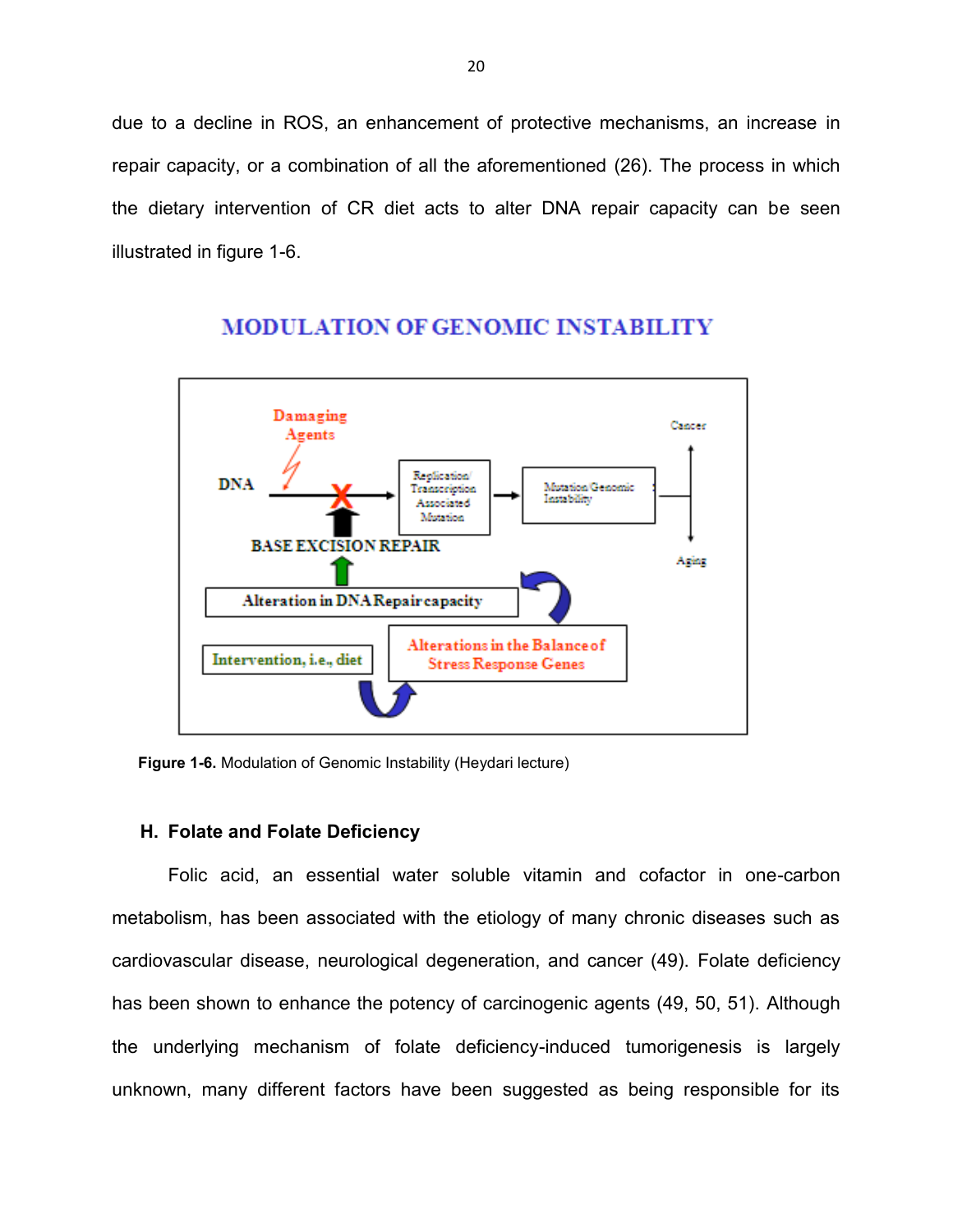carcinogenic effect, one of which is DNA methylation (50). Folate deficiency enhances the carcinogenic effect of dimethylhydrazine, whereas folate supplementation is protective (51). The accumulation of strand breaks, mutations, and chromosomal instability observed in response to folate deficiency all suggest that DNA repair capacity inhibited (51).

A recent study was conducted by Cabelof *et al*. in young male mice that were randomly assigned to the control group receiving a folate adequate diet containing 2 mg/kg folic acid, or to the experimental group receiving a folate-deficient diet containing 0 mg/kg folic acid. The experimental diets continued for 8 weeks and the animals' food intake and body weights were monitored twice weekly (51). The objective of this study was to directly determine the effect of folate deficiency on BER capacity. As expected, a significant decrease in the level of serum folate was observed in the folate-deficient mouse (51). Since BER is shown to be DNA damage-inducible, BER is expected to be upregulated in response to increased levels of DNA damage that occur in folate deficiency. But surprisingly, no increase in BER activity was observed in response to folate deficiency (51). Moreover, DNA polymerase β is determined to be ratedetermining in BER, however, it was shown that the lack of inducibility of BER in response to folate deficiency is preceded by a lack of induction in DNA polymerase β (51).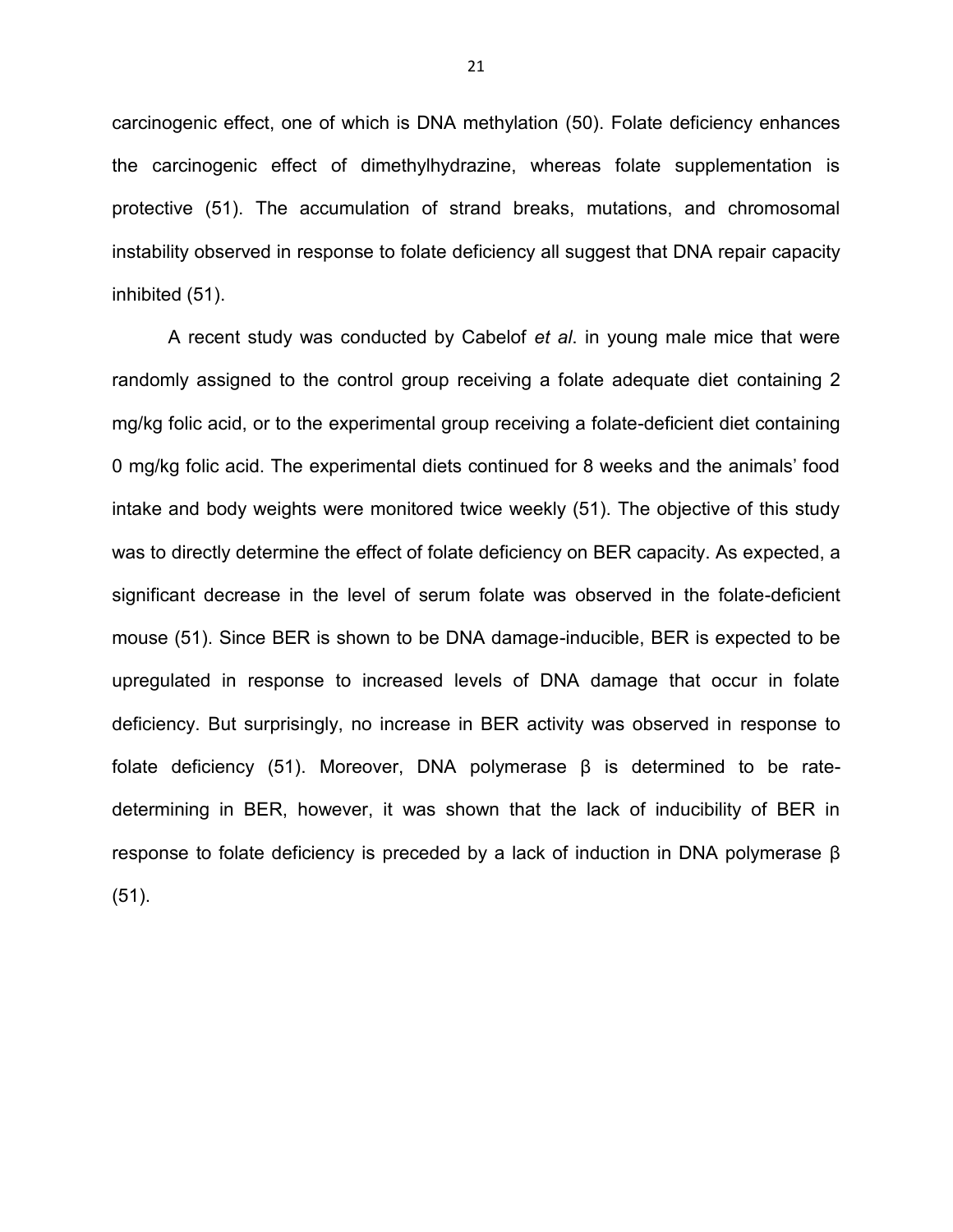#### **CHAPTER 2**

#### **Specific Aims**

Understanding the impact that rapamycin, calorie restriction, and a crowded litter have on repair pathways in the cell is a vital process that can help elucidate the mechanism on life extension and carcinogenesis. By far, age is the biggest risk factor for a number of intrinsically driven diseases. For the past several years, many studies have been conducted with rapamycin supplemented diets and calorie restricted diets, both with results exhibiting the positive effects on the expansion of lifespan and decreased risk of carcinogenesis. Also, much emphasis has been elucidated on the relationship between folate restriction and the result of many diseases, such as cancer. Nevertheless, all of the aforementioned are topics of interest in current research, that if investigated even further can potentially be employed as an interventional means to decrease DNA damage (oxidative stress), and also increase the expression of repair genes in the cells. Using Real-Time PCR analysis for measuring mRNA (transcriptional) levels of specific oxidative stress and BER pathway genes in mice cells exposed to either a rapamycin diet, calorie restricted diet, or crowded litter placement, the indicated hypothesis was tested: the cells ability to overcome genomic damage is enhanced by a rapamycin diet, reduced calorie diet, and crowded litter placement, and positively impact base excision repair genes to extend lifespan, and ultimately reduce the risk of carcinogenesis. The following are the specific aims of the research: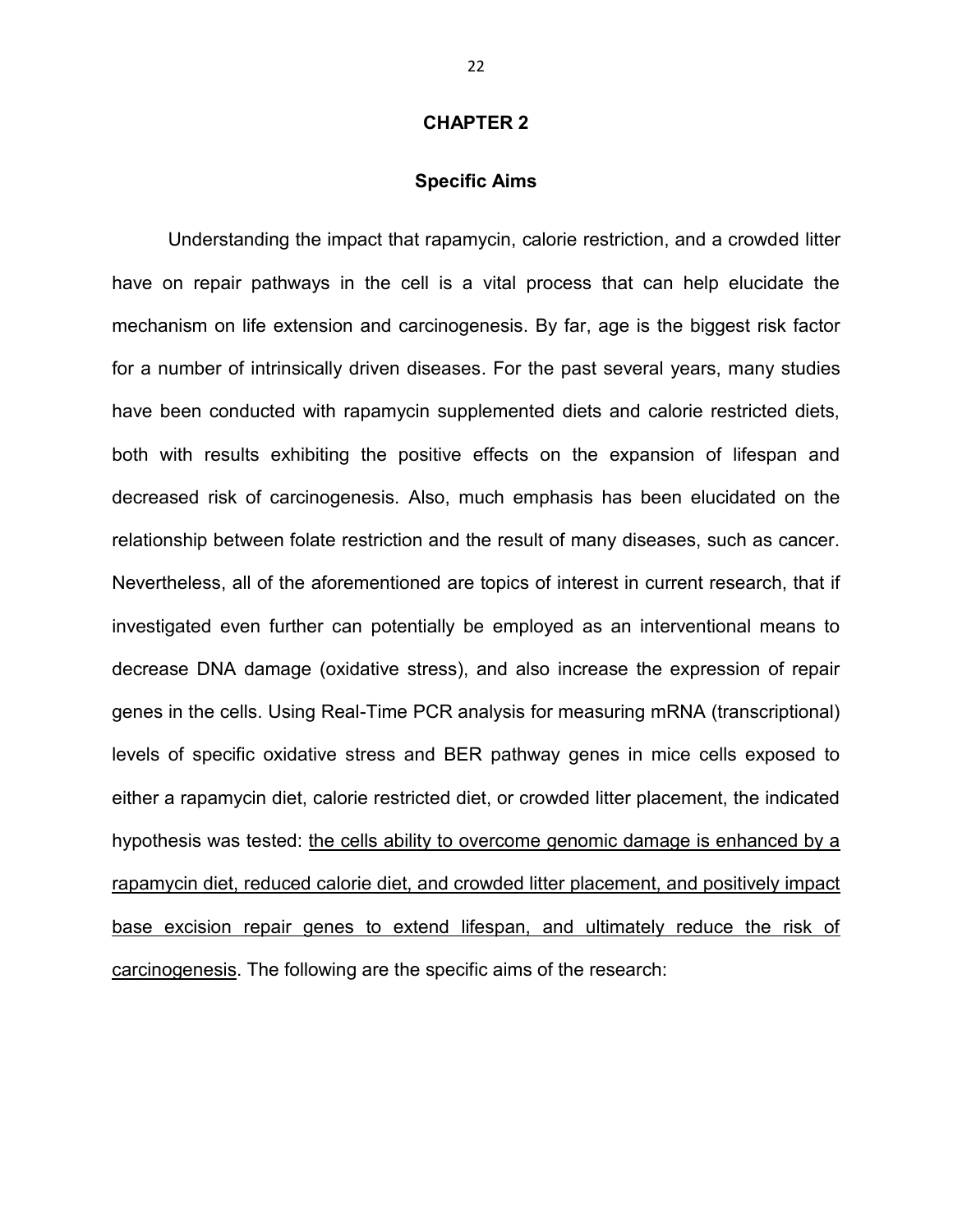**Specific Aim 1.** To examine the impact of rapamycin diet, calorie restricted diet, and crowded litter in important BER pathway genes: UNG, APE, B-POL, LIG III, XRCC1

**Specific Aim 2.** To examine if the expression of GADD45g, PARP, p53, and mTOR are altered in response to exposure to a rapamycin diet, calorie restricted diet, and crowded litter placement.

**Specific Aim 3.** To compare the expression of BER genes in response to folate status with that of the BER genes' expression in rapamycin diet, calorie restricted diet, and crowded litter placement.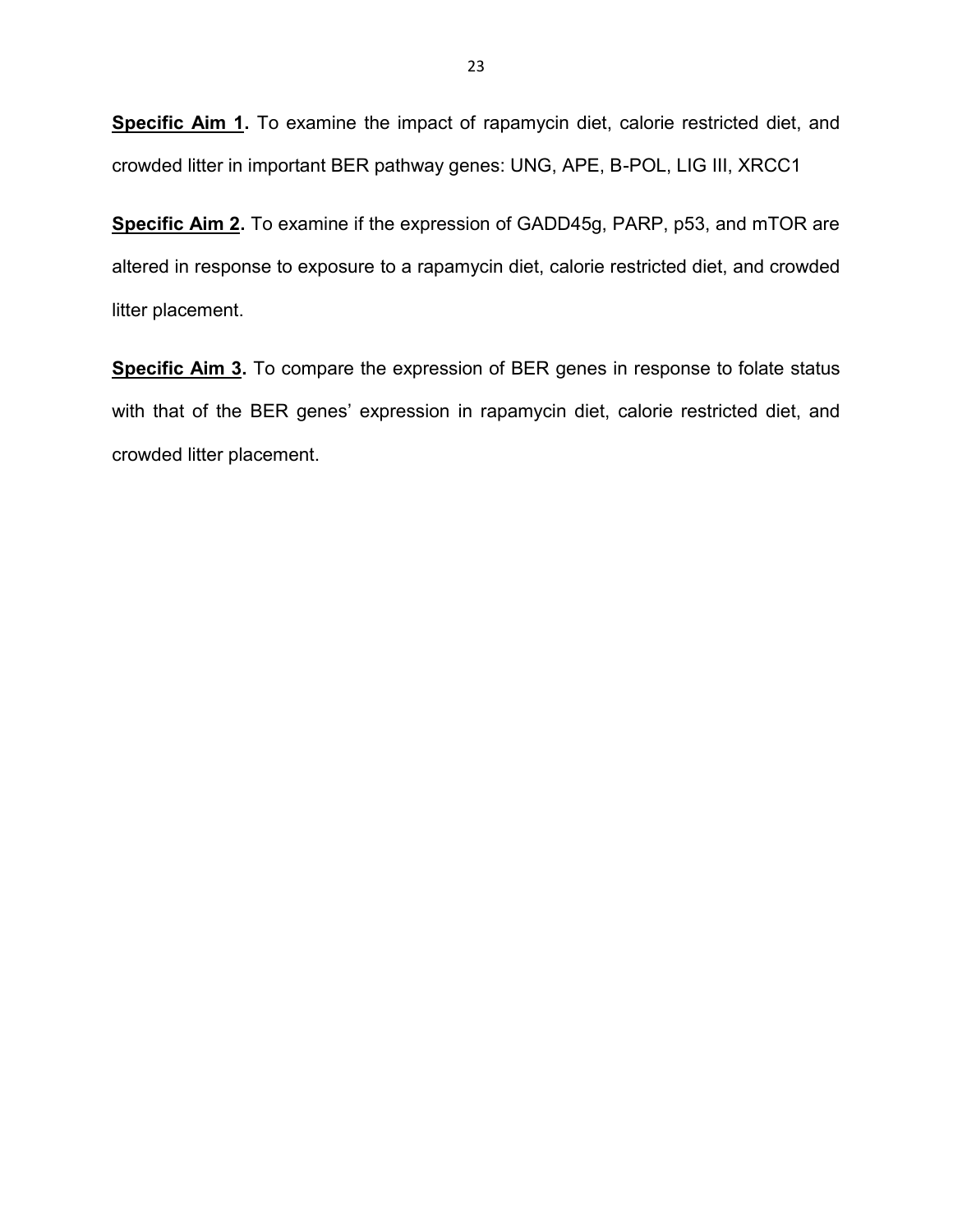#### **CHAPTER 3**

#### **Methods**

#### **A. Animals**

Experiments (52) were performed in specific pathogen-free mice produced at the Unit for Laboratory Animal Medicine, University of Michigan School of Medicine in Ann Arbor, Michigan. These mice were produced by mating CB6F1 females with C3D2F1 males to produce a genetically heterogenous population. All practices performed on animals were in agreement with the National Institutes of Health guidelines for the care and use of laboratory animals.

#### **B. Diets and Treatment**

Mice were randomly assigned to 1 of 4 groups which included: 4 control samples fed an *ad-libitum* diet, 4 rapamycin-treated samples, 4 crowded litter (CL) samples, and 5 calorie-restricted (CR) samples. All animals are a part of an ongoing current study at the University of Michigan. The CR mice were given 60% of the amount of food consumed by the control mice started at 6 weeks of age. The CL mice consisted of litters containing 10 or more pups, for the first 3 weeks of life. Rapamycin (from LC Labs, Woburn, MA) was microencapsulated by Southwest Research Institute in San Antonio, Texas, using a spinning disk atomization coating process with the enteric coating material Eudragit S100 (Röhm Pharma, Germany). This coating increased the fraction of rapamycin that survived the food preparation process by 3- to 4-fold, and protected the agent from digestion in the stomach (52). Encapsulated rapamycin was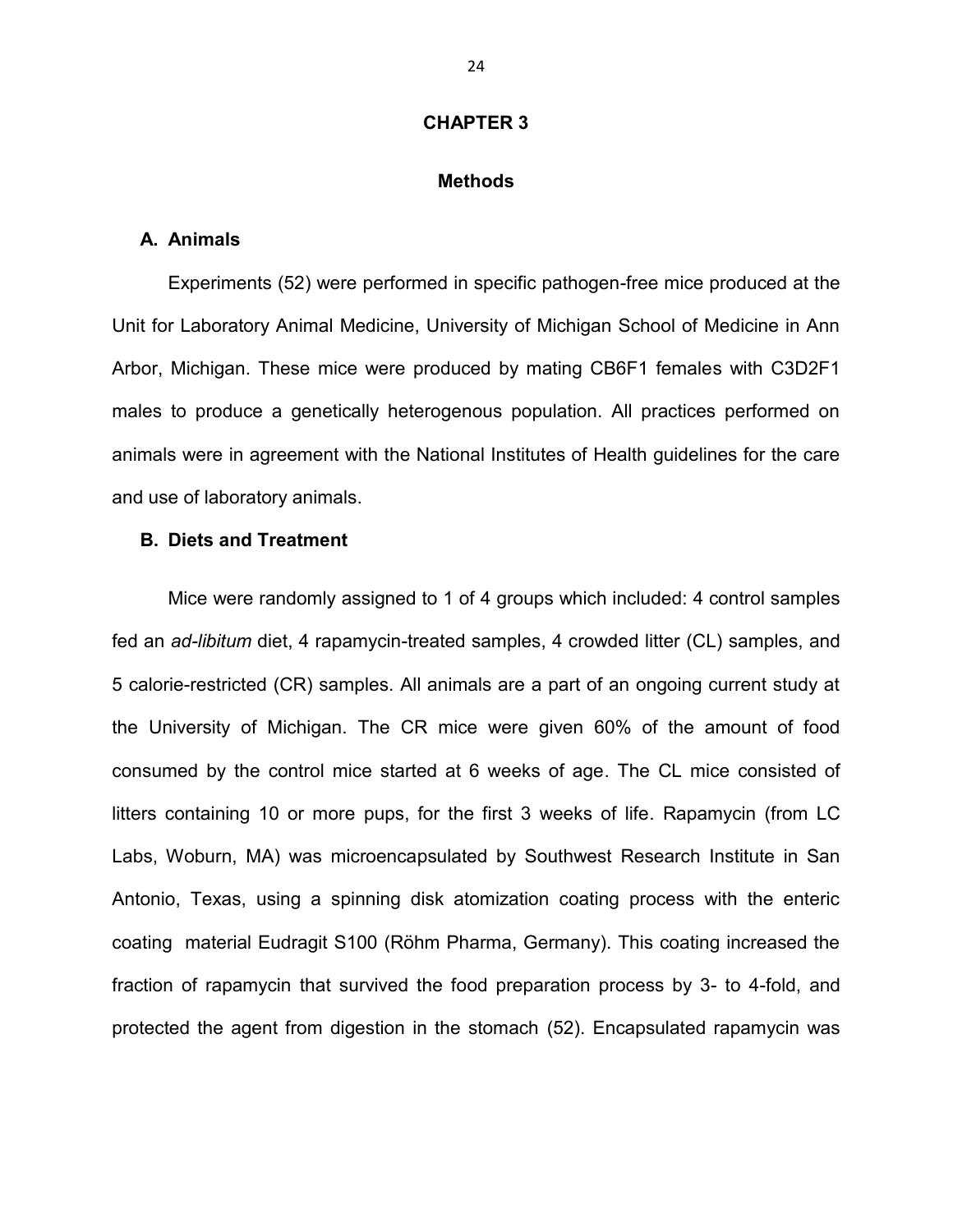then incorporated into 5LG6 mouse chow and distributed to the lab at University of Michigan. The rapamycin diet commenced for the mice between 4-6 weeks of age

#### **C. Analysis**

Figure 3-1 shows the date of birth, date of sacrifice, and weight at time of sacrifice. At 12-13 months of age, mice were anesthetized in a  $CO<sub>2</sub>$  chamber and sacrificed by cervical dislocation. Harvested liver, all male, was flash-frozen and stored in liquid nitrogen. Next, the liver tissues were fixed in 10% neutral buffered formalin, and trimmed to approximately 30 mg each. After obtaining the appropriate samples, RNA isolation and quantification, cDNA synthesis and purification, and Realtime PCR were performed.

#### **1. Realtime PCR**

Total RNAs were isolated from the liver tissue of mice, using the RNeasy Mini Kit (Qiagen, Valencia, CA) per manufacturer's protocol and Dr. Heydari. cDNAs were synthesized from 1 μg of RNA using random hexamer primers. cDNAs were purified with the QIAquick PCR Purification kit (Qiagen). The levels of cDNAs were quantified using a Lightcycler real time PCR machine (Stragagene, La Jolla, CA). PCR contained 3 µL of purified cDNA, 12.5 µL of qPCR master mix, and 0.5 µmol/liter each of sense and antisense primers (Roche). For all amplifications, PCR conditions consisted of an initial denaturing step at 95 ºC for 5 minutes followed by 40 cycles of denaturation at 95 ºC for 10 seconds, and annealing at 60 ºC for 30 seconds, with a melting curve analysis from 60 to 95 ºC to confirm specificity. External standards were prepared by amplification of cDNAs for each gene. The amplicons were cloned into pGEM-T Easy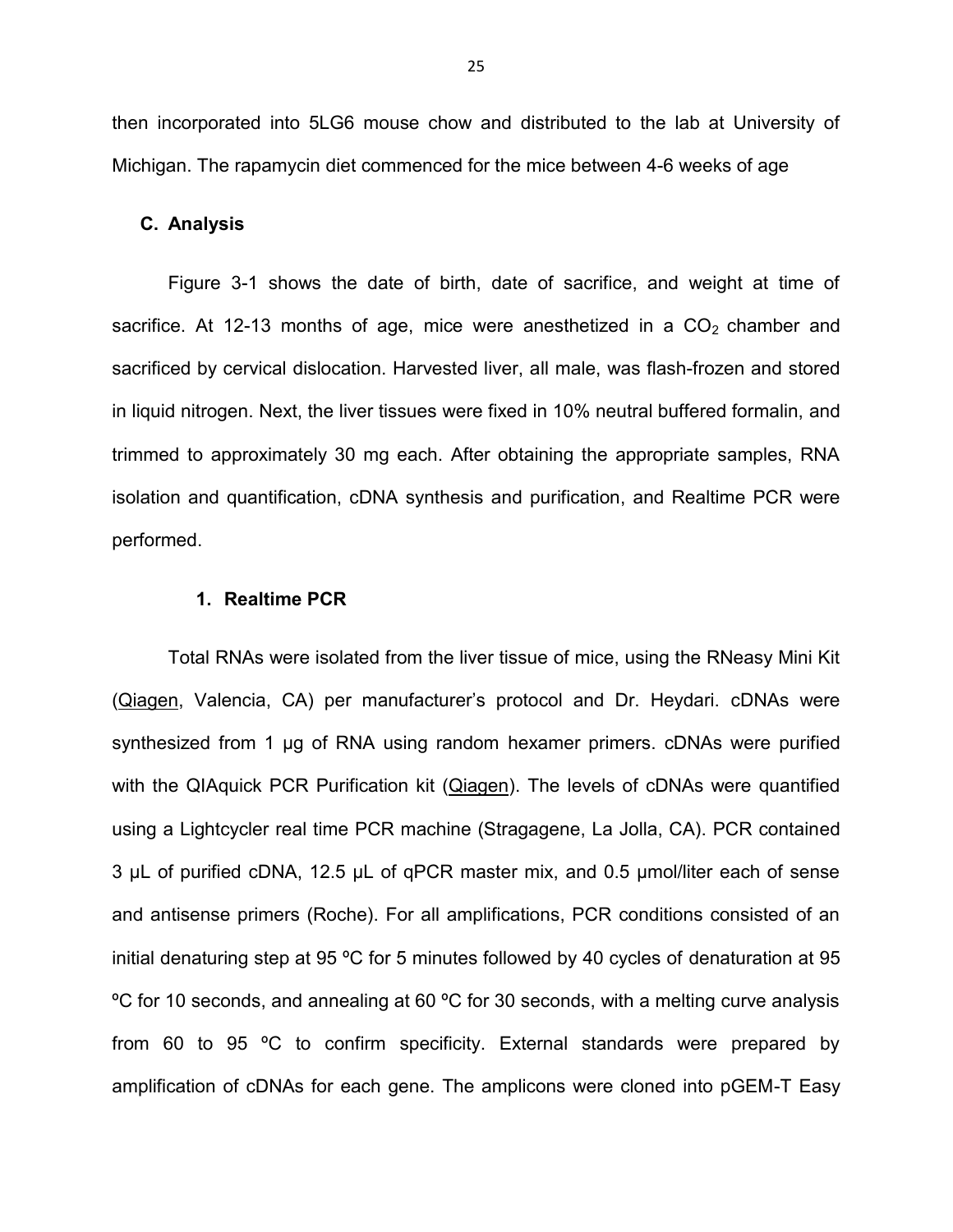vector, linearized with appropriate restriction enzyme, and used to prepare external standard curves. The level of each transcript was normalized to ribosomal protein L15 (*RPLO)*. *RPLO* is a housekeeping gene that is responsible for serving as a control for normalization of RNA levels in comparison to other genes. Results are expressed as mean values depending on number of animals per experimental group.

# **2. Statistical Analysis**

Statistical significance between means was determined using the "unpaired ttest" as described previously (53). *P* values less than 0.05 were considered statistically significant.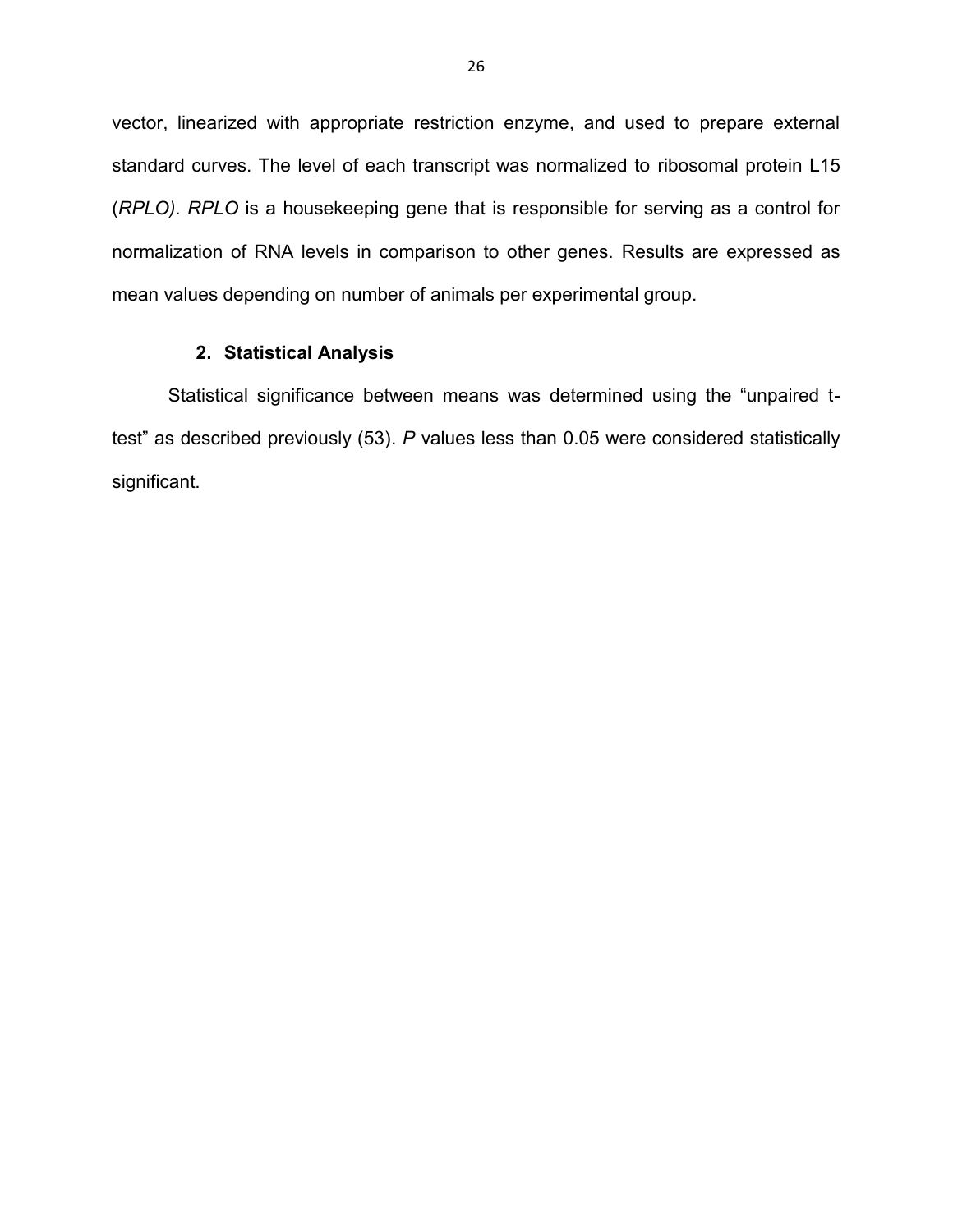|           | <b>Sample</b> | Gender | <b>DOB</b> | <b>DOD</b> | WT(g) |
|-----------|---------------|--------|------------|------------|-------|
| Control   | H0469         | Μ      | 12/2/2009  | 11/15/2010 | 45.9  |
| Control   | H0476         | M      | 12/2/2009  | 11/15/2010 | 40    |
| Control   | H0777         | Μ      | 12/3/2009  | 11/15/2010 | 46.6  |
| Control   | H0784         | M      | 12/3/2009  | 11/15/2010 | 38.3  |
| Rapa      | H0252         | М      | 11/7/2009  | 11/15/2010 | 45.7  |
| Rapa      | H0259         | M      | 11/7/2009  | 11/15/2010 | 32.9  |
| Rapa      | H0707         | M      | 12/3/2009  | 11/15/2010 | 51.5  |
| Rapa      | H0714         | M      | 12/3/2009  | 11/15/2010 | 43.5  |
| CL        | H2149         | M      | 1/22/2010  | 2/1/2011   | 33    |
| CL        | H2156         | M      | 1/22/2010  | 2/1/2011   | 30.9  |
| <b>CL</b> | H1463         | Μ      | 1/5/2010   | 1/18/2011  | 46.7  |
| <b>CL</b> | H1470         | M      | 1/5/2010   | 1/18/2011  | 47    |
| CR        | H2891         | Μ      | 2/10/2010  | 2/15/2011  | 34.8  |
| <b>CR</b> | H2898         | M      | 2/11/2010  | 2/15/2011  | 29    |
| CR        | H3108         | Μ      | 2/23/2010  | 2/15/2011  | 32.3  |
| <b>CR</b> | H3199         | M      | 2/23/2010  | 3/1/2011   | 29.2  |
| <b>CR</b> | H3206         | M      | 2/23/2010  | 3/1/2011   | 32.9  |

Figure 3-1. Date of birth (DOB), date of death/sacrifice (DOD), and weight upon sacrifice.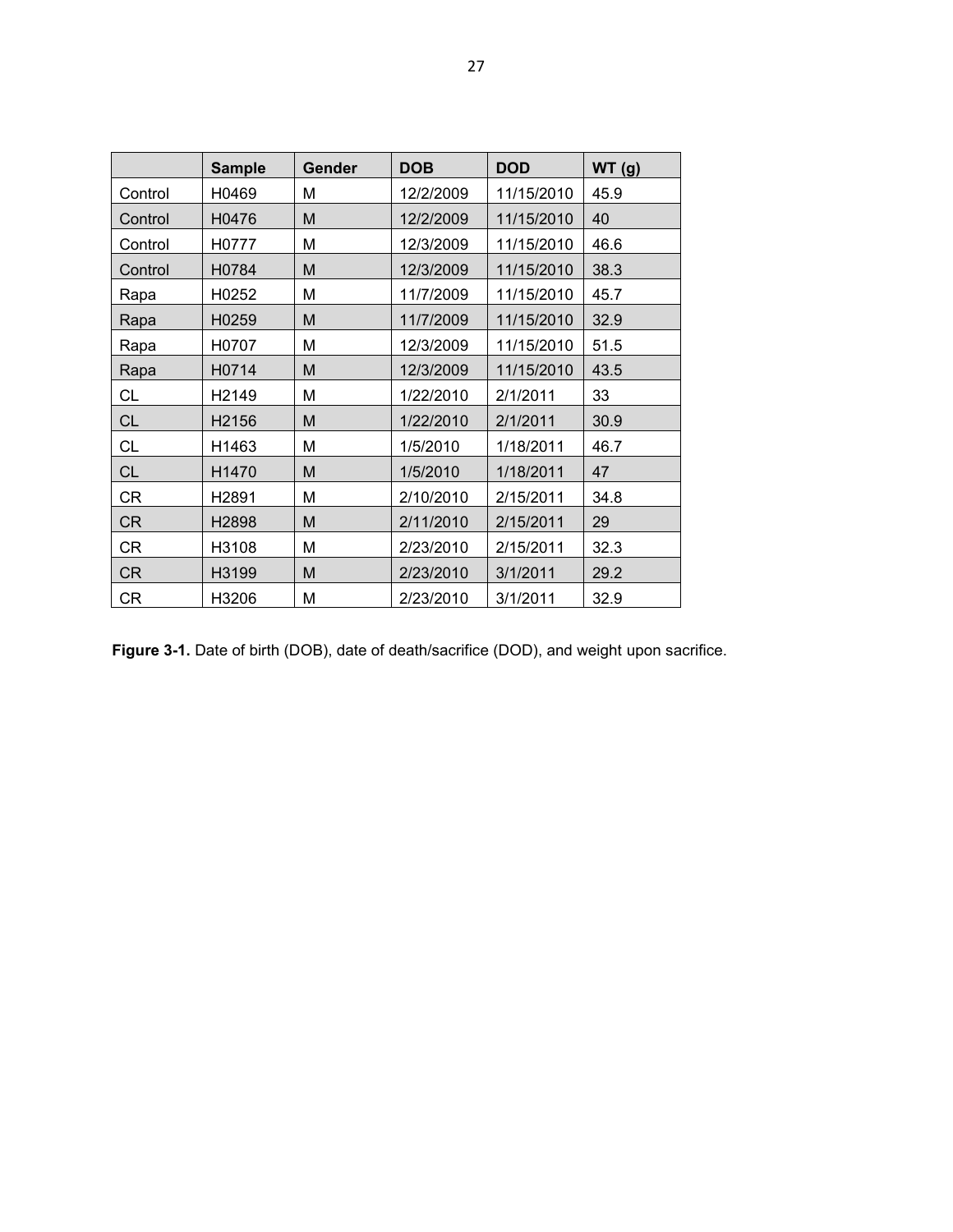### **CHAPTER 4**

#### **FIGURES**

**Figure 4-1.** Impact of rapamycin diet, crowded litter, and calorie restriction on expression of UNG mRNA levels. UNG mRNA levels in the liver tissue of mice in each group were quantified using real-time PCR and normalized against RPLO. Values represent an average (±SEM) of data obtained from 4-5 mice in each group. Values with different letter superscripts indicate significant differences at P < 0.05. C, control; R, rapamycin-treated; CL, crowded litter; CR, calorie-restricted.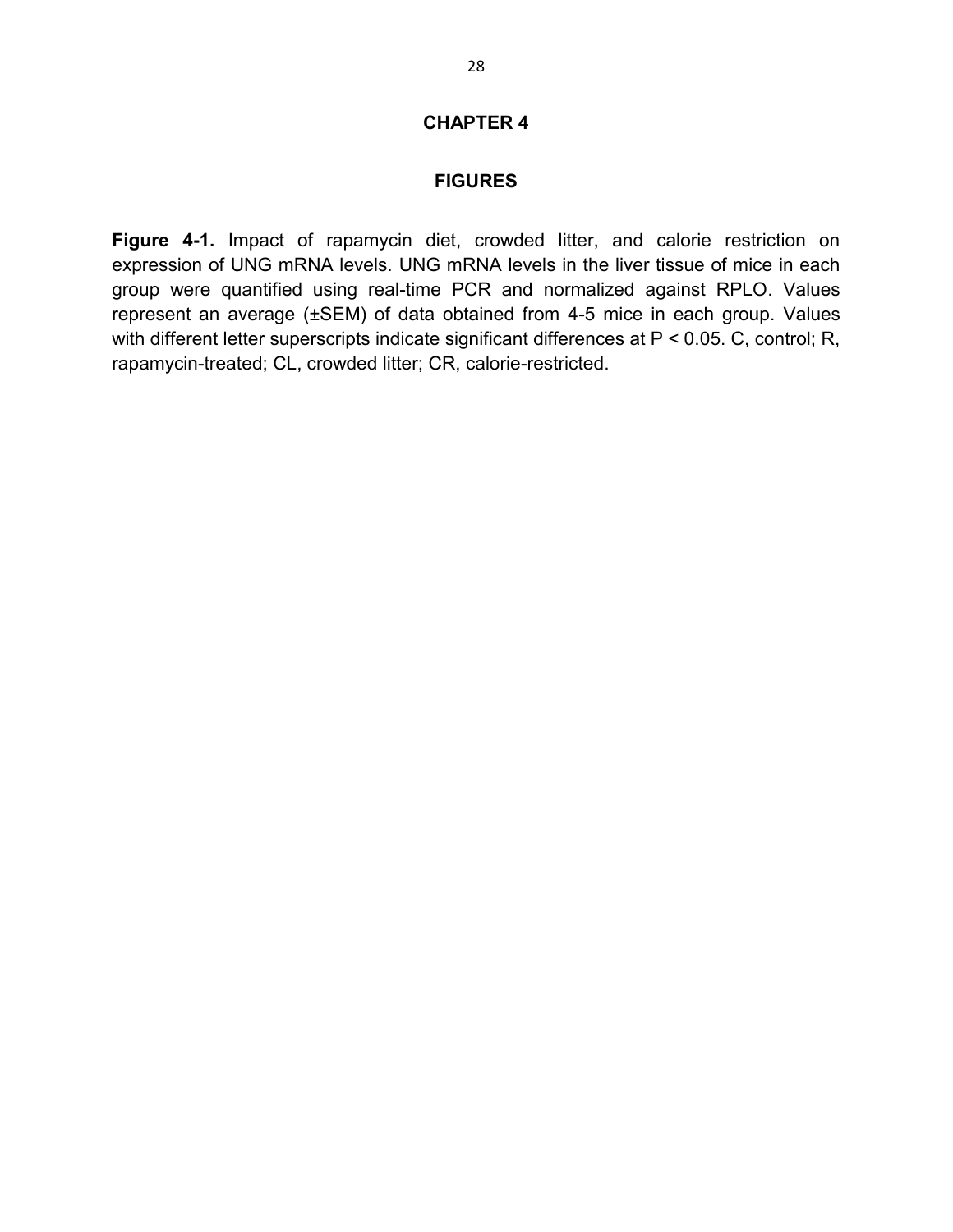

**Figure 4 - 1**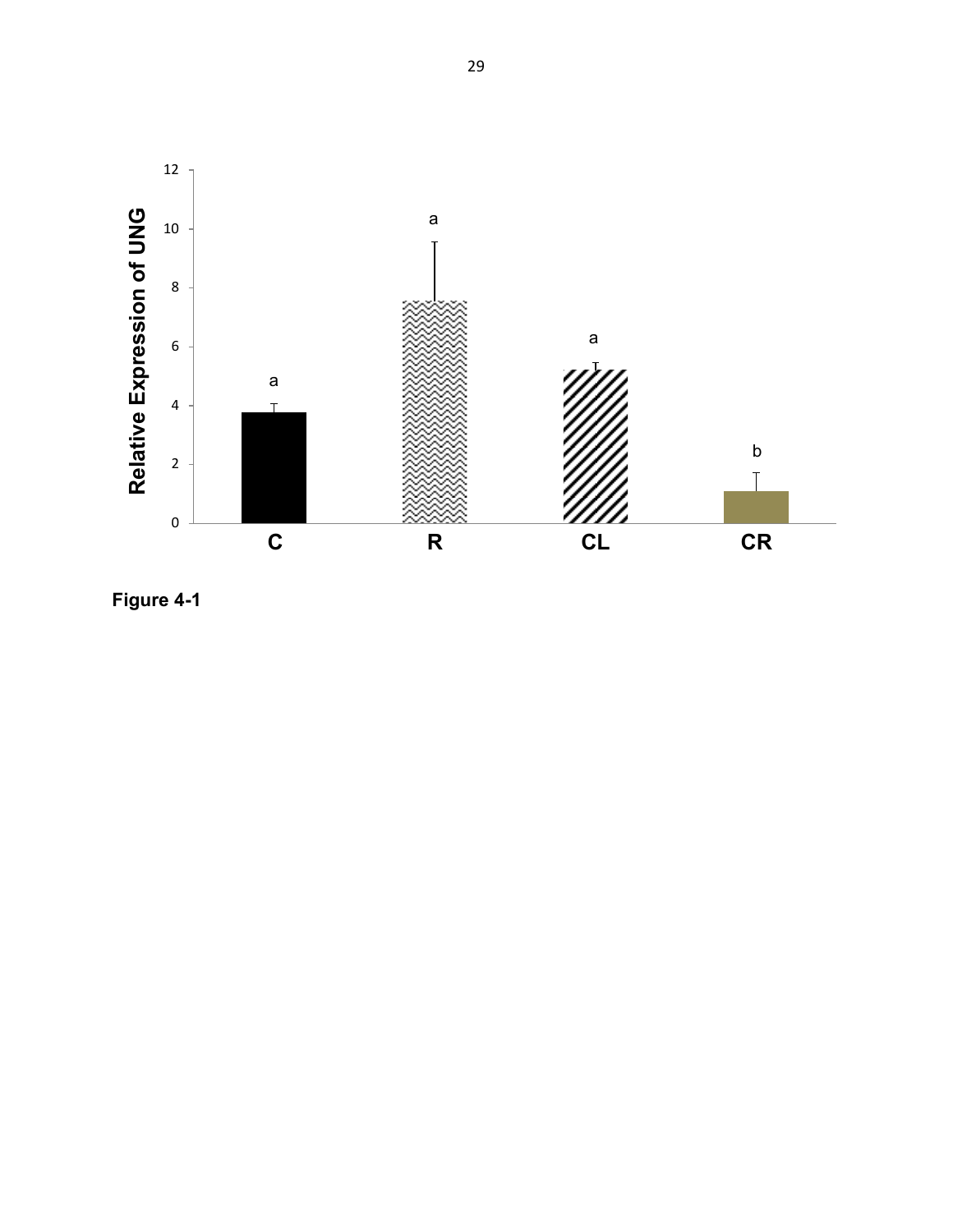**Figure 4-2.** Impact of rapamycin diet, crowded litter, and calorie restriction on expression of APE mRNA levels. APE mRNA levels in the liver tissue of mice in each group were quantified using real-time PCR and normalized against RPLO. Values represent an average (±SEM) of data obtained from 4-5 mice in each group. Values with different letter superscripts indicate significant differences at P < 0.05. C, control; R, rapamycin-treated; CL, crowded litter; CR, calorie-restricted.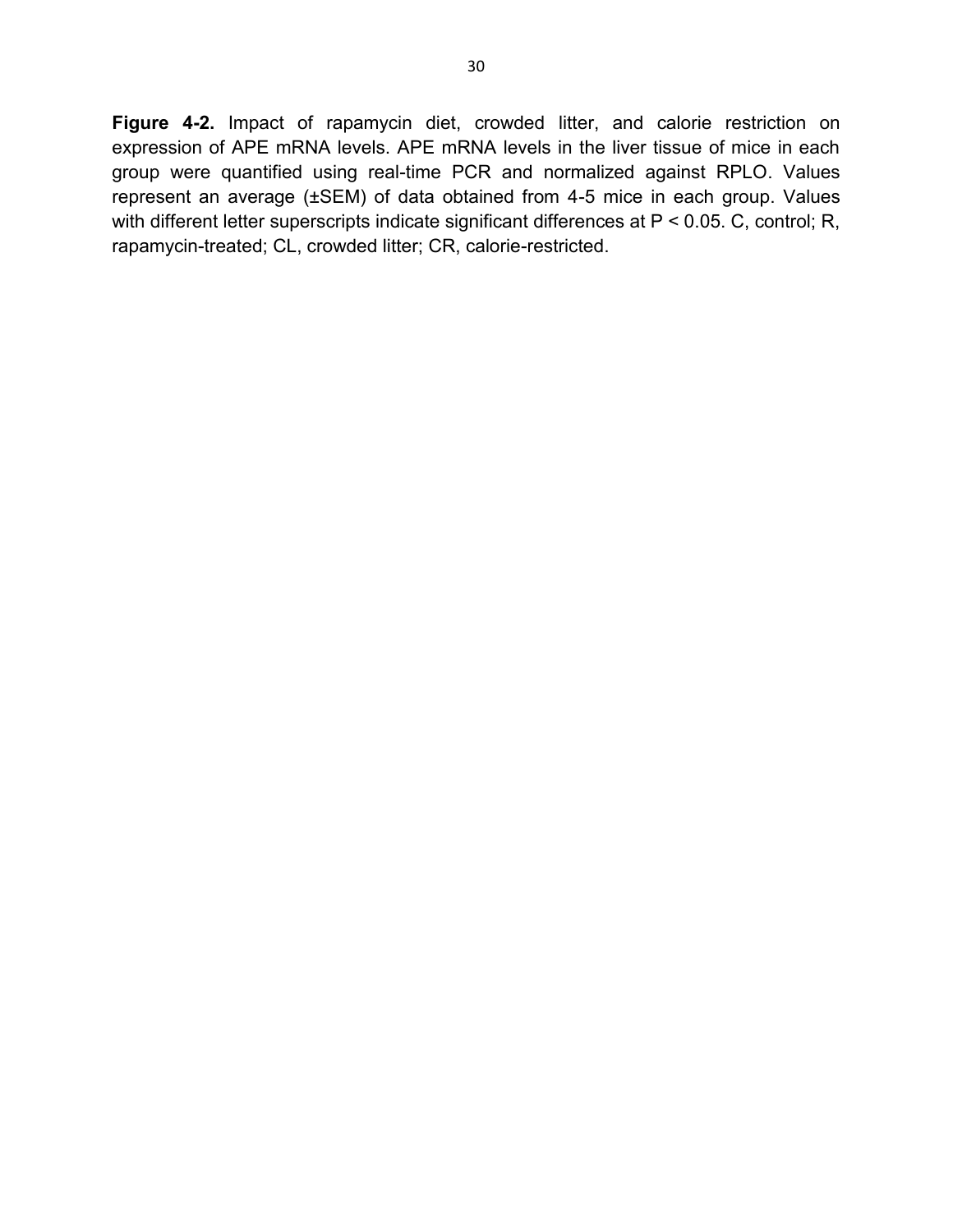

**Figure 4 - 2**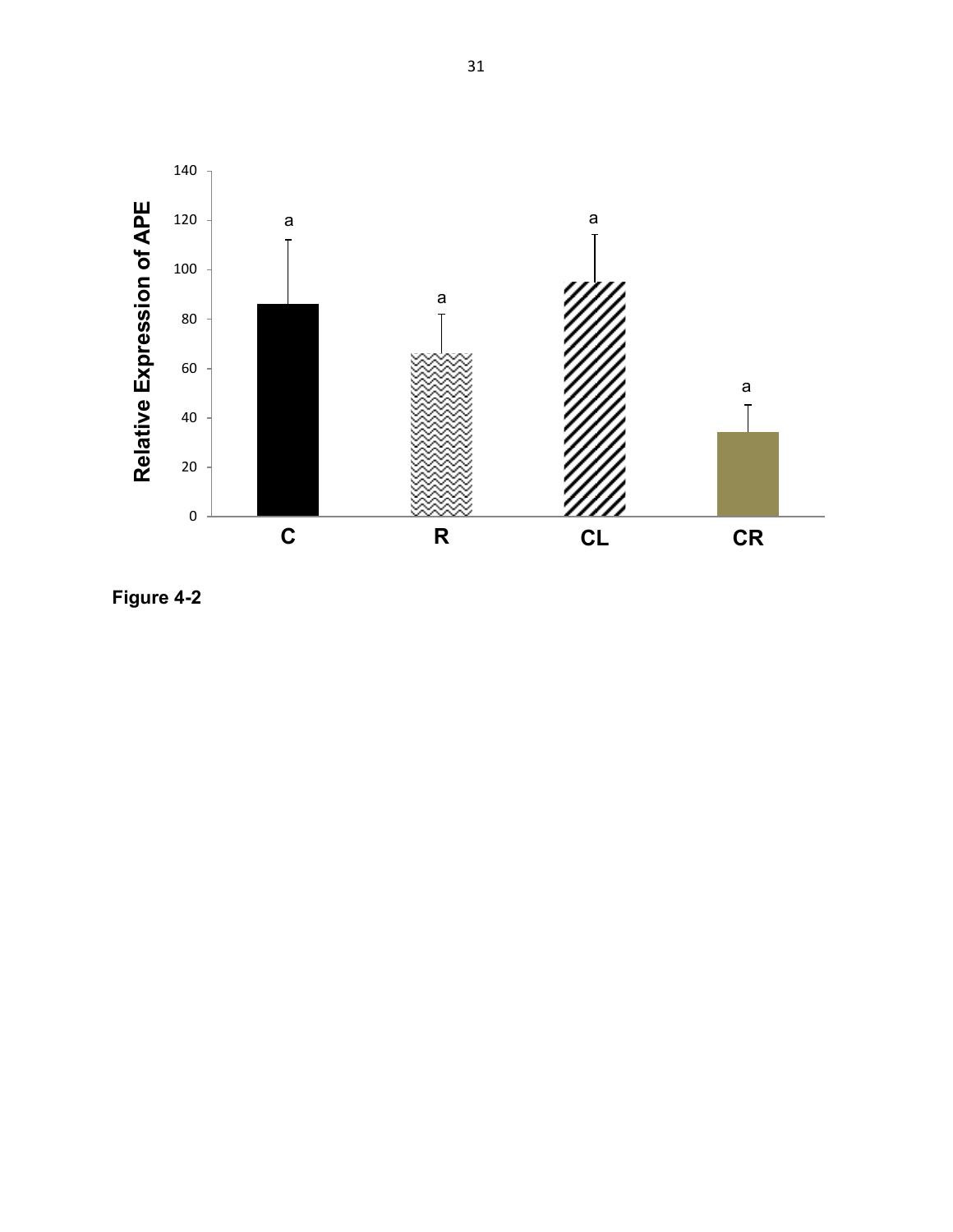**Figure 4-3.** Impact of rapamycin diet, crowded litter, and calorie restriction on expression of β-pol mRNA levels. β-pol mRNA levels in the liver tissue of mice in each group were quantified using real-time PCR and normalized against RPLO. Values represent an average (±SEM) of data obtained from 4-5 mice in each group. Values with different letter superscripts indicate significant differences at P < 0.05. C, control; R, rapamycin-treated; CL, crowded litter; CR, calorie-restricted.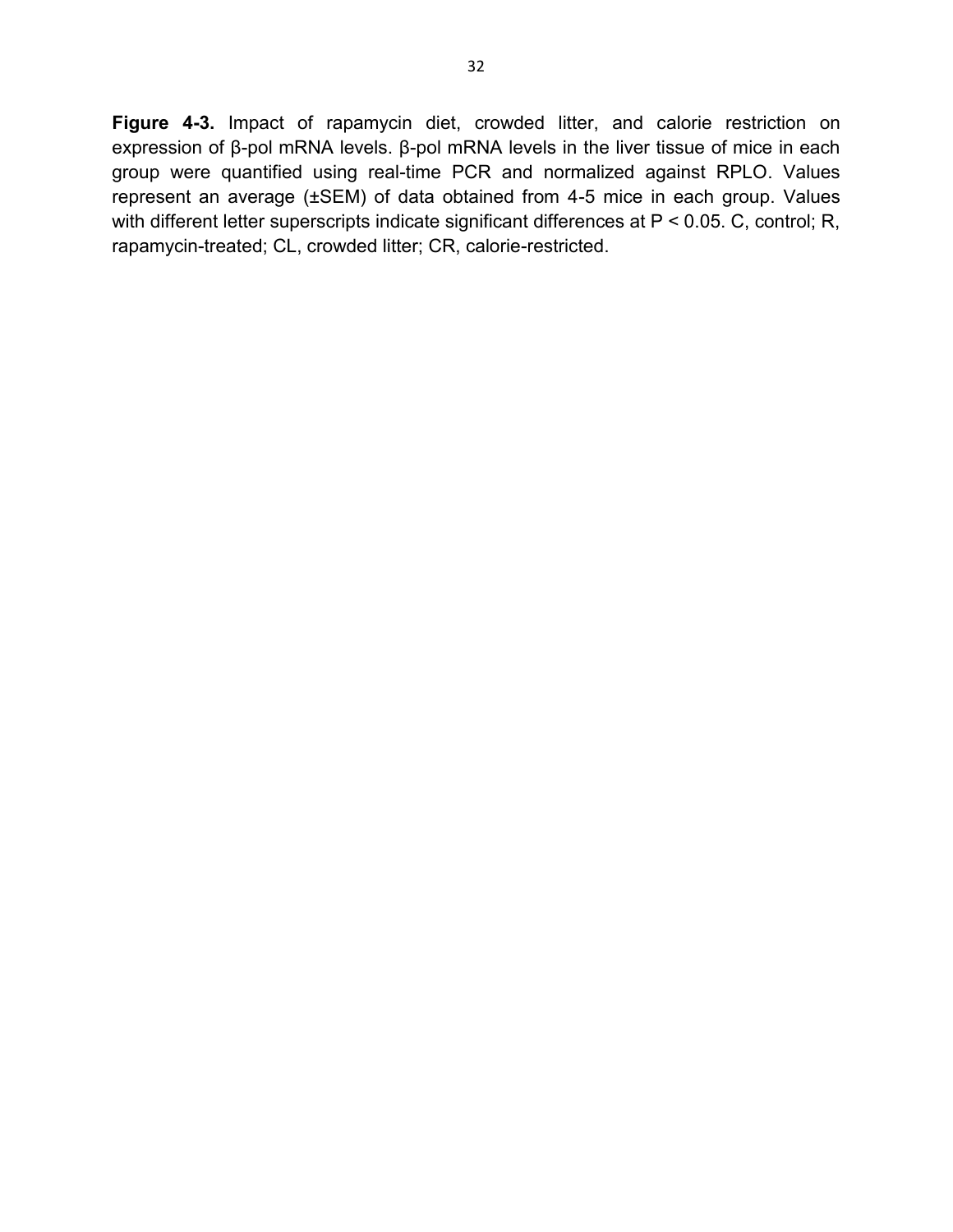

**FIGURE 4 - 3**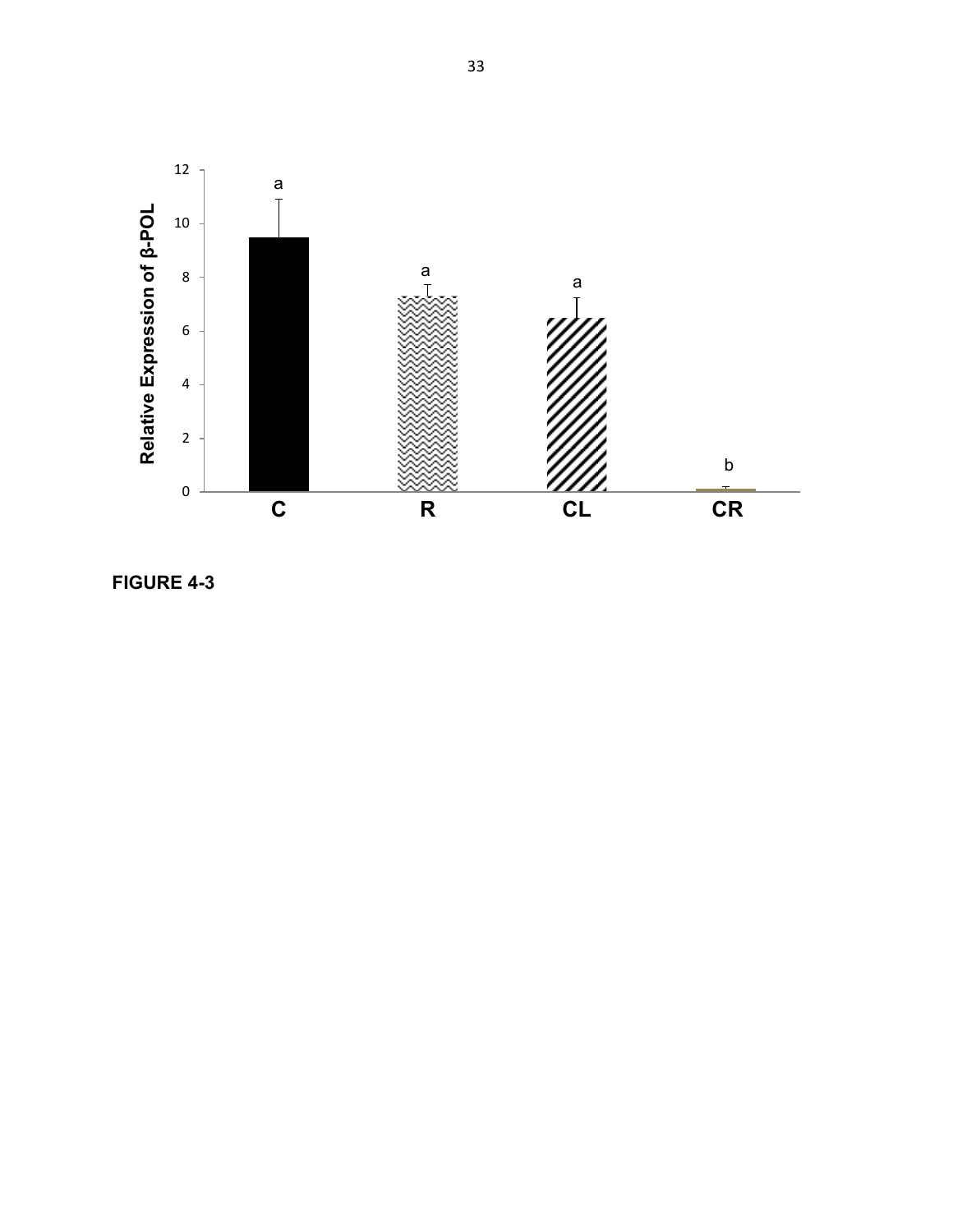**Figure 4-4.** Impact of rapamycin diet, crowded litter, and calorie restriction on expression of LIG3 mRNA levels. LIG3 mRNA levels in the liver tissue of mice in each group were quantified using real-time PCR and normalized against RPLO. Values represent an average (±SEM) of data obtained from 4-5 mice in each group. Values with different letter superscripts indicate significant differences at P < 0.05. C, control; R, rapamycin-treated; CL, crowded litter; CR, calorie-restricted.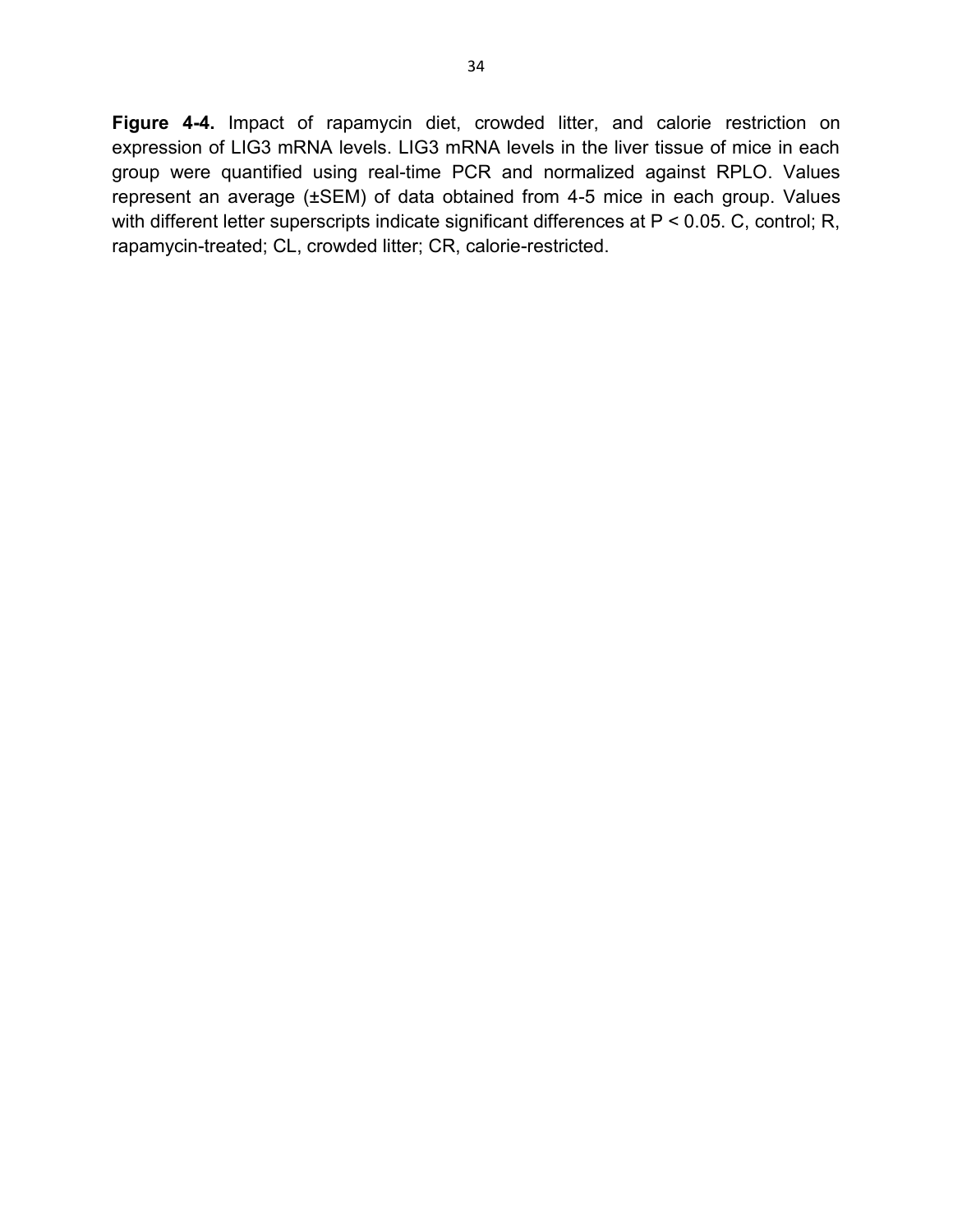

**FIGURE 4 - 4**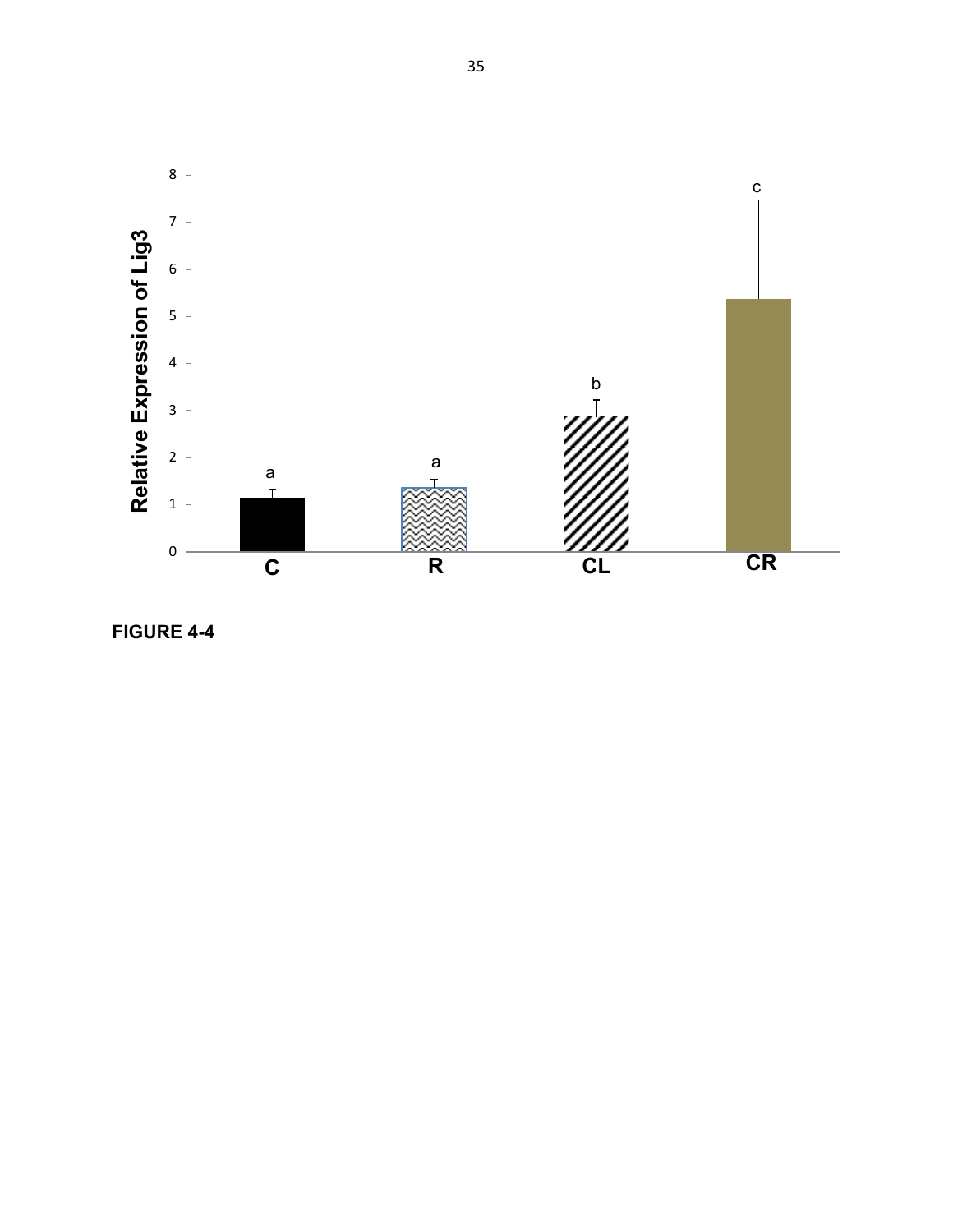**Figure 4-5.** Impact of rapamycin diet, crowded litter, and calorie restriction on expression of XRCC1 mRNA levels. XRCC1 mRNA levels in the liver tissue of mice in each group were quantified using real-time PCR and normalized against RPLO. Values represent an average (±SEM) of data obtained from 4-5 mice in each group. Values with different letter superscripts indicate significant differences at P < 0.05. C, control; R, rapamycin-treated; CL, crowded litter; CR, calorie-restricted.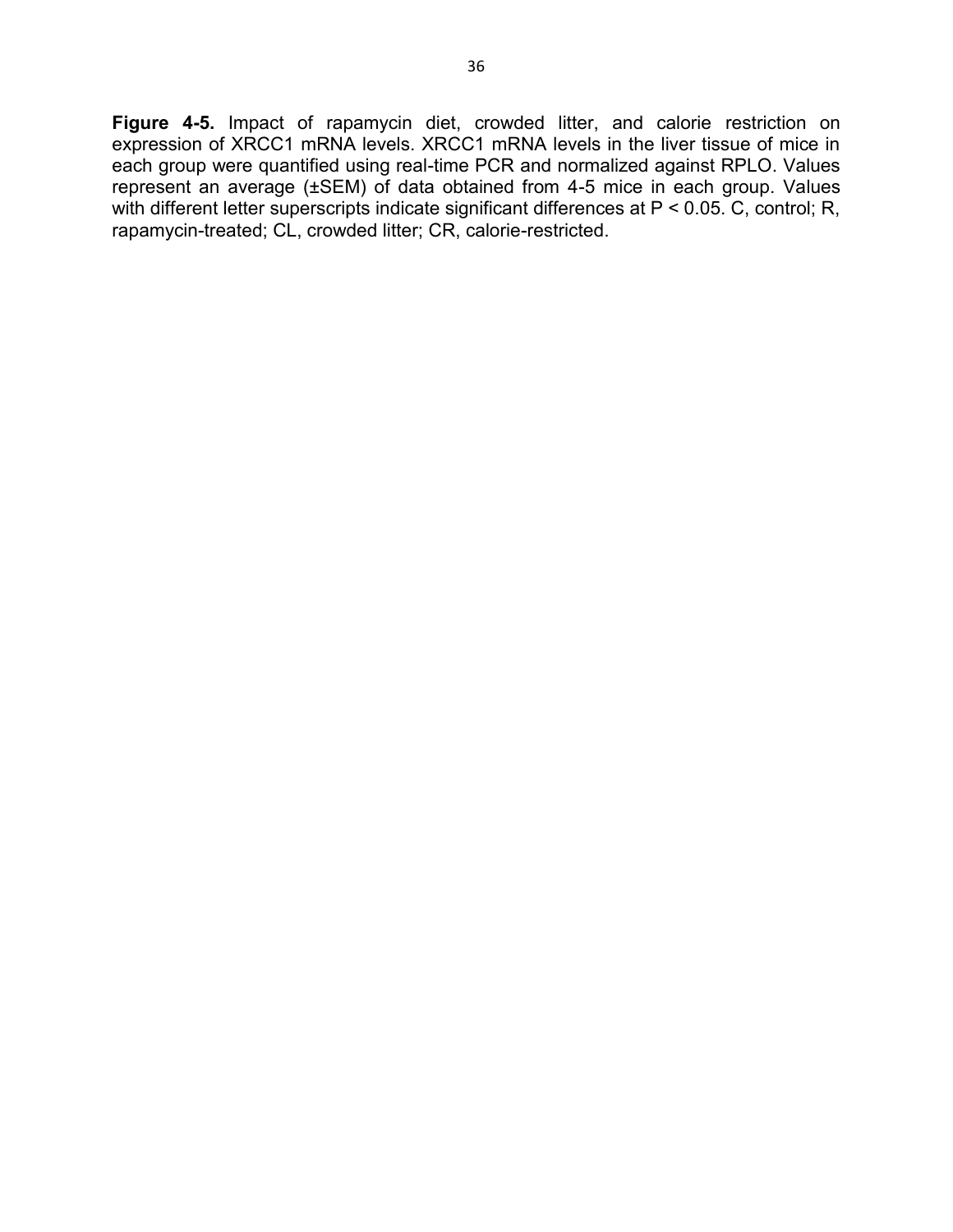

**FIGURE 4 - 5**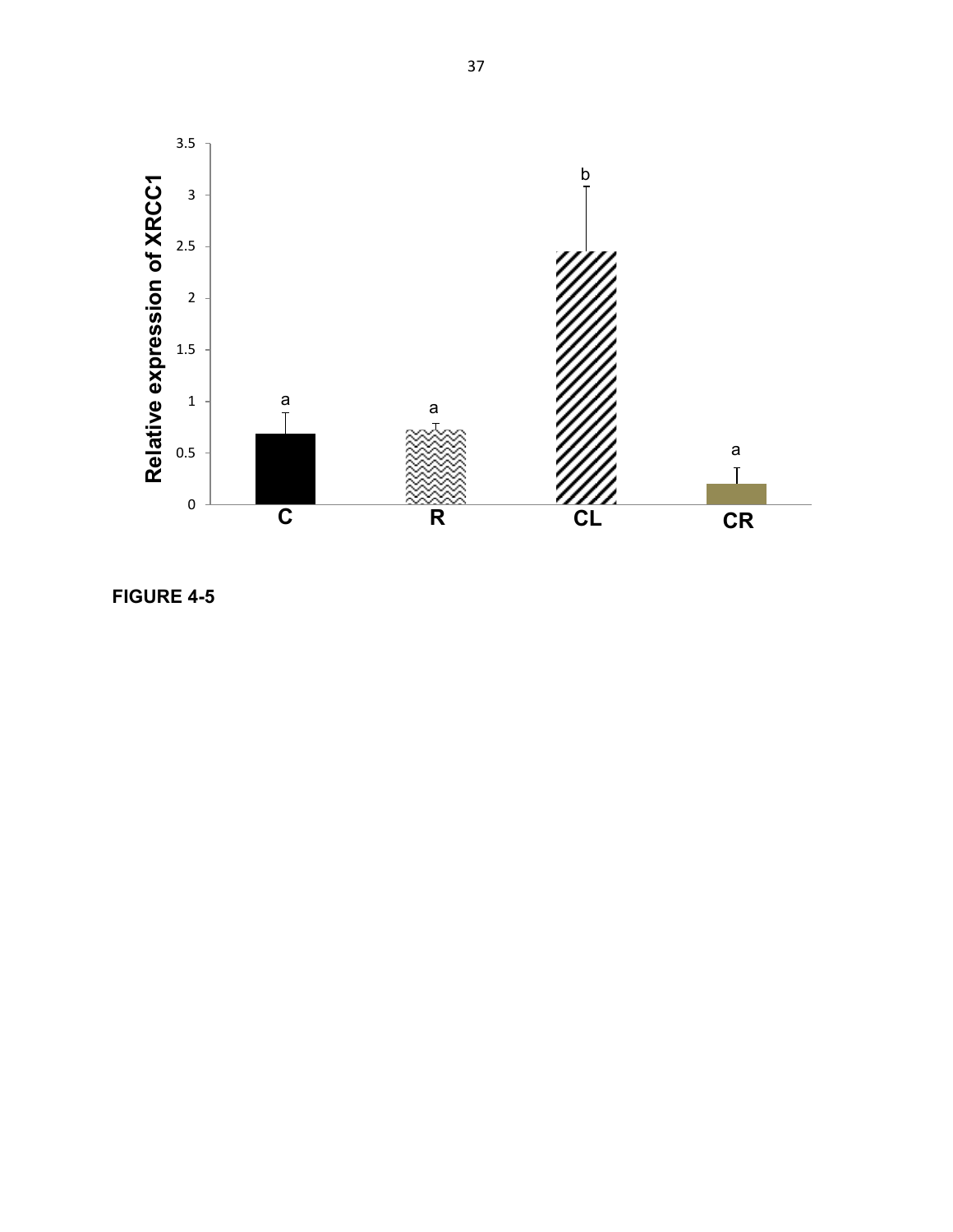**Figure 4-6.** Impact of rapamycin diet, crowded litter, and calorie restriction on expression of p53 mRNA levels. P53 mRNA levels in the liver tissue of mice in each group were quantified using real-time PCR and normalized against RPLO. Values represent an average (±SEM) of data obtained from 4-5 mice in each group. Values with different letter superscripts indicate significant differences at P < 0.05. C, control; R, rapamycin-treated; CL, crowded litter; CR, calorie-restricted.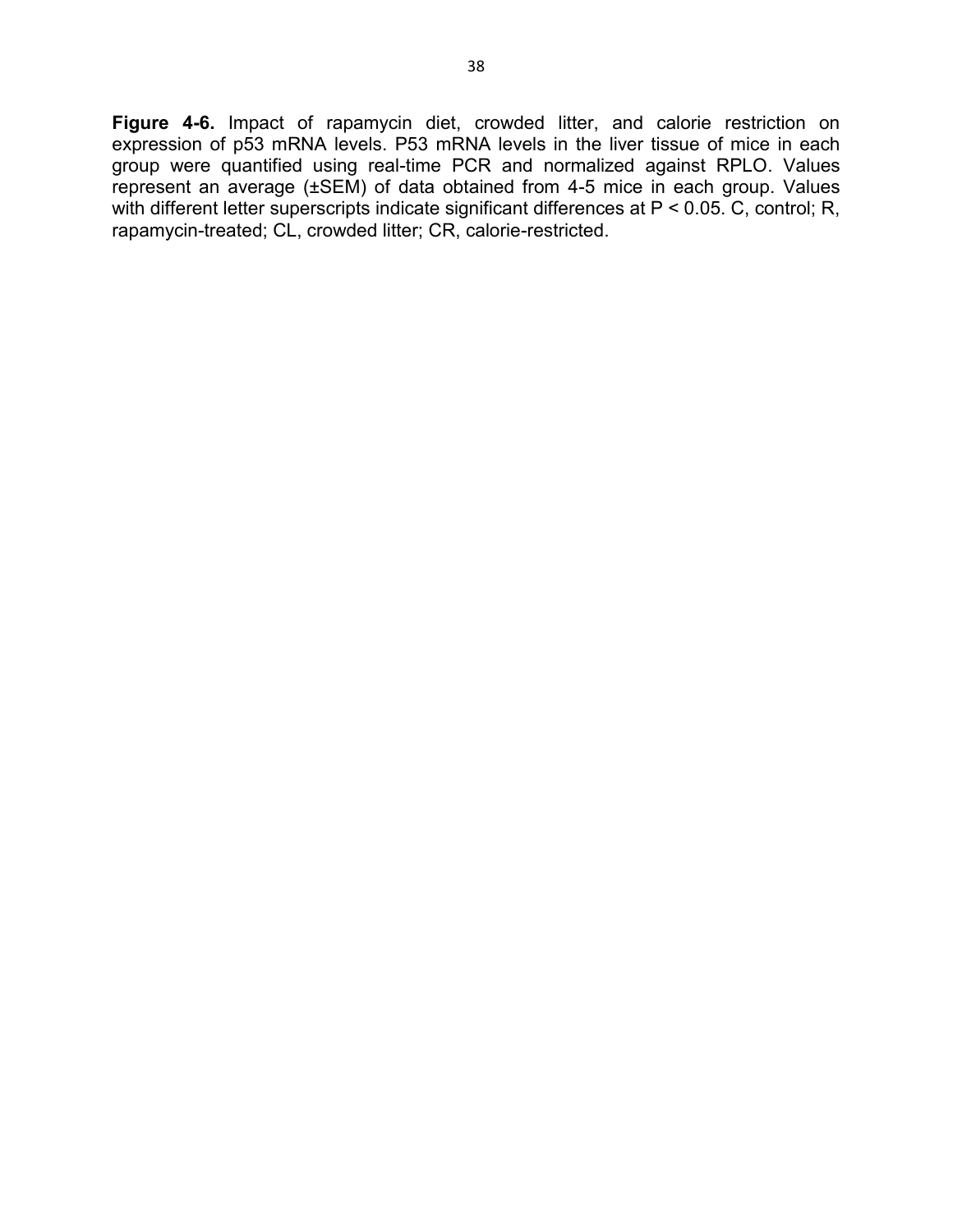

**FIGURE 4 -6**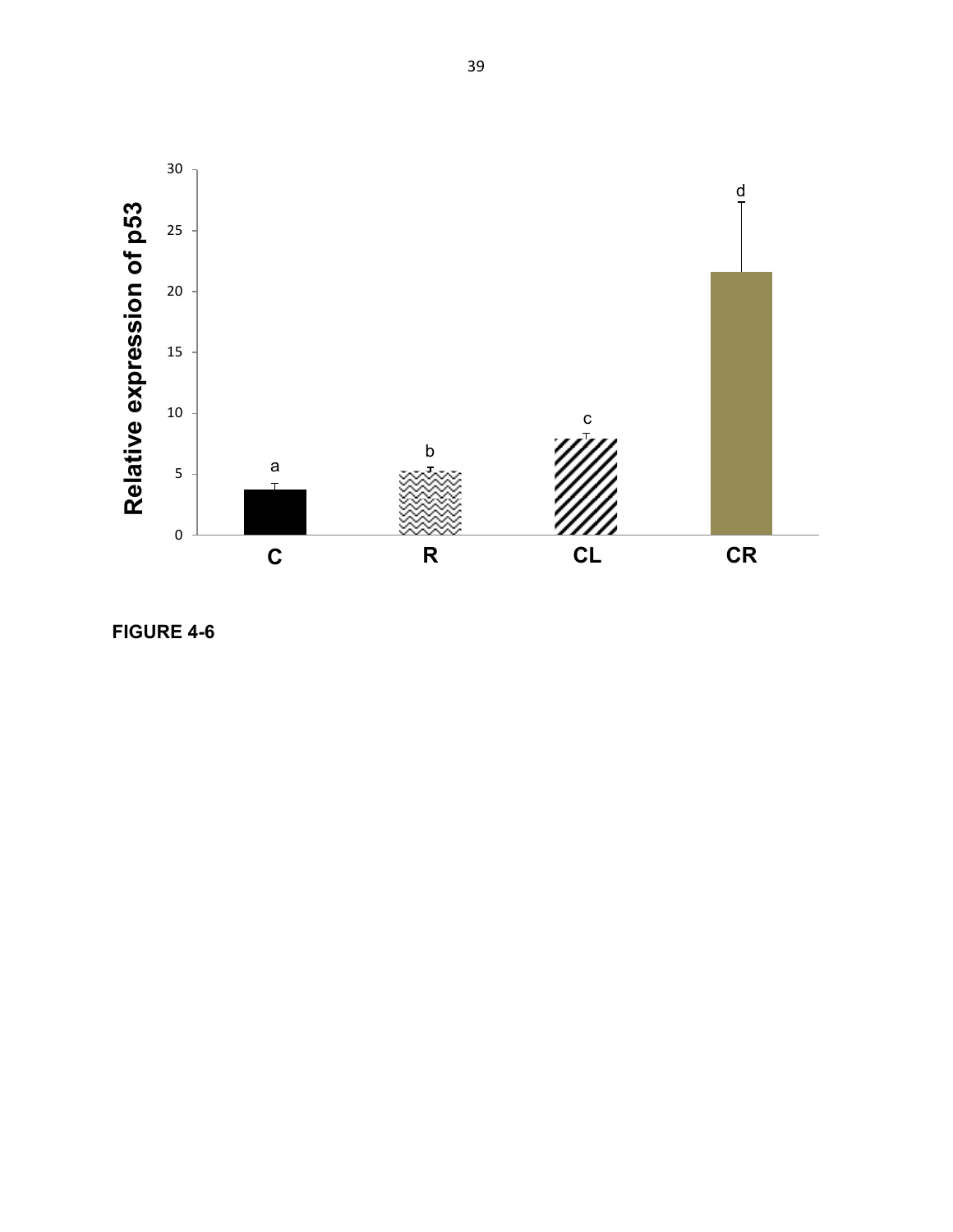**Figure 4-7.** Impact of rapamycin diet, crowded litter, and calorie restriction on expression of GADD45 mRNA levels. GADD45 mRNA levels in the liver tissue of mice in each group were quantified using real-time PCR and normalized against RPLO. Values represent an average (±SEM) of data obtained from 4-5 mice in each group. Values with different letter superscripts indicate significant differences at P < 0.05. C, control; R, rapamycin-treated; CL, crowded litter; CR, calorie-restricted.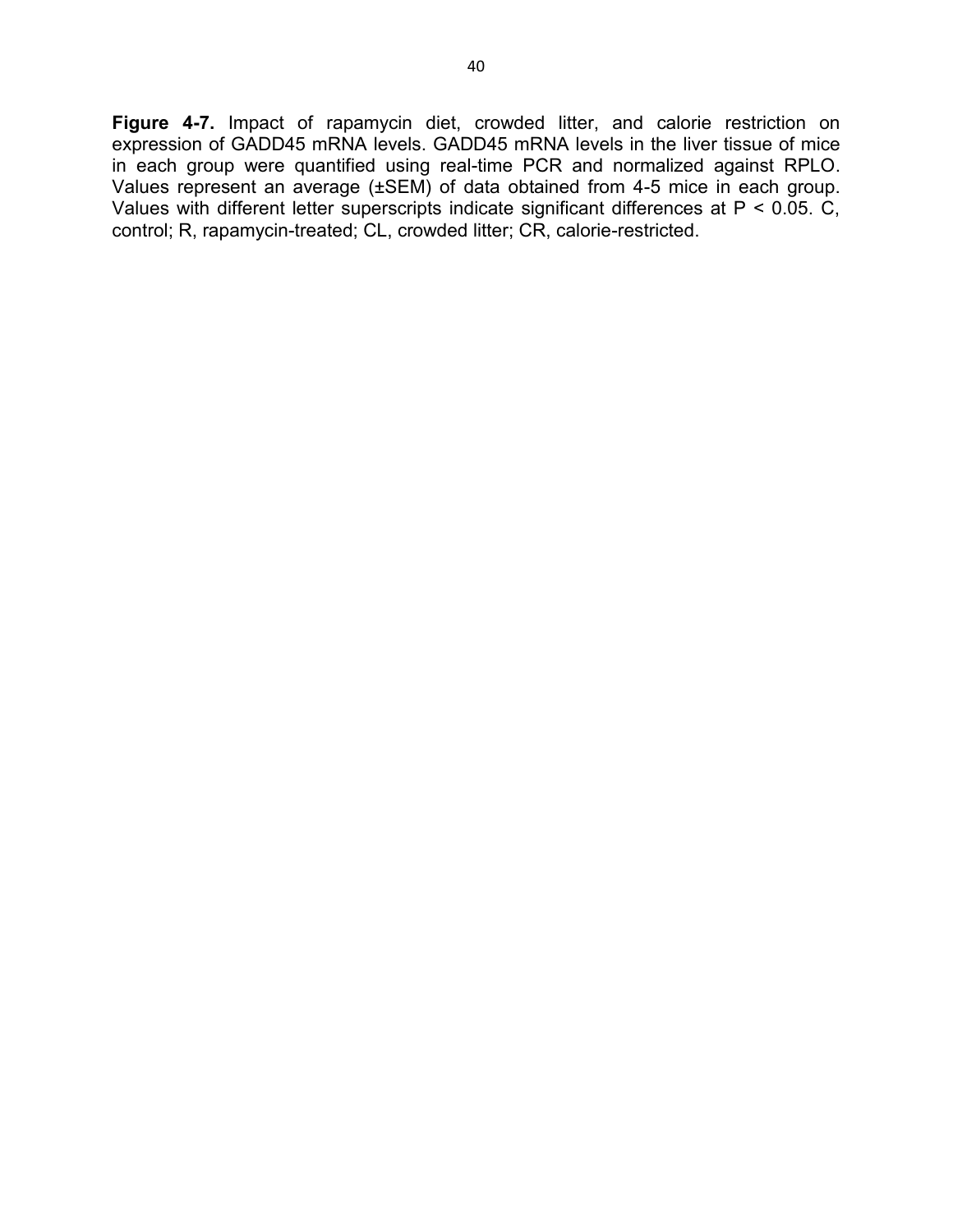

**FIGURE 4-7**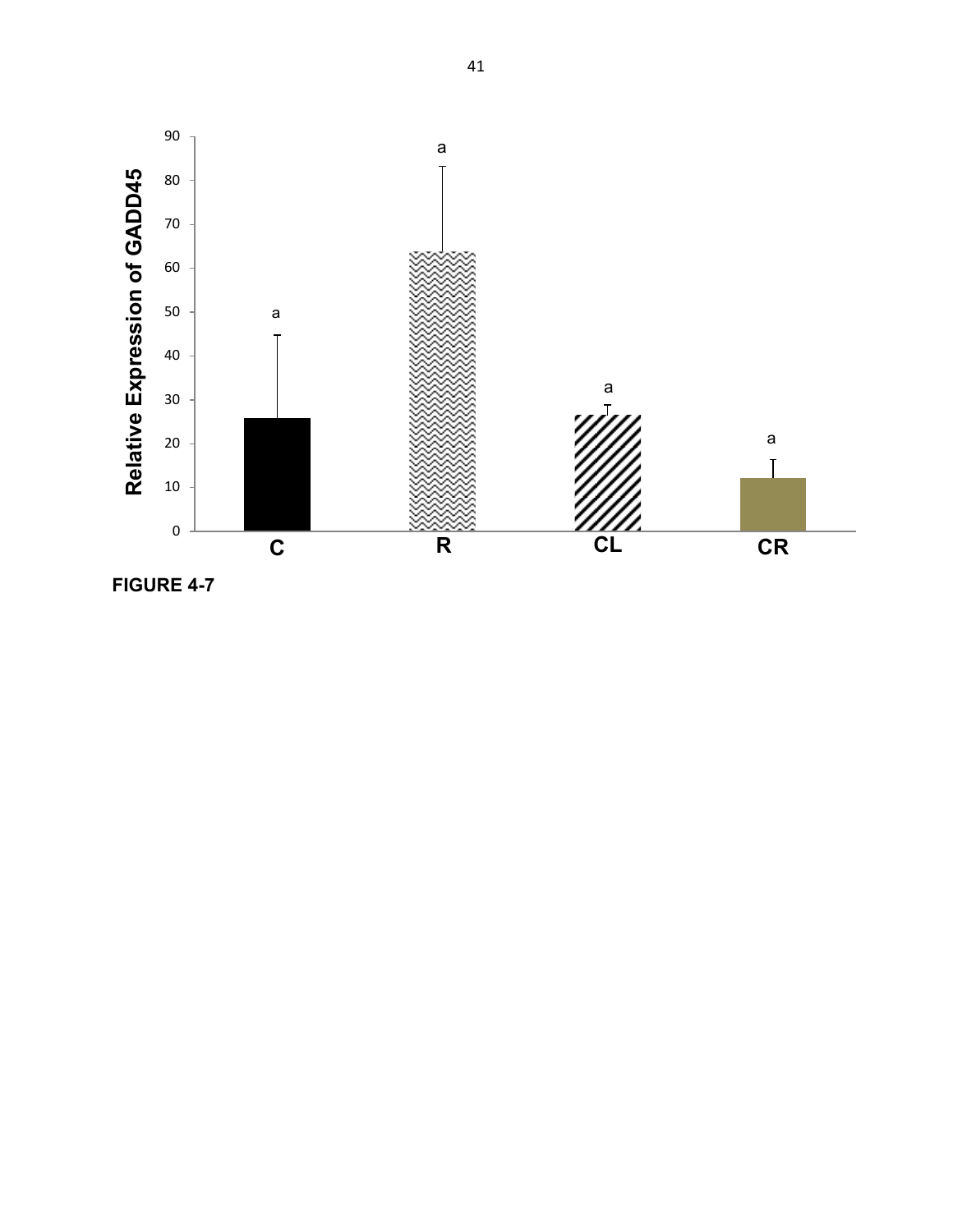**Figure 4-8.** Impact of rapamycin diet, crowded litter, and calorie restriction on expression of PARP mRNA levels. PARP mRNA levels in the liver tissue of mice in each group were quantified using real-time PCR and normalized against RPLO. Values represent an average (±SEM) of data obtained from 4-5 mice in each group. Values with different letter superscripts indicate significant differences at P < 0.05. C, control; R, rapamycin-treated; CL, crowded litter; CR, calorie-restricted.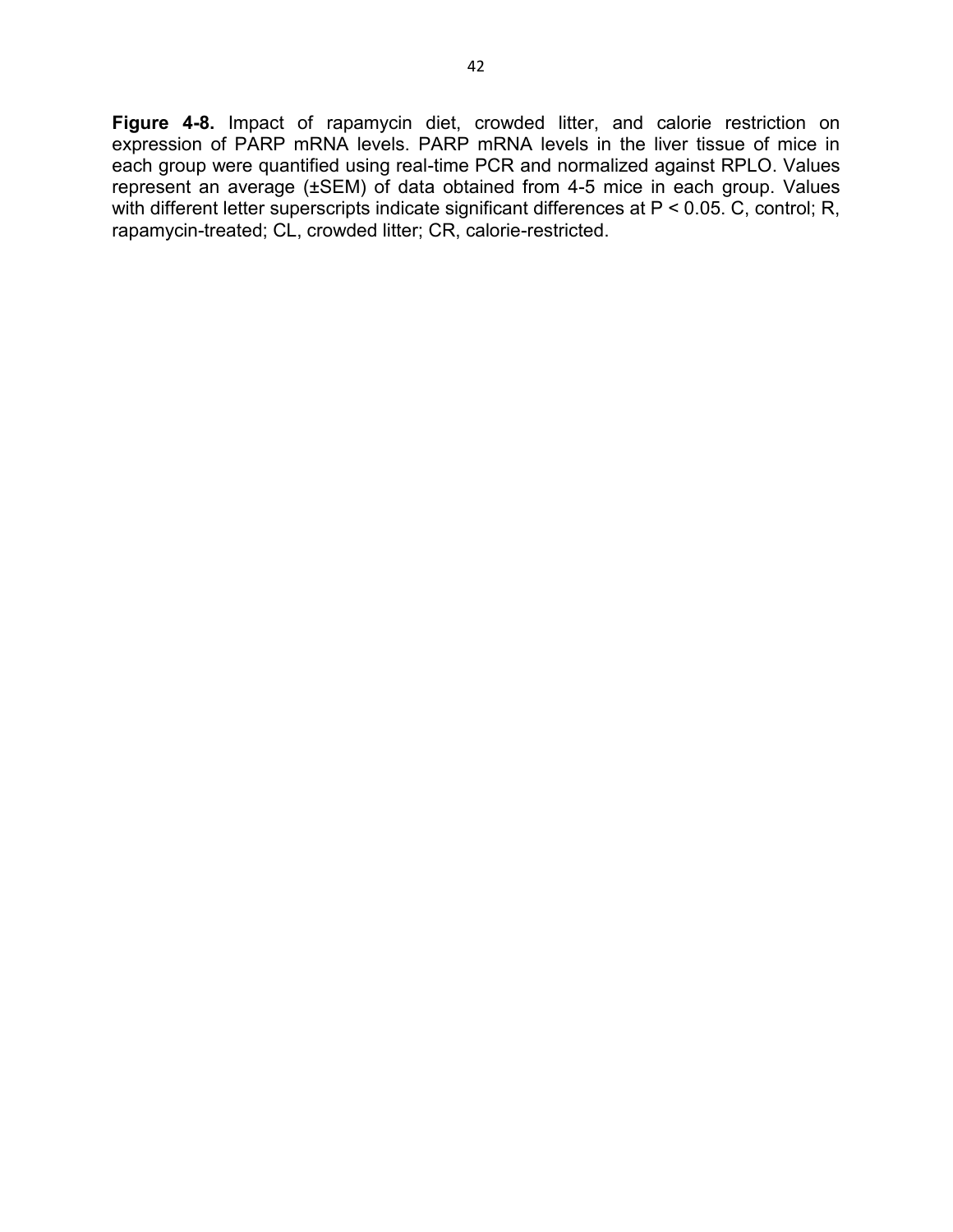

**FIGURE 4 - 8**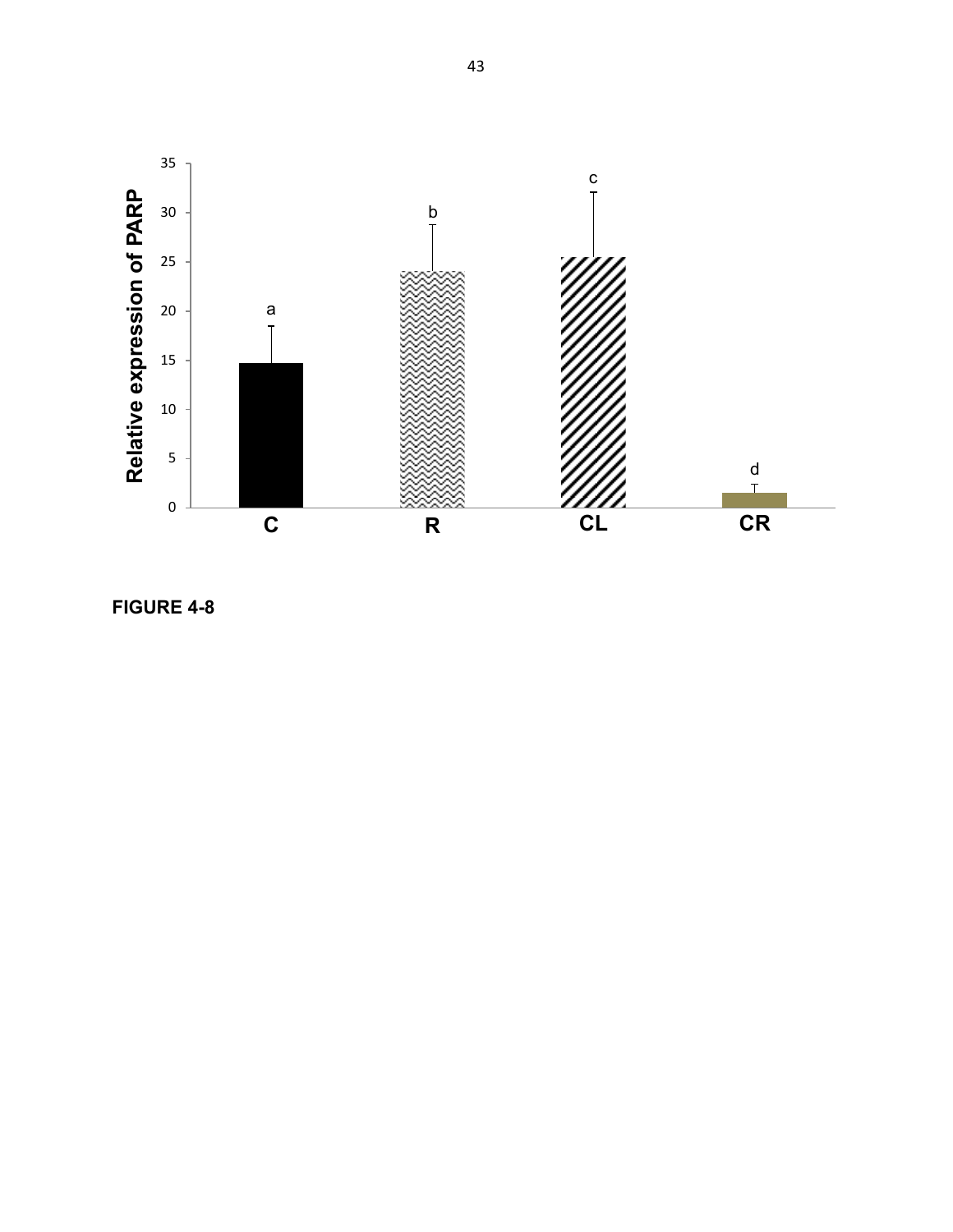**Figure 4-9.** Impact of rapamycin diet, crowded litter, and calorie restriction on expression of MTOR mRNA levels. MTOR mRNA levels in the liver tissue of mice in each group were quantified using real-time PCR and normalized against RPLO. Values represent an average (±SEM) of data obtained from 4-5 mice in each group. Values with different letter superscripts indicate significant differences at P < 0.05. C, control; R, rapamycin-treated; CL, crowded litter; CR, calorie-restricted.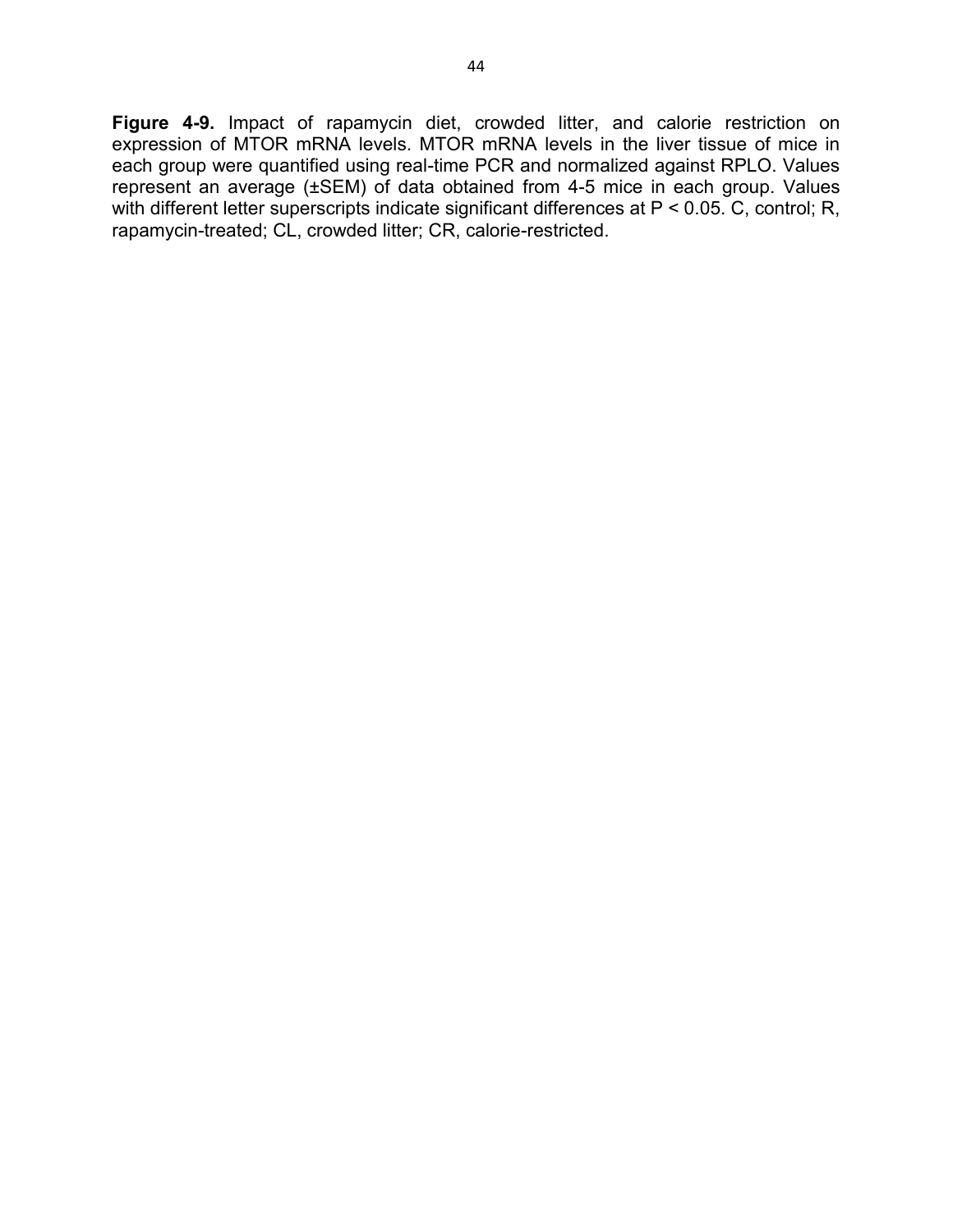

**FIGURE 4 - 9**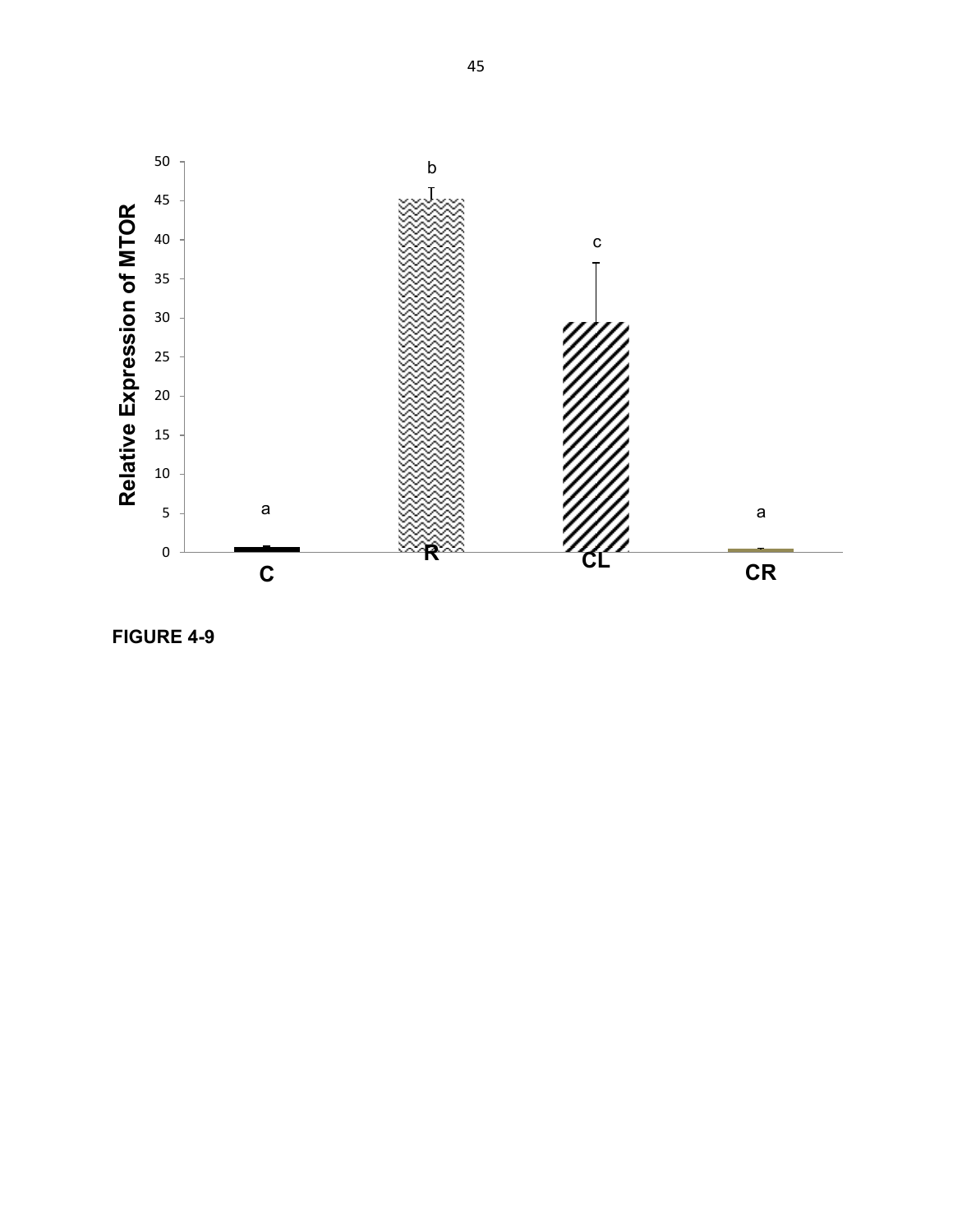**Figure 4-10.** Impact of folate status on expression of mRNA levels in various BER genes. mRNA levels for each gene in liver tissue of mice fed a folate-adequate or folatedeficient diet were quantified using real-time PCR. UNG, OGG1 and APE1 were normalized against RPLO. β-pol, XRCC1, and LIG3 were normalized against GAPDH. Values represent an average (±SEM) of data obtained from mice in each group. Values with an asterisk indicate significant differences at P < 0.05. FA, folate adequate; FD, folate deficient.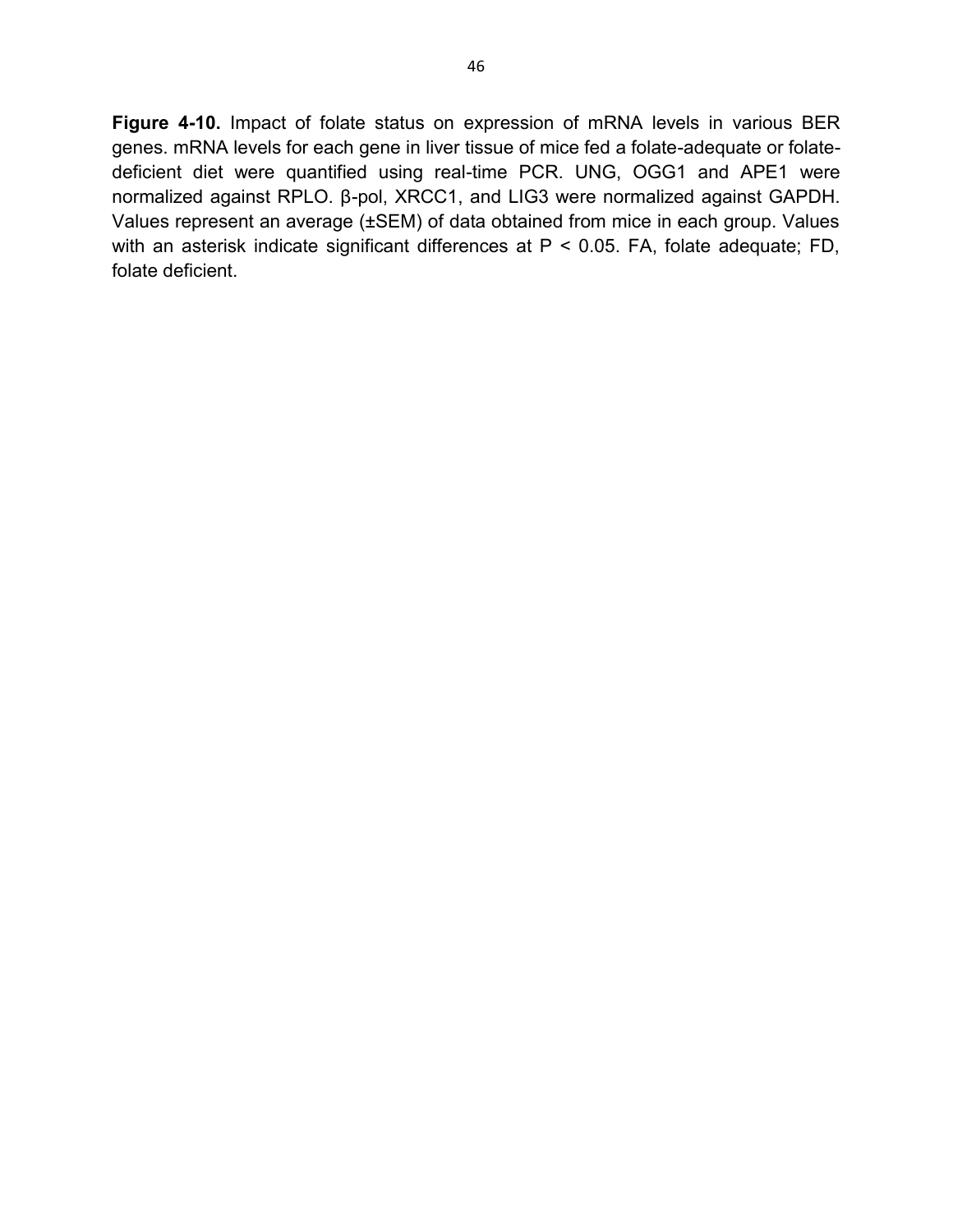

**FIGURE 4-10**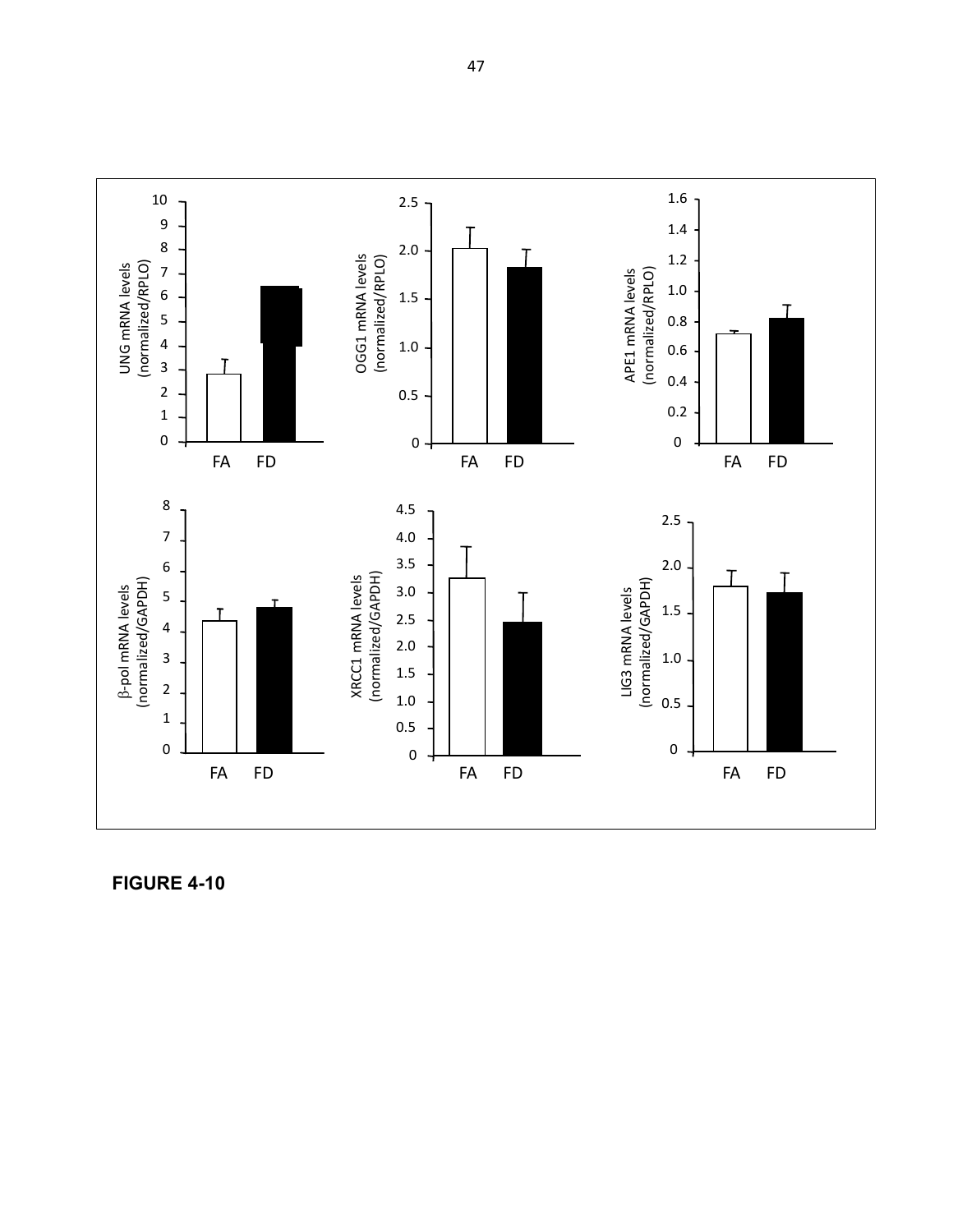#### **CHAPTER 5**

#### **RESULTS/DISCUSSION**

Rapamycin, calorie restriction, and crowded litter placement have all been shown to positively influence life extension in rodents by enhancing the DNA base excision repair pathway. In this experiment, 3 different treatments were initiated in mice at 4-6 weeks of age. Mice samples were started on either a rapamycin supplemented diet, a reduced calorie diet (being provided 60% of an *ad-libitum* diet), or placed in litters consisting of 10 or more pups, during the first 3 weeks of life. mRNA levels in the liver tissue of mice in each group were quantified using real-time PCR and normalized against RPLO (ribosomal protein L15), which was used as the housekeeping gene. The following are the findings of the expression of each gene tested in response to exposure to various environments.

**Uracil DNA glycosylase (UNG)** is a repair enzyme that prevents mutagenesis by eliminating uracil from DNA. This is done through cleavage of the glycosidic bond and subsequently initiating the base excision repair (BER) pathway. Uracil bases are usually incorporated into DNA by cytosine deamination or mis-incorporation. As figure 4-1 shows, expression of UNG is upregulated in the rapamycin group and downregulated in the CR group. In comparison, figure 4-10 illustrates an upregulation of UNG expression in the folate-deficient (FD) group, which verifies that folate deficiency has an impact on the initiation of the BER pathway. The asterisk represents a P value < 0.05 that is statistically significant.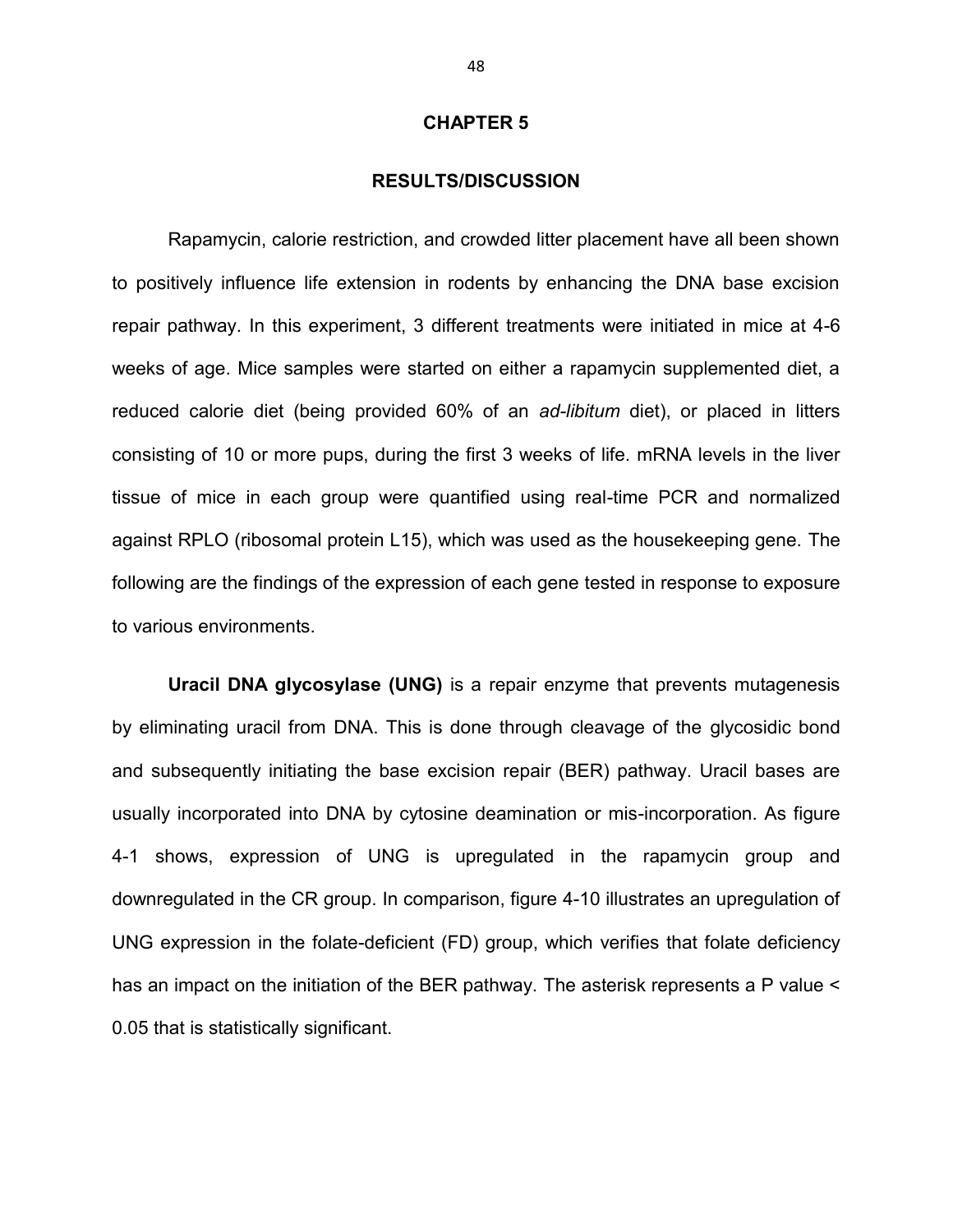**Apurinic endonuclease (APE)** employs an important role in repair activity of the cell. The product of this APE gene is primarily responsible for the cleaving near abasic sites to yield a 3' OH adjacent to a 5' deoxyribosephosphate, in order to begin the repair of various mutations. Figure 4-2 shows APE expression is down-regulated in the CR group, but slightly upregulated in the CL group. In figure 4-10, increased expression is visible in the FD group. While there is not much evidence to show that CL may in fact extend lifespan, the increased expression of APE in the crowded litter group is an encouraging sign.

**DNA polymerase β (β-pol)** is the main human DNA polymerase and an integral part of the BER pathway. It has been determined that over expression of β-pol mRNA is related to a number of cancers. Therefore, expression of β-pol is very important considering its role in prevention of malignant proliferation in the cell. As observed in figure 4-3, β-pol expression is downregulated in the CR group. However, in figure 4-10, β-pol is upregulated in the FD group. As expected, BER activity was increased of genes UNG, APE, and β-pol in the folate-deficient group. The ability to respond in this manner is related to experienced stress levels.

**Ligase III (Lig3) and X-ray cross-complementing gene 1 (XRCC1)** are essential genes in the BER pathway. DNA ligase III, along with its cofactor XRCC1, catalyzes the nick-sealing step in short-patch BER. Expression of Lig3 is shown to be upregulated in the CR group in figure 4-4, and slightly upregulated in figure 4-10 in the folate-adequate (FA) group. Figure 4-5 shows an upregulation of XRCC1 in the CL group, and in figure 4-10, an upregulation in the folate adequate (FA) group is seen for XRCC1.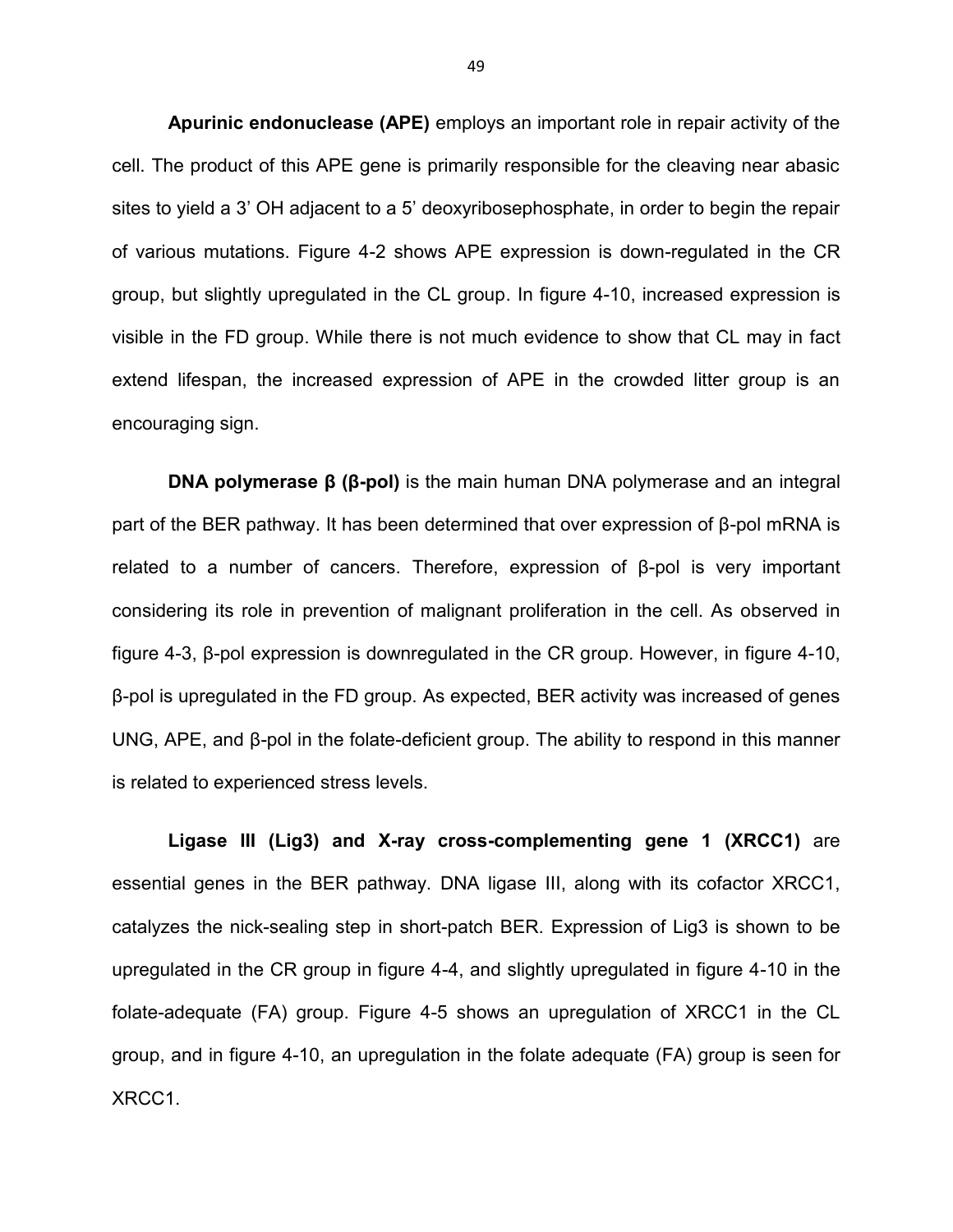**Protein 53 (p53)** or tumor protein 53 is a tumor suppressor protein that is crucial in multicellular organisms, where it regulates the cell cycle and ultimately, plays a role in preventing cancer. p53 has been described as "the guardian of the genome" because of its role in conserving stability by preventing genome mutation (11, 38). The tumor suppressor p53 is activated by different types of cellular stress, including DNA damage and oncogene activation. From first glance, figure 4-6 clearly shows the highest upregulation of p53 in the CR group, strengthening the hypothesis of calorie restriction having a positive effect on cancer prevention. Different letter superscripts indicate significant differences at P < 0.05.

**Growth arrest and DNA-damage-inducible protein gamma (Gadd45g)** is a p53-regulated growth arrest and DNA-damage inducible gene that is also regulated in a p53 independent manner (54).Gadd45 genes are implicated in many basic processes shown to be intimately linked to aging and age-related diseases, including DNA repair, maintaining genome stability, epigenetic regulation, cell cycle arrest, cellular senescence, apoptosis, cell survival, inflammatory responses and immunity, and embryogenesis (4). Evidence suggests that Gadd45 expression is enhanced during apoptosis (54). In figure 4-7, expression of Gadd45 can be seen to be upregulated in the rapamycin group. In the CR group, however, Gadd45 expression is slightly reduced in comparison to the control. Although the evidence from various studies (4, 54) supports the fact that Gadd45 regulation is correlated with induction of apoptosis, it remains unclear whether this gene activates apoptosis or whether its upregulation occurs as a consequence of stress response.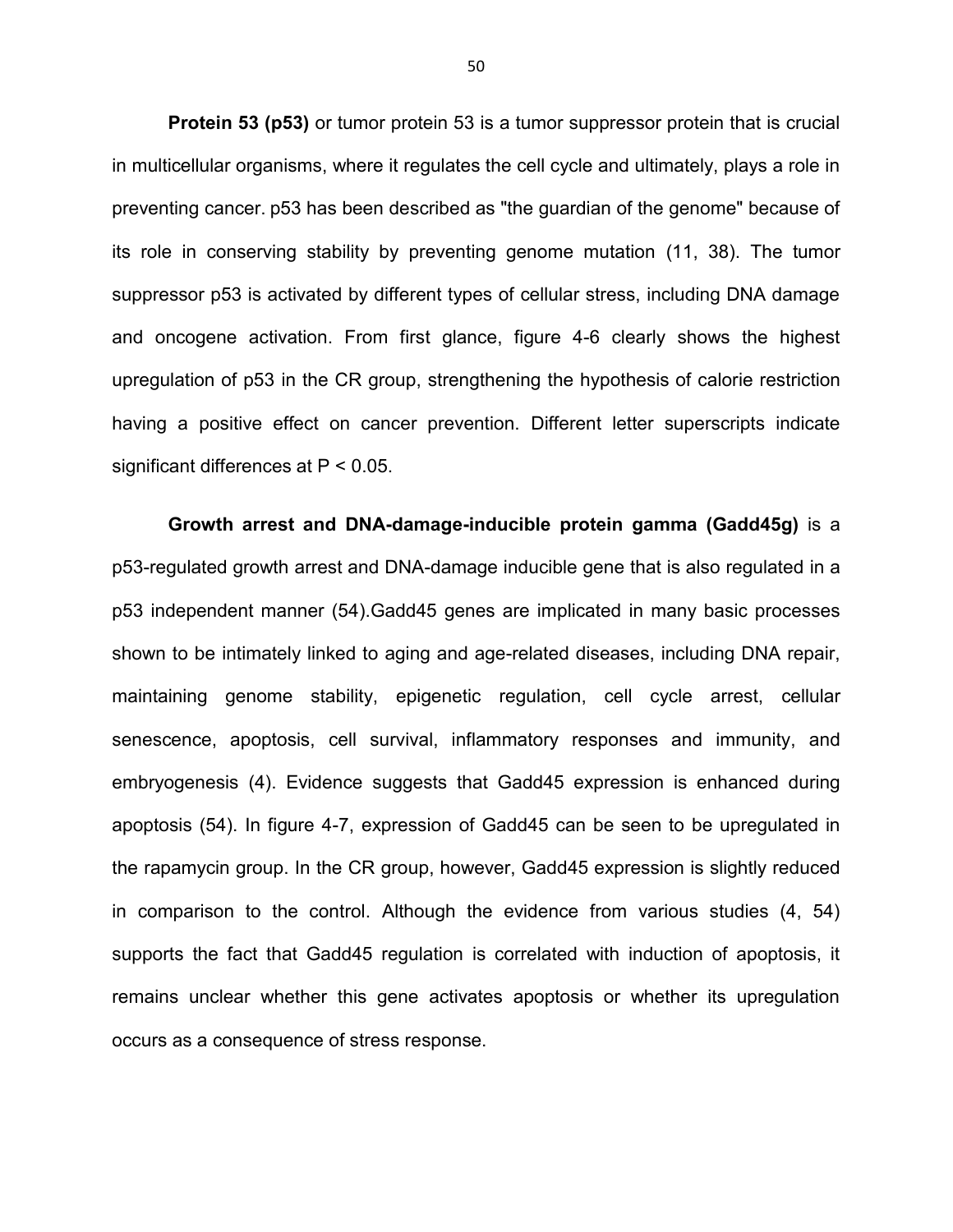**Poly (ADP-ribose) polymerase (PARP**) is a family of proteins involved in a number of cellular processes involving mainly DNA repair and programmed cell death. The main role is to detect and signal single-strand DNA breaks (SSB) to the enzymatic machinery involved in the repair (55). PARP activation is an immediate cellular response to metabolic, chemical, or radiation-induced DNA SSB damage. Once PARP detects a SSB, it binds to the DNA, and, after a structural change, begins the synthesis of a poly (ADP-ribose) chain (PAR) as a signal for the other DNA-repairing enzymes such as DNA Lig3, β-pol, and scaffolding proteins such as XRCC1 (55). Figure 4-8 reveals that PARP expression significantly upregulated in both the rapamycin and CL group. Although, the different letter superscripts indicate significant differences at P < 0.05, a definite increase in PARP expression can be seen in both groups.

**The mammalian target of rapamycin (mTOR)** is a serine/threonine protein kinase that regulates cell growth, cell proliferation, cell motility, cell survival, protein synthesis, and transcription. The TORC1 branch of the TOR pathway has been shown to be successfully inhibited pharmacologically by rapamycin, and counter DNA damage. However, figure 4-8 unmistakably shows upregulation of mTOR in the rapamycin group. mTOR activity failed to be inhibited in response to rapamycin. In comparison, mTOR expression is significantly downregulated in the CR group. A decrease in nutrients from CR may also deactivate mTOR through disabling the insulin/PI-3K pathway. Similarities between the effects of rapamycin treatment and those of a reduced-calorie diet have supported speculation that the ability of calorie-restriction to extend rodent lifespan may be mediated at least partly by downregulation of mTOR in one or more tissues (20).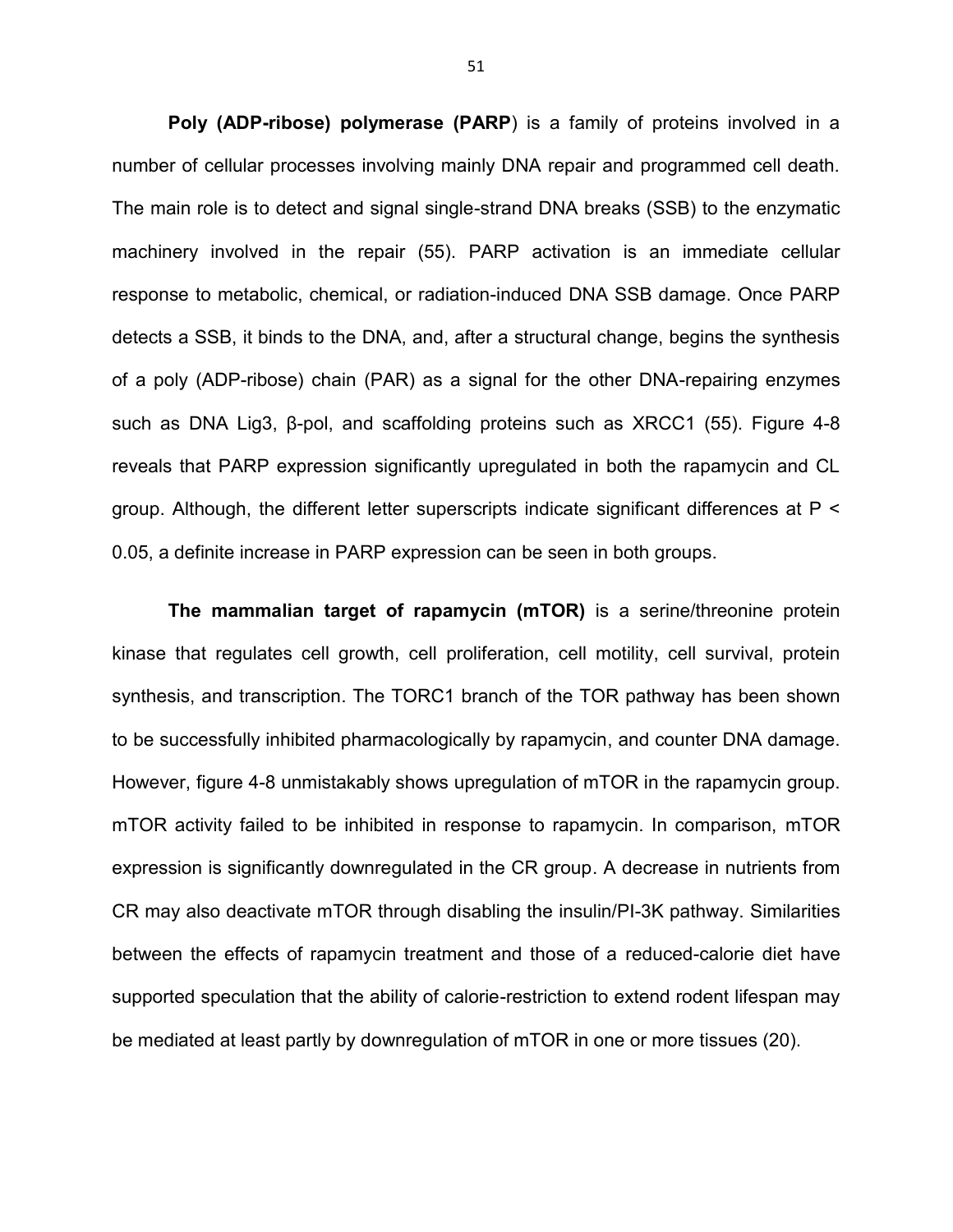#### **CHAPTER 6**

#### **CONCLUSION**

Several studies have indicated that rapamycin treatment and calorie-restricted diets have a beneficial effect on life extension in mice. Years of research have provided evidence of various treatments being utilized to delay the effects of aging and boost DNA repair activity, in order to ultimately prevent the development of tumorigenesis as well as other age related diseases. Rapamycin acts as an mTOR inhibitor which may be the key to its ability to be efficacious as a prolongevity intervention. As illustrated previously, figure 1-6 shows a reduction in oxidative damage and modulation of genomic instability, due to calorie restriction, resulting from BER activity enhancement.

Although, some of the findings from this research study resulted in conflicting results, a few positive results were also seen. The results of this investigation clearly demonstrate an upregulation of some BER genes via CR diet, and other BER genes upregulated via rapamycin treatment. Unfortunately, mTOR inhibition was not seen in rapamycin treatment. Despite little evidence to support the beneficial effects of crowded litter placement, increased activity of some BER genes was witnessed. In comparison, it is evident that a folate restricted environment reveals increased mRNA expressional levels, especially in vital BER genes (UNG, APE, and β-pol).

Aging research has entered a new era in which we are beginning to reap significant benefits that hold promise of preventing and/or delaying the severity of many age-related diseases. The results from this experiment are insufficient and not fully conclusive; therefore, there is a need for further studies to better understand the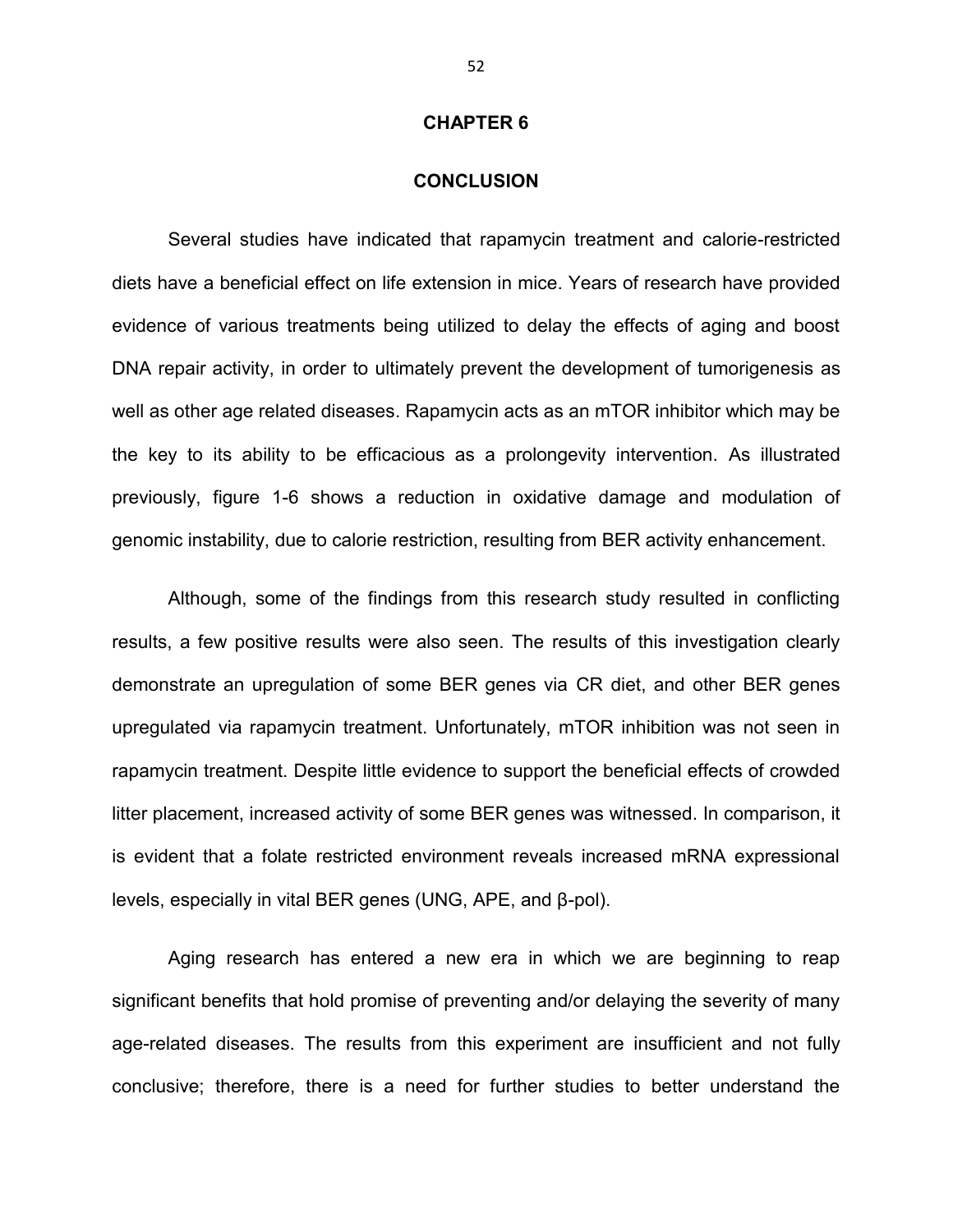different life-extending mechanisms. It will be exciting to see further research in regards to crowded litter and the potential role it can play in delaying aging. The data from further calorie restriction experiments will provide researchers with a deeper knowledge of the process by which CR reduces DNA damage, increases BER activity, and extending lifespan. Finally the exact mechanism of how rapamycin works to extend lifespan via mTOR inhibition is under intense investigation at several labs throughout the country. Further expansion in research of all three of these interventions will help ameliorate the understanding of life extension and cancer prevention.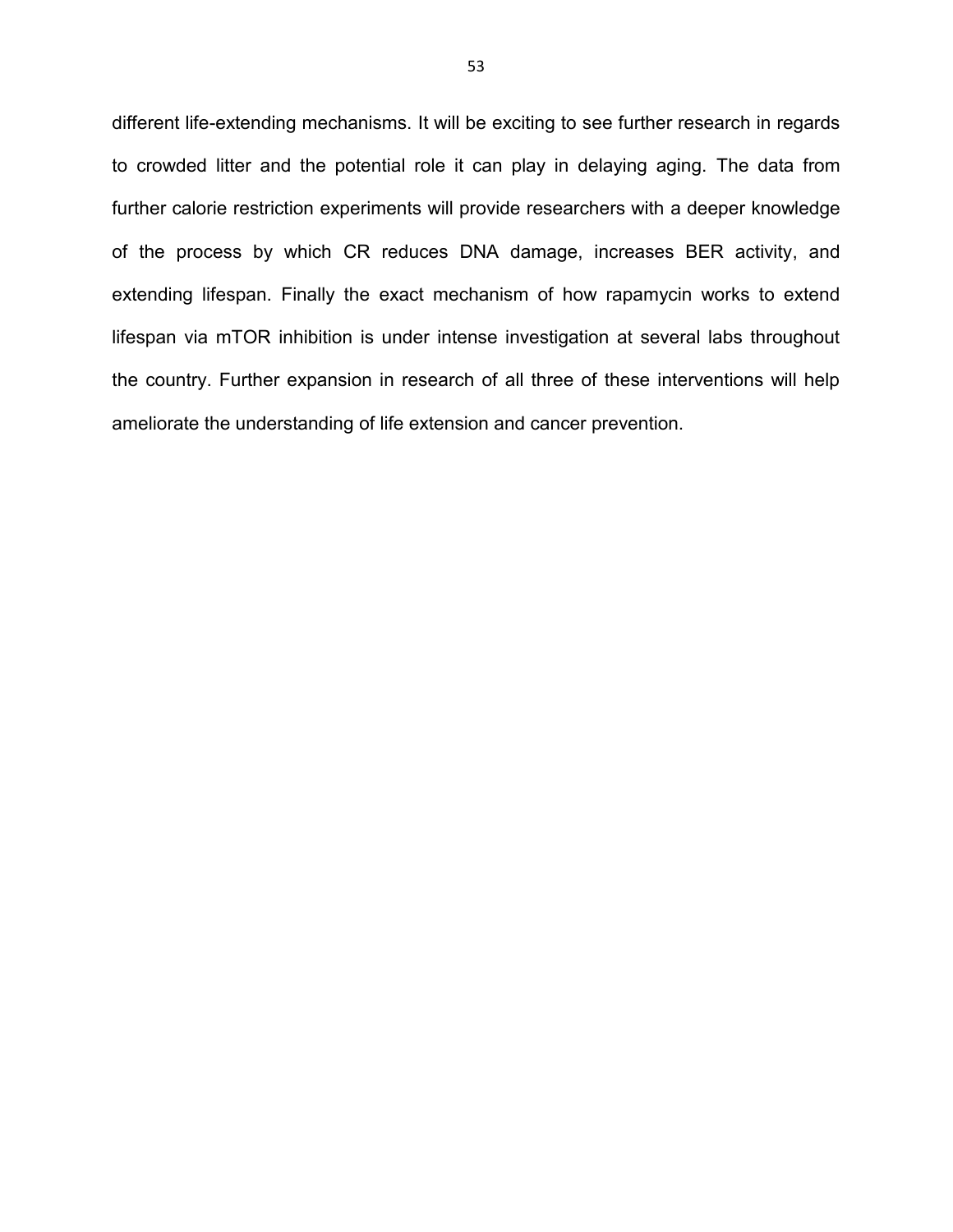#### **REFERENCES**

- 1. Zoncu R. et al. mTOR: from growth signal integration to cancer, diabetes and ageing. *Nature Reviews Molecular Cell Biology.* 2011;12:21-35.
- 2. Anton S, Leeuwenburgh C. *Exp Gerontol* 2013.
- 3. Sikora E et al. The promise of Slow Down Ageing May Come from Curcumin. *Curr Pharm Des.* 2010;16(7):884-92.
- 4. Moskalev AA et al. Gadd45 proteins: relevance to aging, longevity and agerelated pathologies. *Ageing Res Rev.* 2012;11(1):51-66.
- 5. Steinbaugh MJ et al. Activation of genes involved in xenobiotic metabolism is a shared signature of mouse models with extended lifespan. *Am J Physiol Endocrinol Metab*.2012;4:488-95.
- 6. Sharp ZD, Richardson A. Aging and cancer: can mTOR inhibitors kill two birds with one drug*? Target Oncol.* 2011;1:41-51.
- 7. Hall, M.N. mTOR What Does it Do? *Transplant Proc.* 2008;40:S5-8.
- 8. Yonezawa K. mTOR signaling pathway. *Hepatology Research*. 2004;30:9-13.
- 9. Wullschleger S et al.TOR Signaling in Growth and Metabolism. *Cell.* 2006;124(3):471-84.
- 10.Garcia-Echeverria C. Blocking the mTOR pathway: a drug discovery perspective. *Biochem Soc Trans.* 2011 Apr;39(2):451-5.
- 11.Efeyan A, Sabatini DM. mTOR and cancer: many loops in one pathway. *Curr Opin Cell Biol.* 2010 Apr;22(2):169-76.
- 12.Guertin DA, Sabatini DM. An expanding role for mTOR in cancer. *Trends Mol Med.* 2005;8:353-361.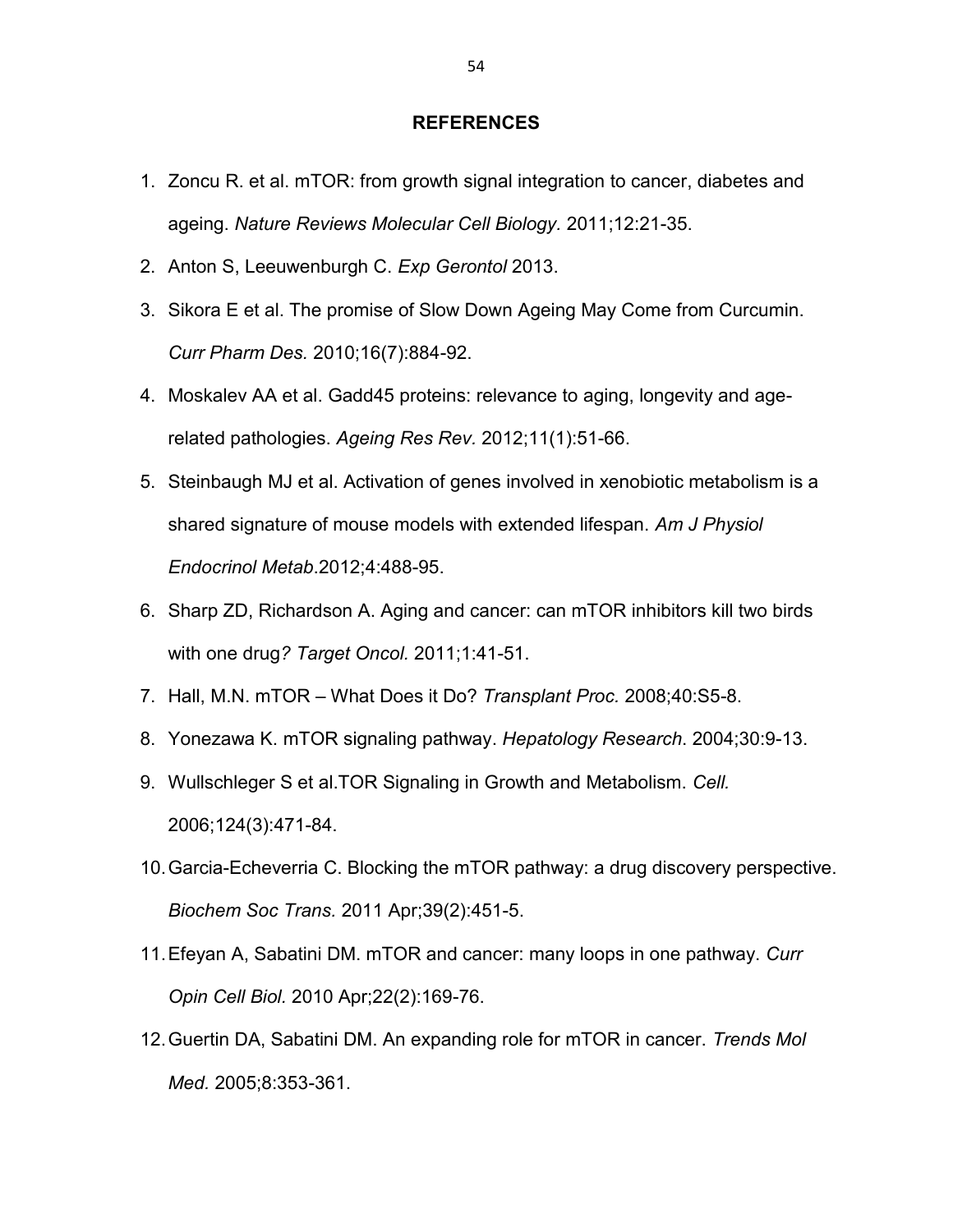- 13.Bjedov I, Partridge L. A longer and healthier life with TOR down-regulation: genetics and drugs. *Biochem Soc Trans.* 2011;39:460-465.
- 14.Sabatini D. mTOR and cancer: insights into a complex relationship. *Nature Reviews.* 2006;6:729-734.
- 15.Rai Jaskarn S et al. Mammalian target of rapamycin: A new target in prostate cancer. *Urologic Oncology.* 2009;28:134-138.
- 16.Law B. Rapamycin: An anti-cancer immunosuppressant? *Critical Reviews in Oncology/Hematolog.y* 2005;56:47-60.
- 17.Chen H et al. The mTOR Inhibitor Rapamycin Suppresses DNA Double-Strand Break Repair. *Radiation Research.* 2011;175:214-224.
- 18.Blagosklonny MV, Hall MN. Growth and aging: a common molecular mechanism *Aging.* 2009;1:357-362.
- 19.Wilkinson JE et al. Rapamycin slows aging in mice. *Aging Cell.* 2012;4:675-82.
- 20.Miller RA et al. Rapamycin, but not resveratrol or simvastatin, extends life span of genetically heterogeneous mice. *J Gerontol. A. Biol. Sci Med Sci* 2011;66:191- 201.
- 21.Komarova E et al. Rapamycin extends lifespan and delays tumorigenesis in heterozygous p53 +/- mice. *Aging.* 2012;4:709-714.
- 22.Hursting SD et al. Calories and carcinogenesis: lessons learned from 30 years of calorie restriction research. *Carcinogenesis*. 2010;1:83-89.
- 23.Longo VD, Fontana L. Calorie restriction and cancer prevention: metabolic and molecular mechanisms. *Cell Press.* 2010; 3:89-98.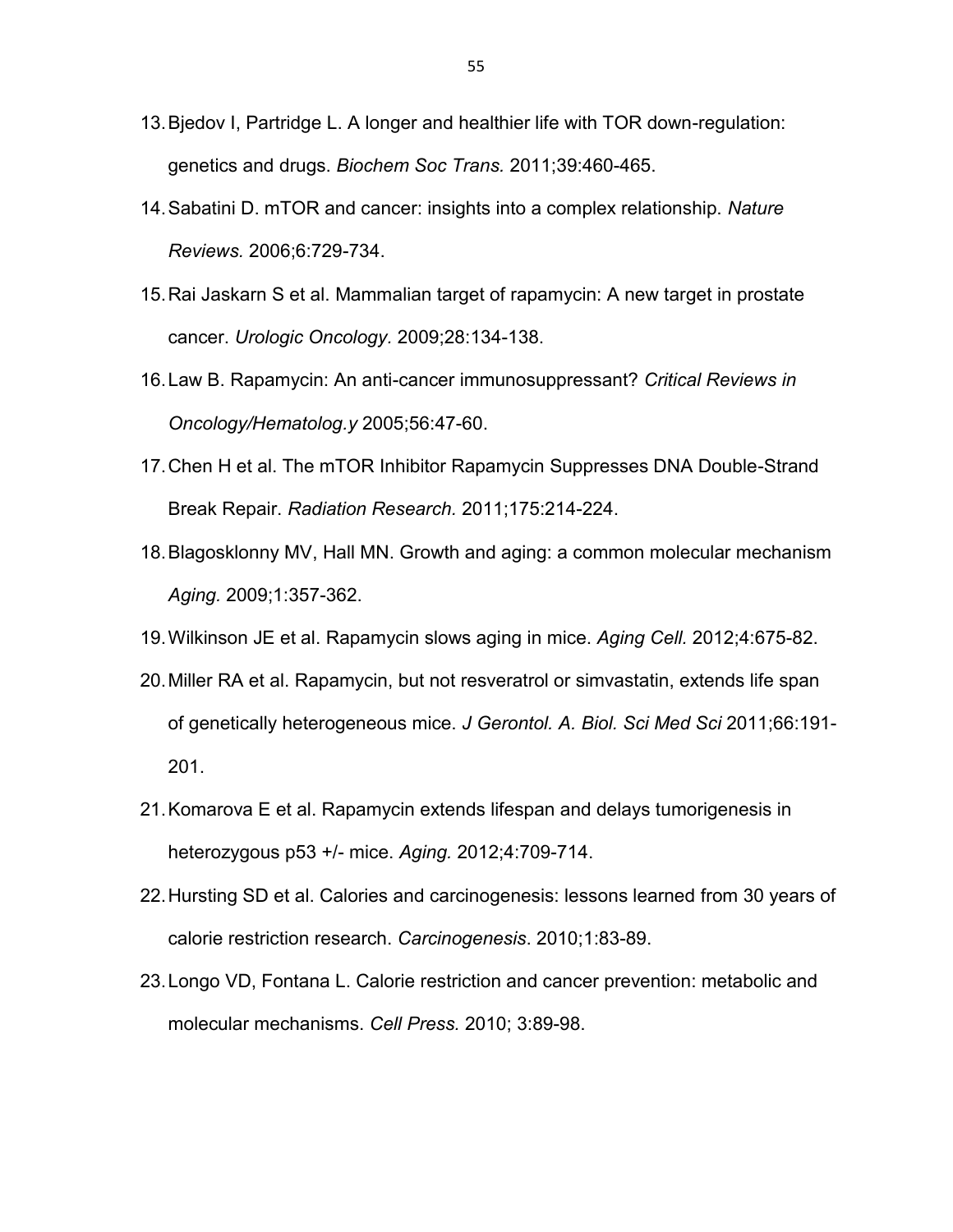- 24.Bales CW, Kraus WE. Caloric Restriction: IMPLICATIONS FOR HUMAN CARDIOMETABOLIC HEALTH. *J Cardiopulm. Rehabil. Prev*. 2013;33:201-208.
- 25.Brunet A. Cancer: When restriction is good. *Nature*. 2009;458:713-714.
- 26.Heydari AR et al. Caloric restriction and genomic stability. *Nucleic Acids Research.* 2007;35:7485-7496.
- 27.Blagosklonny MV. Calorie restriction: Decelerating mTOR-driven aging from cells to organisms (including humans). *Cell Cycle*. 2010;9:683-688.
- 28.Minor RK et al. Dietary Interventions to Extend Lifespan and Health Span Based on Calorie Restriction. *The Journals of Gerontology*. 2010;65:695-703.
- 29.Cabelof DC et al. Caloric restriction promotes genomic stability by induction of base excision repair and reversal of its age-related decline. *DNA Repair (Amst)*. 2003;2:295-307.
- 30.Fransen M et al. Aging, age-related diseases and peroxisomes. *Subcell Biochem*. 2013;69:45-65.
- 31.Anton D et al. Obesity and diabetes as accelerators of functional decline: Can lifestyle interventions maintain functional status in high risk older adults?. *Exp. Gerontl.* 2013.
- 32.Tzanetakou IP et al. "Is obesity linked to aging?": adipose tissue and the role of telomeres. *Aging Res Rev.* 2012;11:220-229.
- 33.Hanahan D, Weinberg RA. The hallmarks of cancer. *Cell. 2000;100:57-70.*
- 34.Jemal A et al. Cancer statistics. *Cancer J. Clin*. 2009;59:225-249.
- 35.Maynard S et al. Base excision repair of oxidative DNA damage and association with cancer and aging. *Carcinogenesis.* 2009;30:2-10.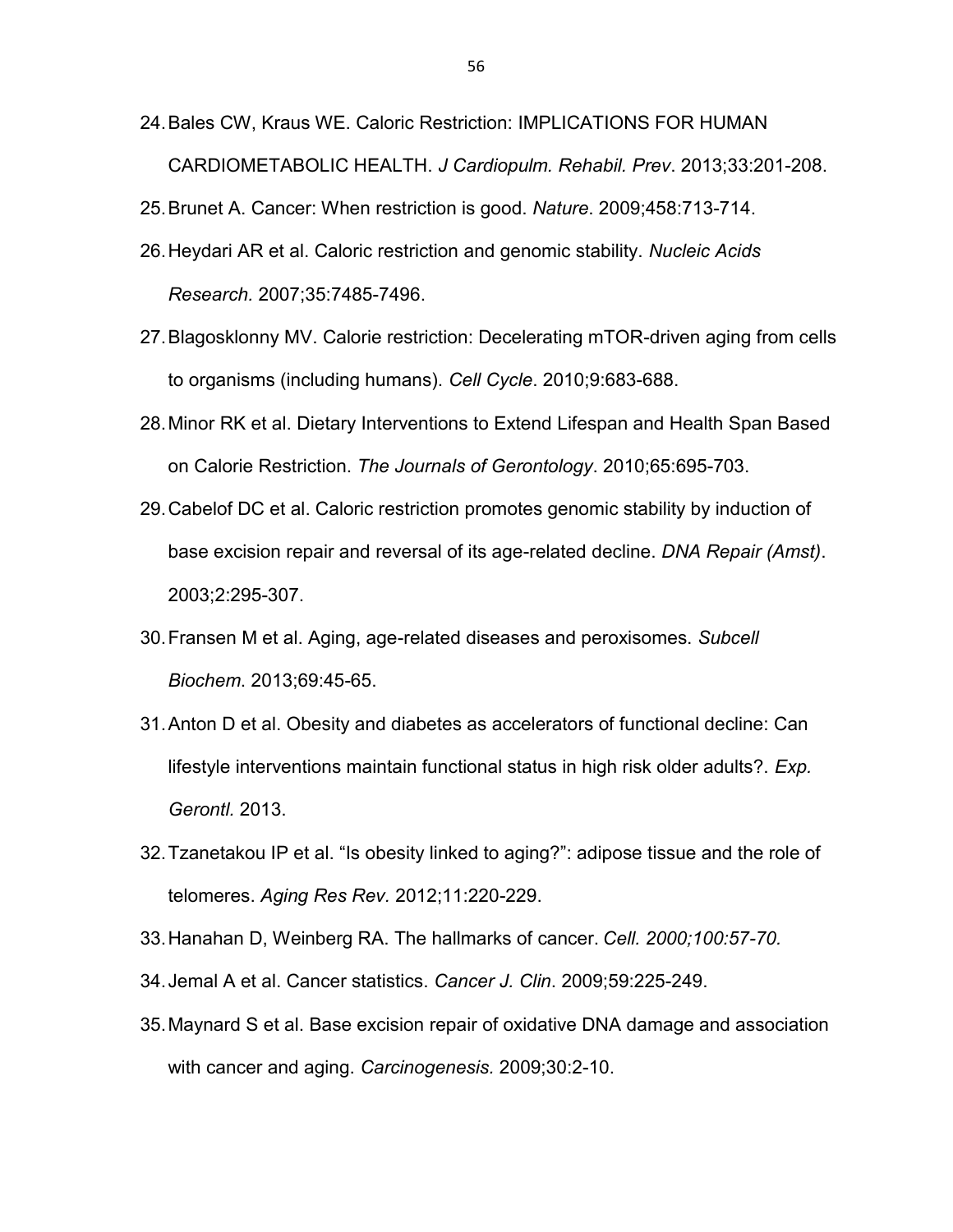- 36.Guertin DA, Sabatini DM. An expanding role for mTOR in cancer. *Trends Mol Med.* 2005;11:353-361.
- 37.Simpson L, Parsons R. PTEN life as a tumor suppressor. *Exp Cell Res*. 2001;265:29-41.
- 38.Polunovsky VA, Houghton PJ. mTOR pathway and mTOR inhibitors in cancer therapy. New York: Humana Press, 2010.
- 39.Vernochet C, Kahn CK. Mitochondria, obesity and aging. *Aging.* 2012;4:859-860.
- 40.Reuter S et al. Oxidative stress, inflammation, and cancer: How are they linked? *Free Radic. Biol. Med.* 2010.
- 41.Durackova Z. Some current insights into oxidative stress. *Physiol Res.* 2010;59:459-69.
- 42.Jabs T. Reactive oxygen intermediates as mediators of programmed cell death in plants and animals. *Biochem. Pharmacol.* 1999;57:231-245.
- 43.Fang J et al. Therapeutic strategies by modulating oxygen stress in cancer and inflammation. *Adv. Drug Deliv.* 2009;61:290-302.
- 44.Klaunig JE et al. The role of oxidative stress in chemical carcinogenesis. *Environ. Health Perspect.* 1998;106:289-295.
- 45.Dayem AA et al. Role of Oxidative Stress in Stem, Cancer, and Cancer Stem Cells. *Cancers.* 2010;2:859-884.
- 46.Zhang Y et al. The Role of Autophagy in Mitochondria Maintenance: Characterization of Mitochondrial Functions in Autophagy-Deficient S. cerevisae Strains. *Autophagy.* 2007;3:337-346.
- 47.Biochemistry. Sixth Edition.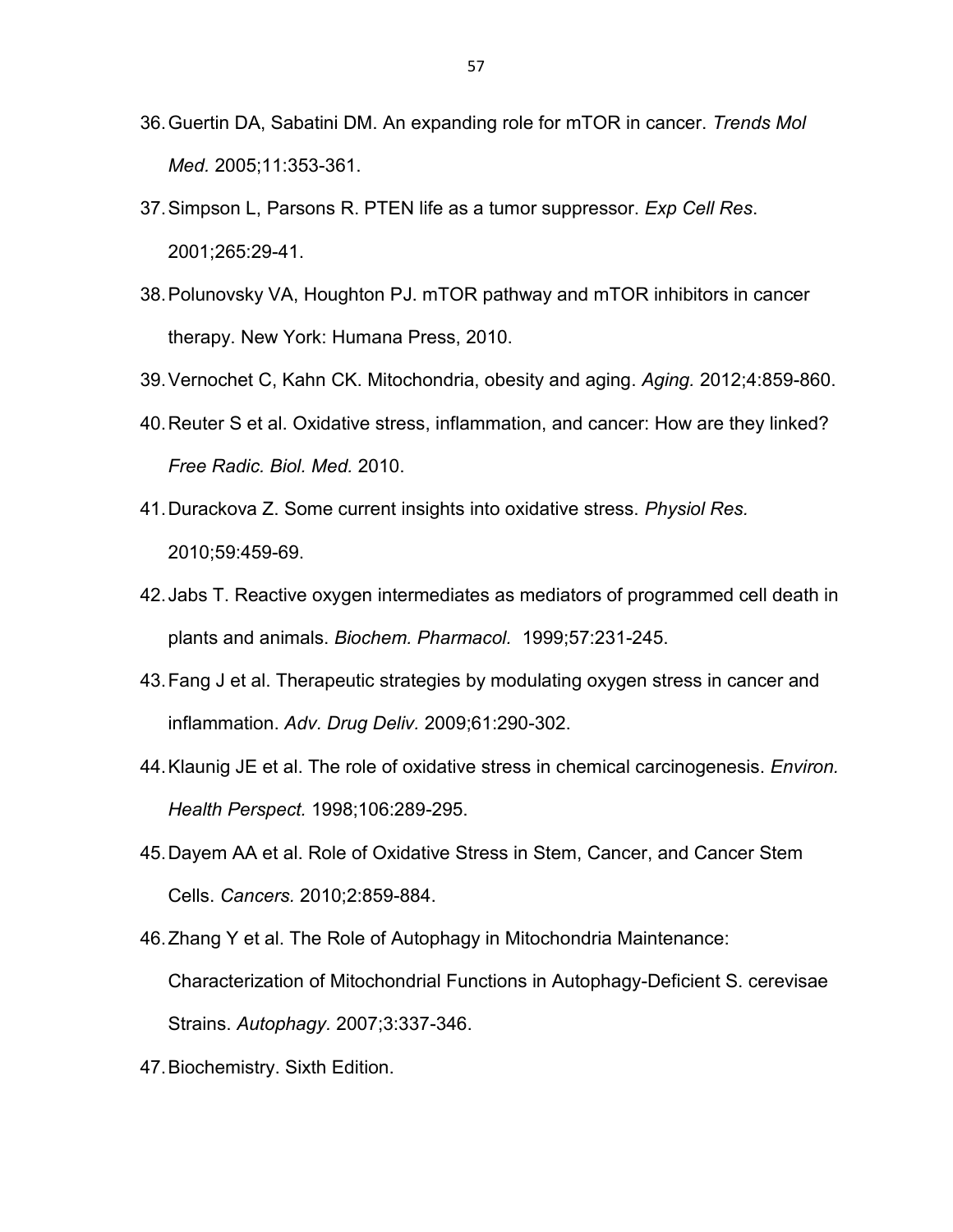- 48.Frosina G et al. Two Pathways for Base Excision Repair in Mammalian Cells. *Journal of Biological Chemistry.* 1996;271:9573-9578.
- 49.Ventrella-Lucente L et al. Folate Deficiency Provides Protection against Colon Carcinogenesis in DNA Polymerase β Haploinsufficient Mice. *Journal of Biological Chemistry.* 2010;285:19246-19258.
- 50.Unnikrishnan A et al. Folate deficiency regulates expression of DNA polymerase β in response to oxidative stress. *Free Radical Biology & Medicine.* 2011;50:270- 280.
- 51.Cabelof DC et al. Imbalanced Base Excision Repair in Response to Folate Deficiency is Accelerated by Polymerase β Haploinsufficiency. *Journal of Biological Chemistry.* 2004;279:36504-36513.
- 52.Harrison DE, Strong R, Miller RA et al. Rapamycin fed late in life extends lifespan in genetically heterogeneous mice. *Nature.* 2009;460:392-395.
- 53.Unnikrishnan A et al. Oxidative stress alters base excision repair pathway and increases apoptotic response in apurinic/apyrimidinic endonuclease 1/redox factor-1 haploinsufficient mice. *Free Radic. Biol. Med.* 2009;49:1488-1499.
- 54.Sheikh MS et al. Role of Gadd45 in Apoptosis. *Biochemical Pharmacology.*  2000;59:43-45.
- 55.Isabelle M et al. Investigation of PARP-1, PARP-2, and PARG interactomes by affinity-purification mass spectrometry. *Proteome Sci*. 2010;8:22.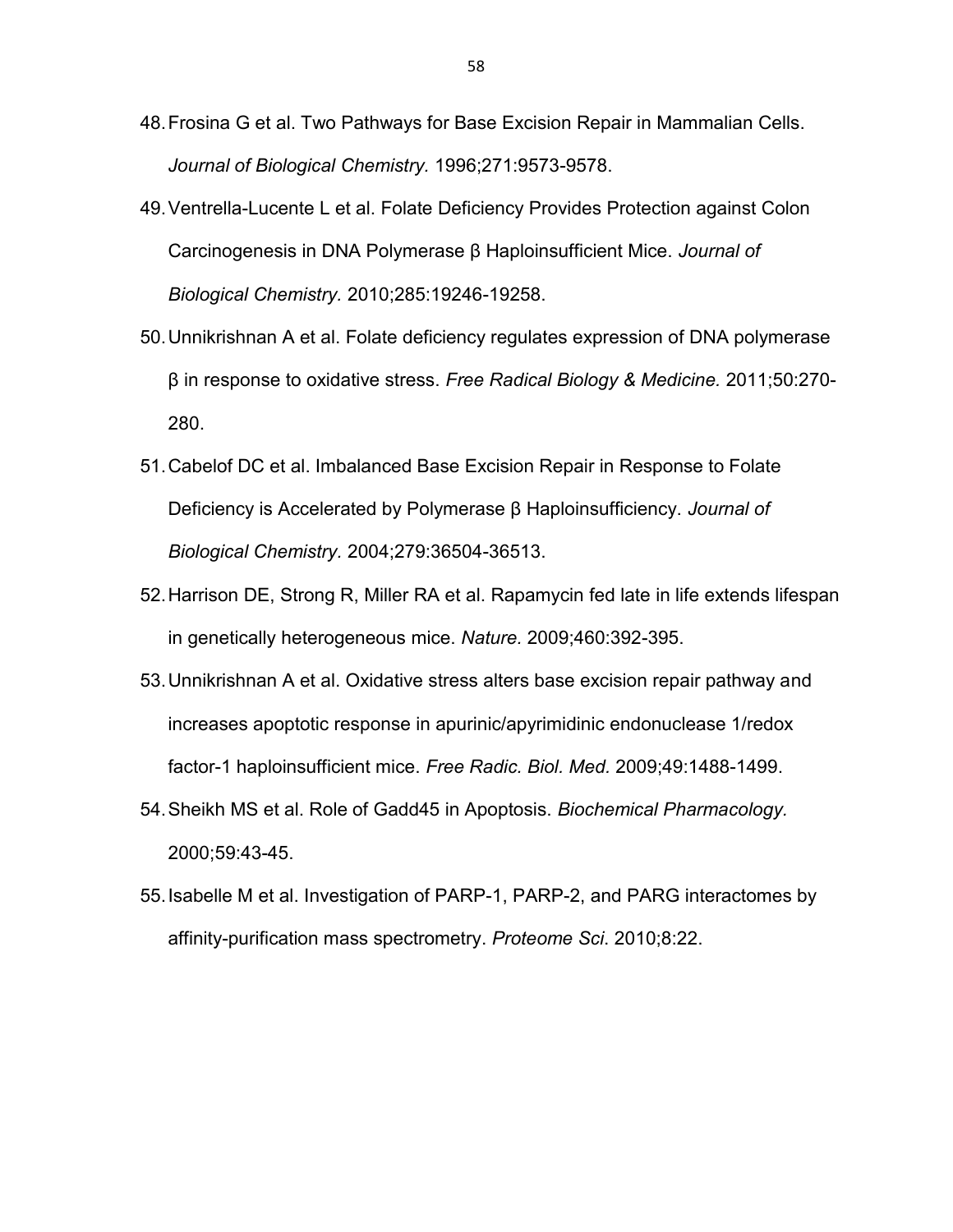#### **ABSTRACT**

# **EXTENDING LIFESPAN USING VARIOUS PROLONGEVITY INTERVENTIONS AND THEIR EFFECTS ON ENHANCING DNA REPAIR ACTIVITY**

by

#### **SONIA AHMAD**

#### **December 2013**

**Advisor:** Dr. Ahmad R. Heydari

**Major:** Nutrition and Food Science

**Degree:** Masters of Science

Aging is not a disease; it causes a decrease in the physiological functions of cells, tissues, and organs. Aging has been considered as one of the biggest risk factors for the development of various diseases such as cancer, type-2 diabetes, obesity, atherosclerotic cardiovascular diseases, and neurodegeneration. Numerous studies have shown that lifespan can be extended in mice by genetic, dietary, and pharmacological interventions. A few prolongevity interventions currently being studied include: the drug rapamycin, that has been found to inhibit mTOR expression and exhibit anticancer properties; reduced caloric intake, a broadly acting dietary intervention for preventing carcinogenesis, and ultimately extending lifespan; and more recently, another promising strategy being studied is crowded litter placement in mice starting from a very young age. We hypothesize that the aforementioned interventions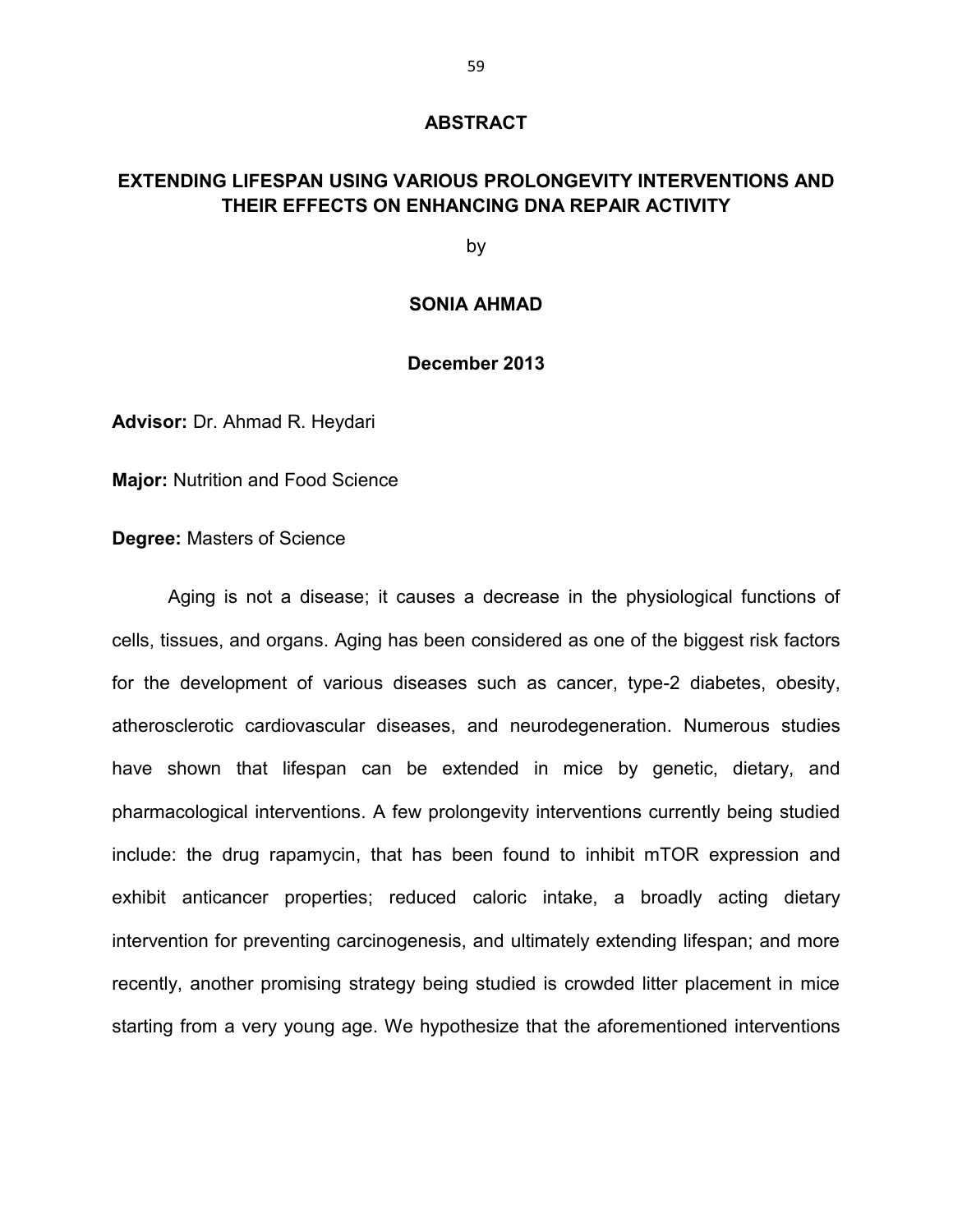will delay the effects of aging, through enhanced DNA base excision repair activity, which will lead to tumorigenesis prevention.